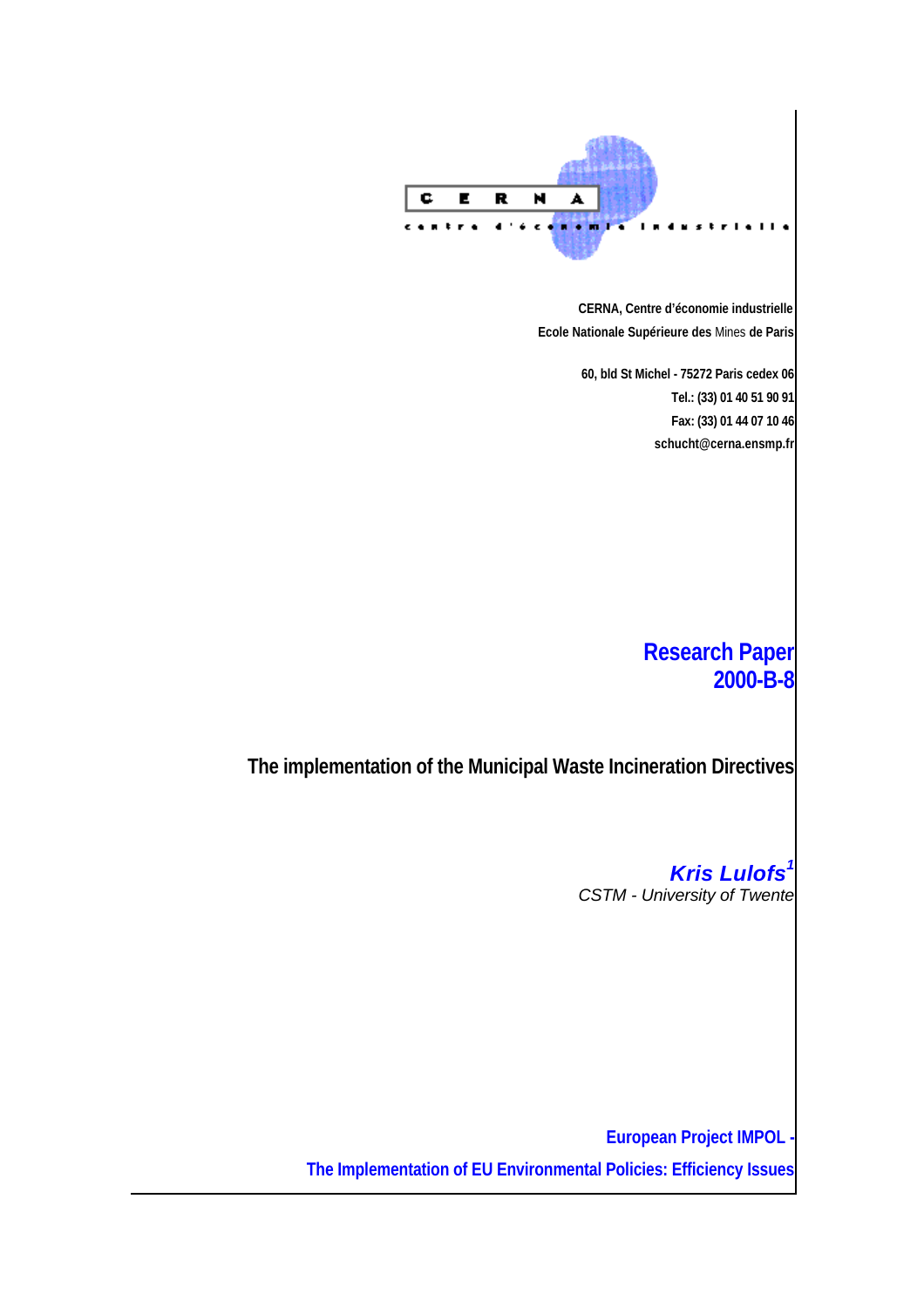### **Foreword**

This report is an outcome of *The Implementation of EU Environmental Policies: Efficiency Issues* (IMPOL) project. The IMPOL project involved four research institutes (CERNA, Ecole des Mines de Paris, SPRU – Science and Technology Policy Research University of Sussex, CSTM, University of Twente, UFZ Leipzig-Halle) and was funded by the European Commission's DGXII under its Environment and Climate Programme (contract ENV4- CT97-0569) and national institutions (including ADEME, the French environmental agency). As its name suggests, the project concerned the implementation of EU environmental legislation. It sought to answer questions such as:

- Does implementation result in the attainment of the environmental goals set out in EU Directives?
- How does implementation affect the cost effectiveness of a particular environmental policy?

The core of the project consisted of the *ex post* evaluation of the implementation outcomes of selected pieces of EU legislation in four Member States (France, Germany, the Netherlands and the United Kingdom). Three cases studies were evaluated: Directive regulating emissions from existing domestic waste incinerators (89/429); the Directive on emissions of  $SO_2$  and  $NO_x$  from Large Combustion Plants (88/609); and, the Council Regulation on the Eco-Management and Audit Scheme (1863/93) or EMAS.

**IMPOL research reports are available at http://www.cerna.ensmp.fr/Progeuropeens/IMPOL.**

**For further information, please contact:**

**Matthieu Glachant CERNA - Ecole des Mines de Paris**

> **glachant@cerna.ensmp.fr 60, boulevard Saint-Michel F- 75272 Paris cedex 06 Tel: +33 1 40 51 90 91 Fax: +33 1 44 07 10 46**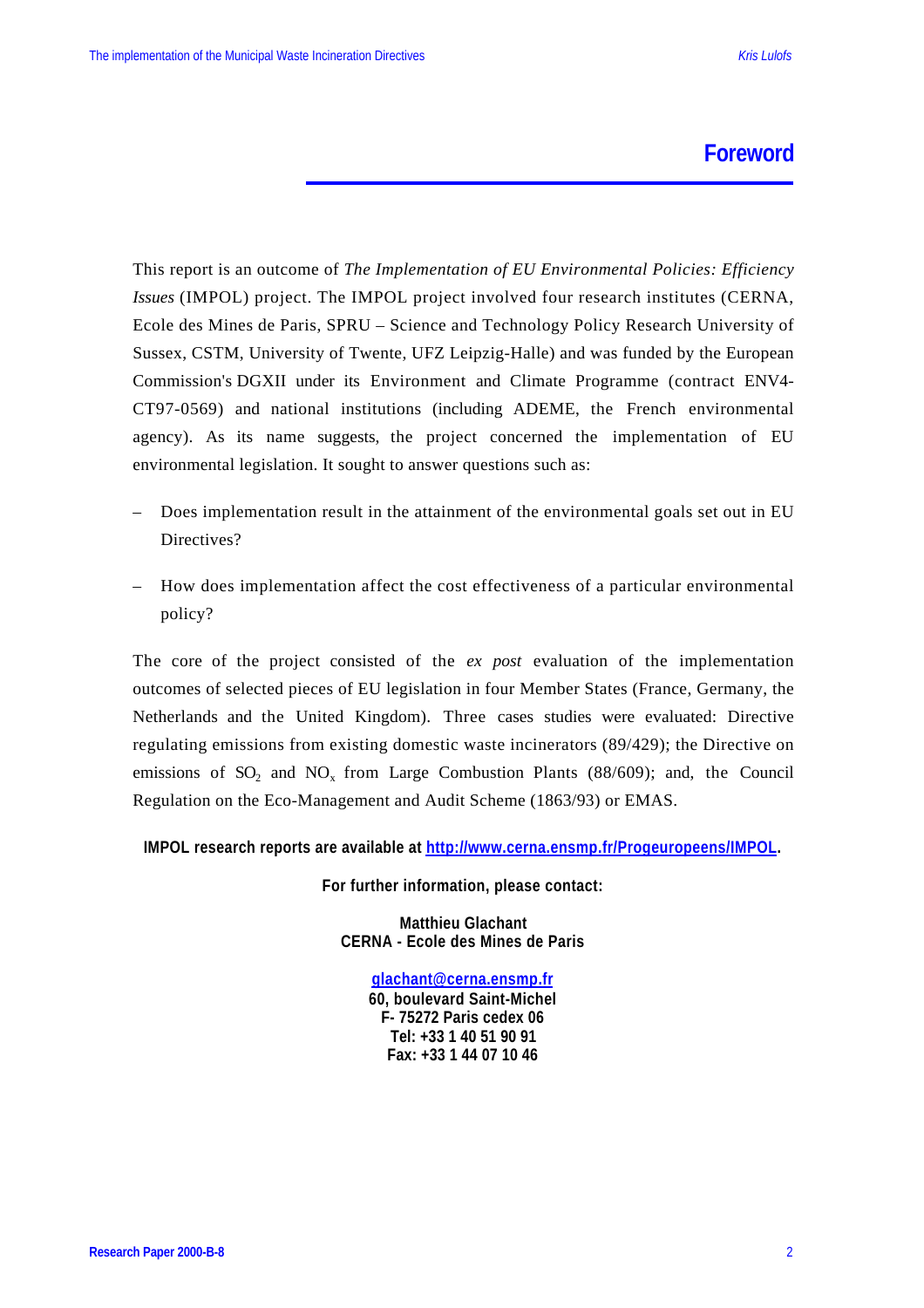# **Table of Contents**

| 45 |
|----|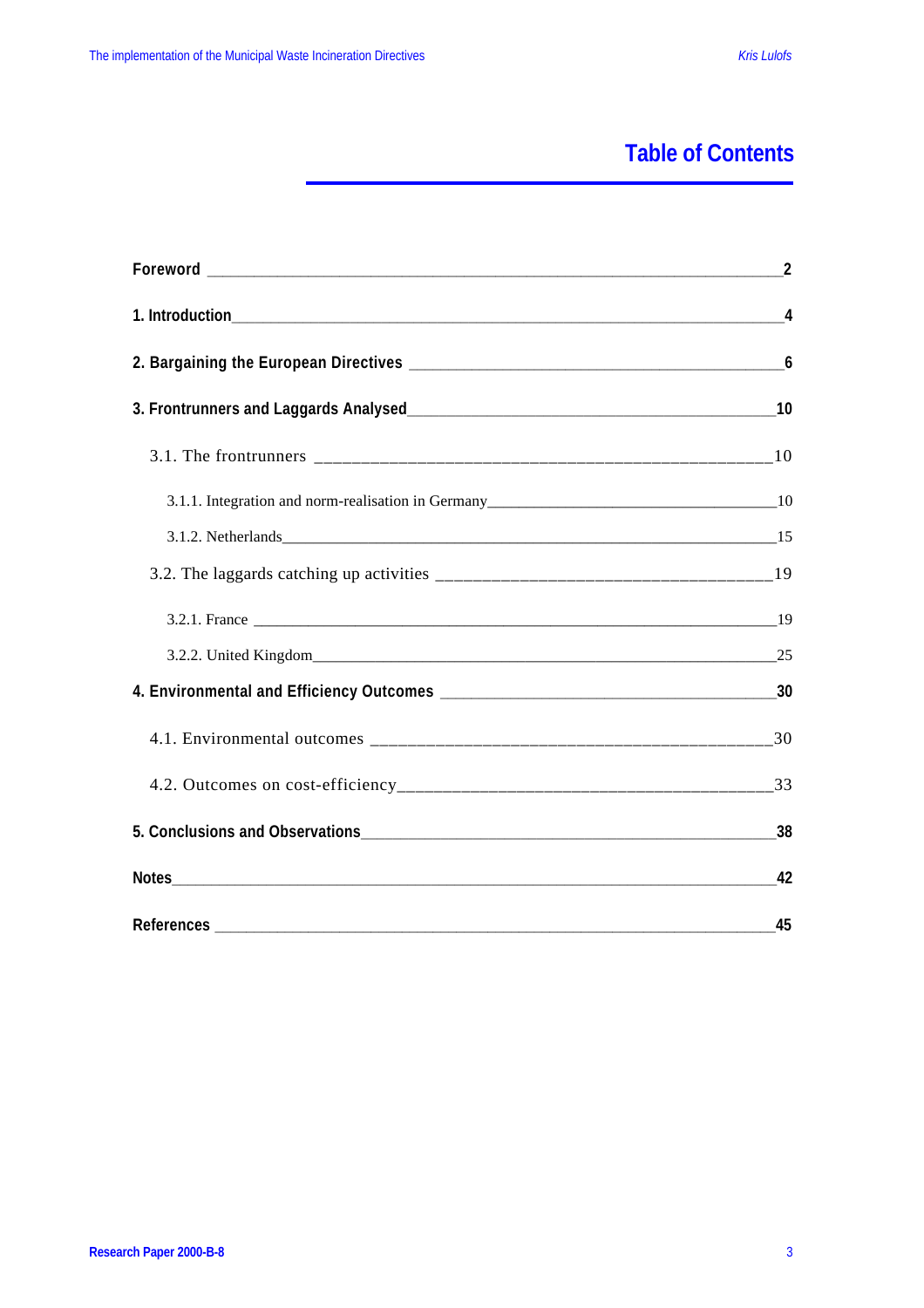## **1. Introduction**

End-of-pipe options are needed whenever recycling and source reduction can not cope with waste streams at acceptable costs. One of the disposal options is waste incineration. The incineration of waste was considered 'clean' for a long time. In the 1970s and 1980s it proved that the incineration of municipal waste was a significant source of air pollution. Notorious pollutants were hydrogen chloride, hydrogen florid, sulphur dioxide, oxides of nitrogen, fine particulate matter, 'heavy metals' and dioxins and furans. Most notorious and issue of public anxiety in some countries were emissions of dioxins and that might cause cancer and birth defects (Eberg 1997, EC 1997). Municipal waste is domestic waste from households and comparable waste from markets and companies. Consent is present that in the long history of waste incinerators, incineration in plants started in Europe around 1900, important steps to secure health and the environment have been taken and will be taken in the future. Debates are still going on the level of emissions that is negligible and acceptable.

Also in the European arena waste management is about knowledge, perceptions, uncertainties and negotiations (Weale 1992). Arguments are on the right level of ambition and the right level of fine-tuning where precautionary measures are discussed (EC 1997).

The European Union decided to issue two European Directives on the atmospheric emissions from municipal waste incineration in 1989. This chapter focuses on the implementation and effects of the 1989 Directives. In section 2 of this chapter we summarise the bargaining on the 1989 European Directives. Section 2 indicates that characteristics of municipal waste incineration and the level of pre-existing national regulation sectors in individual member states played decisive roles. When the 1989 Directives came into force, the requirements had to be integrated in the national legislation in European Member States. In section 3 Germany and the Netherlands will prove to have been most ambitious, the United Kingdom followed on a respectable distance and France integrated the European minimal requirements into French law. The restructuring of the municipal waste incineration sectors in the four IMPOL countries is also described in section 3. In section 4 the outcomes are evaluated. The evaluation criteria are the level of goal attainment and the contribution of the European Directives in section 4.1. In section 4.2 the efficiency of allocating abatement efforts and cost-effectiveness of abatement efforts at individual sources are assessed. In section 5 some conclusions are drawn and some observations are presented. *Summarising* some of the key-outcomes of the four case studies, keeping in mind that the dawn has broken for the implementation of a new and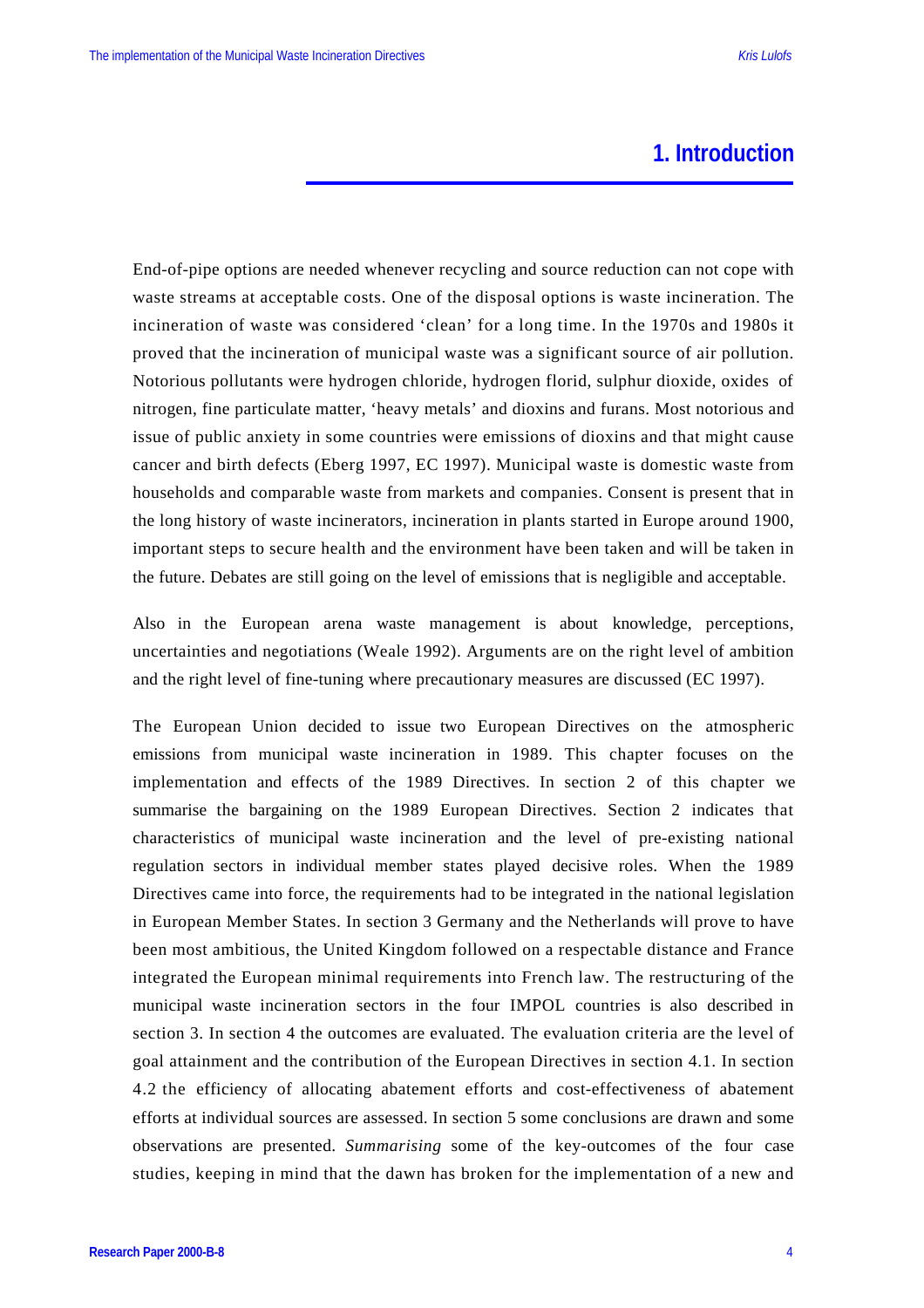more ambitious 'Directive Incineration of Waste' in the 00s of the 21<sup>st</sup> century: Although the four IMPOL countries are all north-west European countries, the outcomes of the national implementation processes of the 1989 Directives differ enormously. This chapter shows that implementation proves to be a highly interactive process that is strongly interrelated to the dynamics of contextual drivers and contextual policies in individual member states. In the period 1990-1996 the decrease of regulated emissions in IMPOL countries varied between roughly 25% and 90%. In some cases retrofitting costs were avoided by closing down incinerators, in one case retrofitting costs were avoided by lax enforcement towards non-complying plants. Technology packages for retrofitting varied according to the respective national ambition levels in the IMPOL countries. Roughly estimated retrofitting of incinerators increased incineration tariffs by 12 to over 75 Euro for every ton of waste incinerated. Countries with a high environmental performance with respect to the pollutants regulated by the Directives allocated the costs related to the abatement in a rather inefficient way. The European Directives had the highest impact on goal attainment in the countries that defined lower ambition levels. In those countries allocation of abatement costs was done more efficient. The presented analysis is predominately withdrawn from the national case studies by Bültman and Wätzold (2000), Eames (2000), Lulofs (1999) and Schucht (2000). The analysis on the plant level was focused on the approximately 400 existing incinerators for municipal waste in the four IMPOL countries. The research period covers the years 1989-1999 with a focus on the years 1989-1996.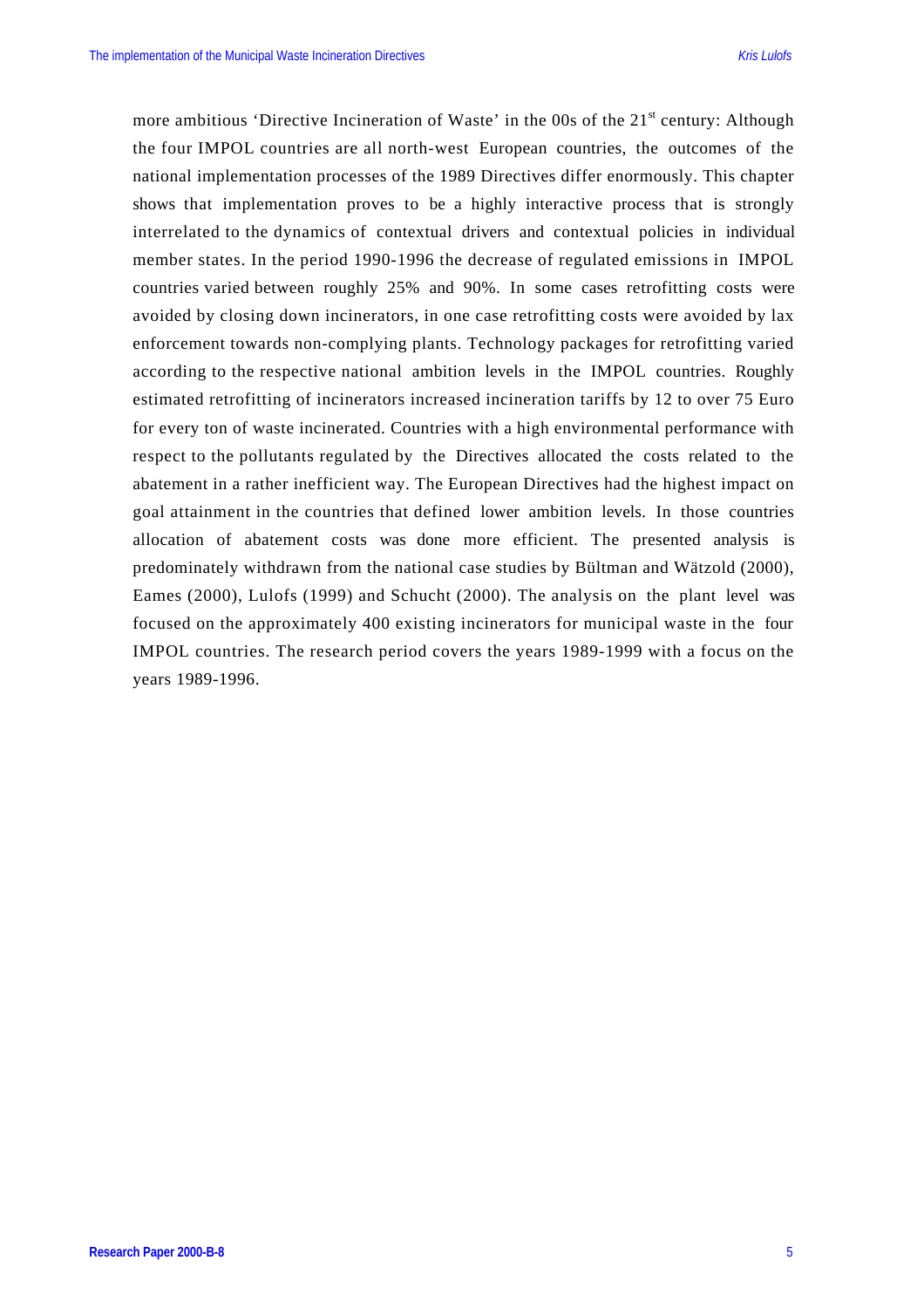# **2. Bargaining the European Directives**

The European Directives 89/369/EEC of 8 June 1989 and 89/429/EEC of 21 June 1989 aimed at reducing air emissions from municipal waste incinerators. The European Directive 89/369/EEC sets standards for so-called *new* incinerators, being licensed after 1 December 1990. The Directive 89/429/EEC regulated the *existent* incinerators, being licensed before 1 December 1990. The directives came into force after a relative short period of negotiations and without major adjustments. *Previous studies* roughly indicated that, unlike the emission limits on large combustion plants in 88/609/EEC, the emission limits on municipal waste incineration plants were set almost effortlessly. The hazardous nature of the emissions from municipal waste incinerators was well documented and regulation was experienced as inevitable. There was no substantial opposition described from environmental groups or from industry (Brusco, Bertossi and Cottica, 1996).

Our study indicates supplementary that the negotiations in the European political arena were of some importance. Some national characteristics proved influential. The national waste policies, national waste markets and pre-existing national regulation of emissions are important key-explaining factors for both the European bargaining process and the followup events in the IMPOL countries. The European Directives implied high retrofitting costs on those countries that valued waste incineration and did not yet issue strict regulation towards municipal waste incinerators. However not all countries valued incineration equally. In the relevant period the United Kingdom was in the European waste incineration backfield (10% of waste incinerated). In increasing order Germany, France and the Netherlands where in the midfield. Denmark (60%), Luxembourg (60%) and Switzerland (80%) were frontrunners in the field (Hartenstein and Horvay, 1996). Seen from the alternative perspective of landfill Greece and Ireland were the frontrunners (100% landfill), the United Kingdom still showed 90 % landfill. The corresponding number for Germany is 70% and for France and the Netherlands 52% (Buclet and Godard, 2000).

These 'first glance' impressions have to be assessed in the context of the -dynamics innational waste policies and resulting waste-markets. In Germany and the Netherlands the waste policy was developed relatively early prioritising re-use and recycling in the mid- and late 1980s. Within the category of disposal options, incineration is favoured over landfill. Although in Germany the share of incineration increased, there is still much more waste landfilled than incinerated (69.6% compared to 21.4% in 1993). The waste policy in France preferred cheap options until 1992. Between 1992 and 1998 the waste policy was not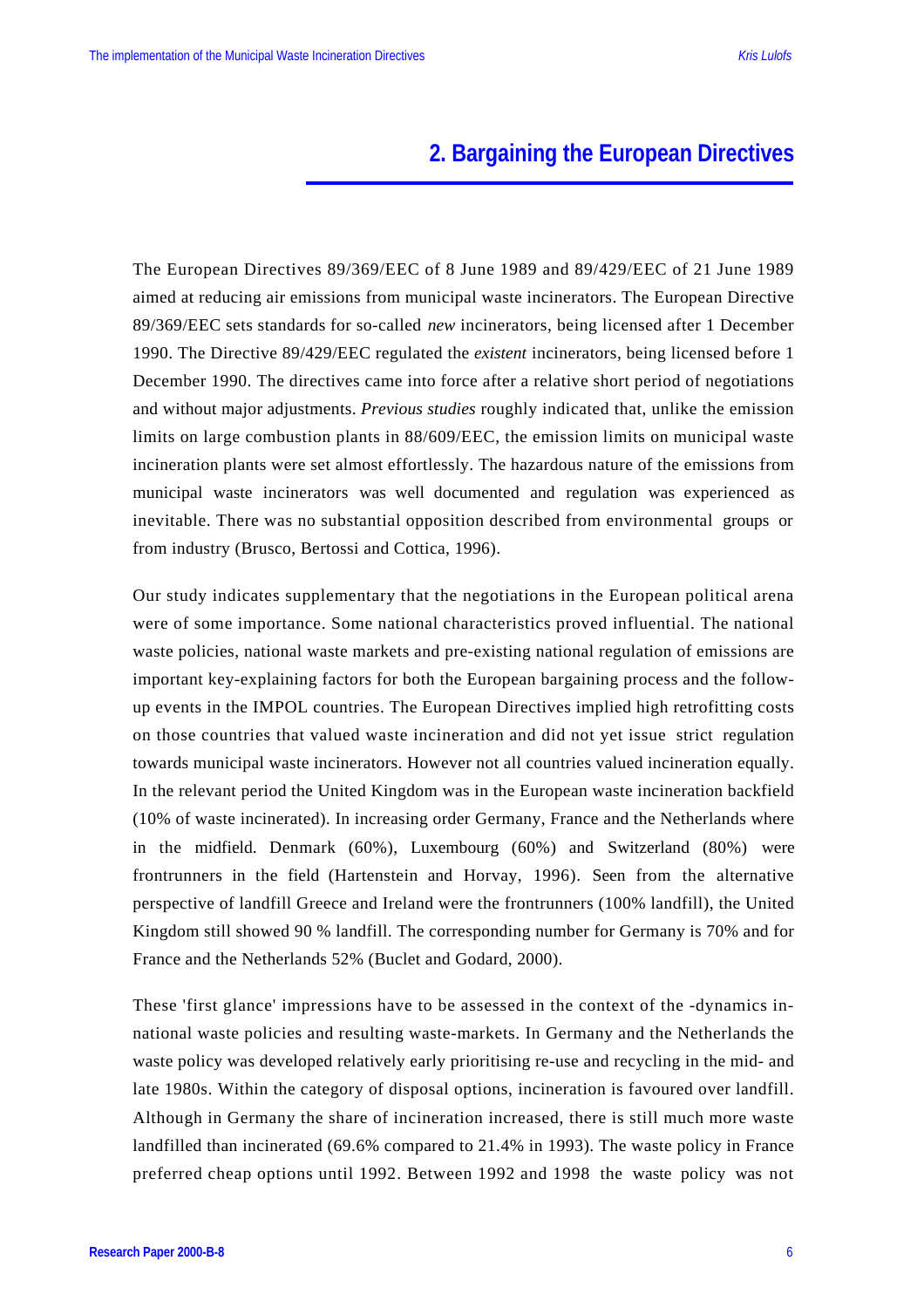always unambiguously. It first prioritised a reduction of landfill and an increase in materialand energy recycling. This change in waste hierarchy introduced uncertainty, regions had to redefine waste management. In the late 1990s this was readjusted in the sense that organic recycling and material recycling were to be increased and landfills had to be chosen as solution only where necessary. In the UK the waste policy also developed relatively late. The discretion space for de-central actors to choose the relatively cheap landfill option was large. In urban areas badly designed incinerators were present. Table 1 presents some key characteristics from national waste policies, waste markets and the incineration sector.

|                                              | France                                                                                                                                                                 | Germany                                                                                                                          | <b>Netherlands</b>                                                                                                | <b>United Kingdom</b>                                                                                                                                                        |
|----------------------------------------------|------------------------------------------------------------------------------------------------------------------------------------------------------------------------|----------------------------------------------------------------------------------------------------------------------------------|-------------------------------------------------------------------------------------------------------------------|------------------------------------------------------------------------------------------------------------------------------------------------------------------------------|
| Waste policy                                 | Prioritised<br>cheap<br>until,<br>1992<br>options<br>equal status material<br>and energy recycling,<br>1998 organic recycling<br>and material recycling<br>prioritised | Prioritised re-use and<br>recycling in 1986                                                                                      | Prioritised<br>organic<br>recycling and material<br>recycling in 1989                                             | Poorly articulated until<br>1995.<br>Since<br>1995<br>energy-from-waste was<br>given an equivalent<br>status to recycling and<br>composting                                  |
| <b>Trend in incineration</b><br>in landfill  | Incineration<br>favoured<br>over landfill<br>and of<br>considerable<br>importance,<br>ban<br>on<br>landfill for<br>combus-<br>tibles from 2002                         | <b>The</b><br>share<br>$\sigma$<br>incineration increases,<br>but there is still more<br>waste landfilled<br>than<br>incinerated | Incineration<br>important<br>and favoured starting<br>1989, ban on landfill for<br>combustibles<br>from I<br>1996 | Unrelenting emphasis<br>cheap-landfill<br>option,<br>Non<br>Fossil<br>Fuel<br>Obliga-tion<br>has<br>re-<br>vitalised<br>large<br>scale<br>incinera-<br>since<br>tion<br>1995 |
| Number of                                    | 302 in 1989                                                                                                                                                            | 42 in 1980                                                                                                                       | 13 in 1989                                                                                                        | 40 in 1987                                                                                                                                                                   |
| incinerators                                 | 297 in 1993                                                                                                                                                            | 48 in 1990                                                                                                                       | 7 early 1990s                                                                                                     | 4 in 1996                                                                                                                                                                    |
|                                              |                                                                                                                                                                        | 61 in 1999                                                                                                                       | 11 in 1999                                                                                                        | 10 in 1999                                                                                                                                                                   |
| Capacity of                                  | 1993 around                                                                                                                                                            | around 1989                                                                                                                      | around 1989 all but one                                                                                           | Around 1990 all but $4 >$                                                                                                                                                    |
| <b>Incinerators</b>                          | $80\% < 6$ t/h                                                                                                                                                         | almost all $> 6$ t/h                                                                                                             | $6$ t/h<br>$> 6$ t/h                                                                                              |                                                                                                                                                                              |
|                                              | $20 \% > 6$ t/h                                                                                                                                                        |                                                                                                                                  |                                                                                                                   |                                                                                                                                                                              |
| <b>Market structure</b>                      | Regional monopolies                                                                                                                                                    | Regional monopolies                                                                                                              | Regional monopolies                                                                                               | Regional monopolies                                                                                                                                                          |
| Possibility to pass<br>on retrofitting costs | Small due to budget<br>constraints<br>and local<br>democracy                                                                                                           | Large                                                                                                                            | Large                                                                                                             | Small due to de-central<br>budget constraints and<br>competition from cheap<br>landfill                                                                                      |
| National regulation<br>compared to           | Lax in general<br>and<br>moderate<br>for<br>new<br><i>incinerators</i><br>starting<br>1986                                                                             | <b>Strict</b>                                                                                                                    | <b>Strict</b>                                                                                                     | Lax                                                                                                                                                                          |

**Table 1: Some characteristics of national waste policies, waste markets and waste incineration sectors**

Table 1 illustrates that the impacts from the European Directives were likely to be marginal in Germany and the Netherlands. In Germany landfill was cheaper. However the regional monopolies made it possible to pass on retrofitting costs if incineration was chosen. Although landfill was also cheaper in the Netherlands, the chosen priorities in waste policy, the strict national regulation and the ability to pass on retrofitting costs made the European Directives a marginal issue in the Netherlands. For France and the United Kingdom the impacts of the draft Directives were likely to be substantial. For the United Kingdom this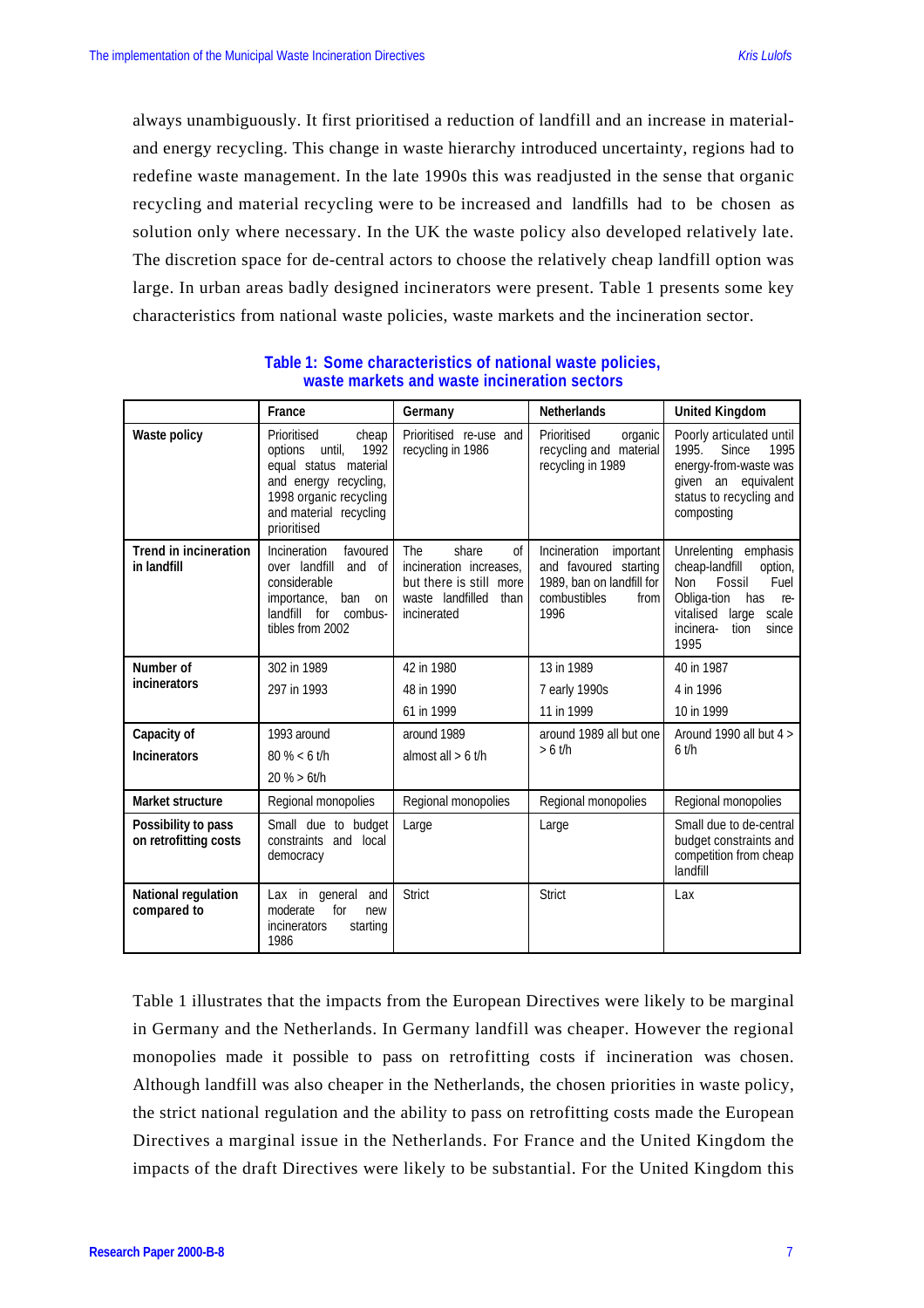was not a big threat because the national waste policy did not favour incineration over landfill. The substantial number of rather old-fashioned incinerators was regulated only very lax (Loader 1991). Closing down these incinerators would not cause a political debate of importance. In France the waste policy did favour incineration. This was combined with cheaper landfill, relatively lax regulation of incinerators and limited possibilities to pass on the costs (Bertossi et al. 1994, Buclet and Godard 2000:211). When the drafts of the 1989 Directives were discussed France perceived that the Directive would be a very ambitious project for the French incineration sector. It is not surprising that France participated in a coalition that tried to reduce the level of ambition of the Directives by objecting to standards for dioxin emissions that were already discussed at that time. Furthermore some countries including France tried to prolong the deadlines for bringing the plants into compliance and to differentiate the deadlines depending on the capacity of the plant. This in order to be able to spread investment costs, often to be incurred by de-central governments, over a longer period of time. The estimated costs turned out to be gigantic. With respect to the progressive deadlines the idea was to start bringing big incinerators into compliance and to leave the small plants time until 2000, so the municipalities could keep the small plants running, thus amortise their investment and then shut them down. France did not really fight for the very small plants of a capacity below 1 t/h but envisaged to - in the long term - close these plants. It seems that the French actors affected by the Directives were either well prepared - this holds true for industry - or did not see the problems that might arise for France. The later means at that time not fully considering the implications of the 1989 Directives. This holds true for the municipalities and the Ministry for the Environment. The municipalities, represented by  $AMORCE<sup>2</sup>$  and the AMF (Association of French Mayors) on the one hand were not yet organised with respect to environmental questions. The producers of incinerator equipment and private operators of waste incineration plants feared that municipalities could not invest enough, however they had an interest in sufficient environmental standards for the image of the sector (Schucht  $2000)^3$ .

The bargaining led to *differentiated emission standards* according to capacity and age of the plant. These standards have a better potential for cost-efficiency compared to uniform emission limits. In 89/369/EEC the categories are plants smaller than 1 ton each hour  $({}^{\dagger}{}_{h})$ , plants between 1 and 3  $\frac{t}{h}$  and plant larger than 3  $\frac{t}{h}$ . According to 89/429/EEC the *existing* incinerators have to comply with predominantly the same emission standards as *new* incinerators *if* the incineration capacity of the plant is larger than 6  $\frac{t}{h}$  from 1 December 1996 onwards. For *existing* incinerators with a capacity of less than  $6 \frac{t}{h}$  there is a transitional arrangement until December 2000. The existing incinerators had to meet the transitional emission limits on 1 December 1995. As from December 2000 those incinerators have to meet the same requirements as new incinerators. The indirect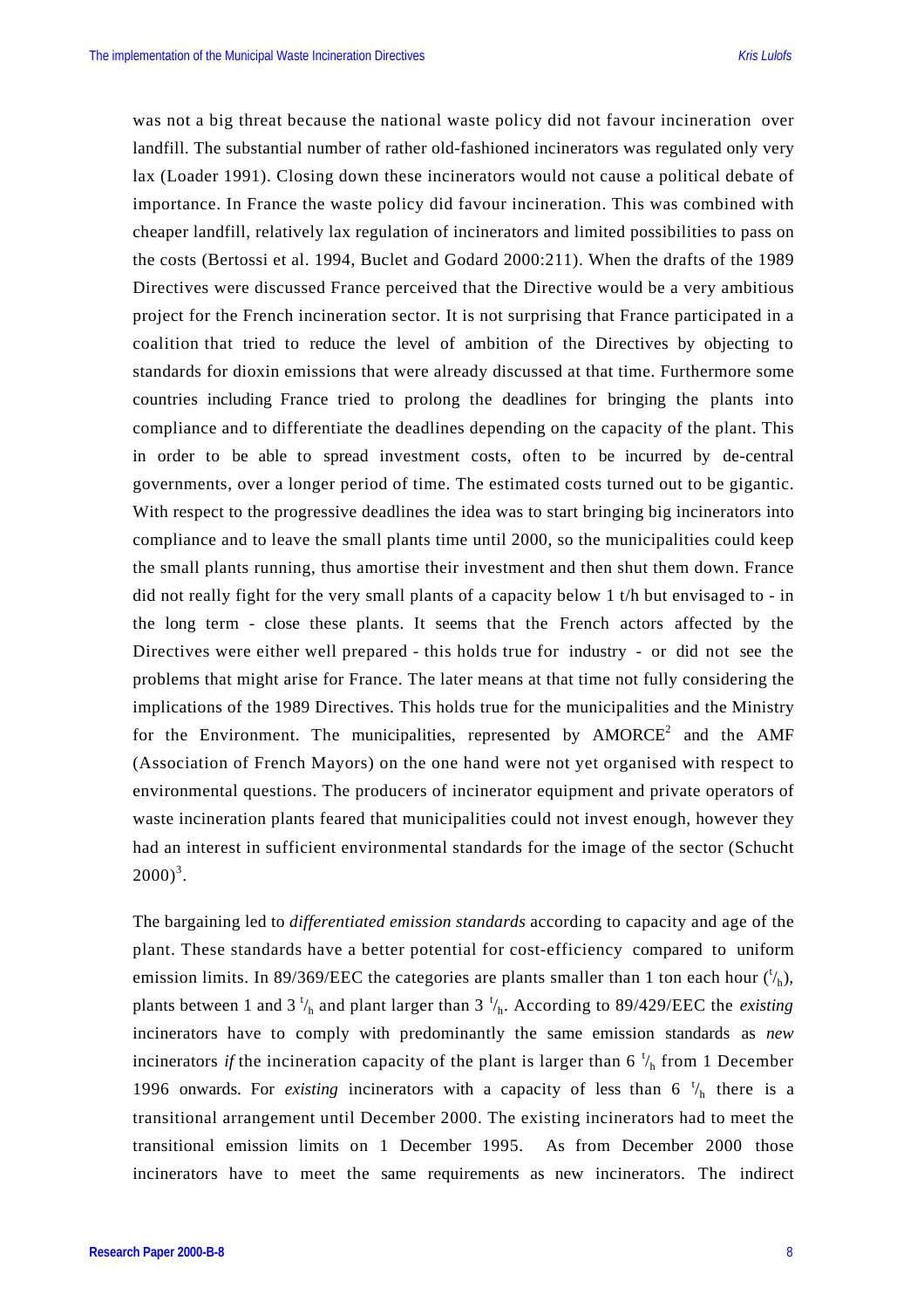requirements to abate dioxins were also softened for existing incinerators.

#### **Table 2: Emission requirements according to capacity of the incinerator, emission limits in mg/m3. Standardised conditions 273 degrees K, 101,3 Kpa, 11% Oxygen or 9% CO2**

| Plant<br>Pollutant       |           | Emission limits for existent incinerators starting 1<br>December 1996 if the capacity > 6t/h, otherwise<br>starting 1 December 2000 and for new incinerators<br>starting 1 December 1990 | <b>Emission limits for existent</b><br>plants < 6t/h between<br>1 December 1995 and<br>1 December 2000 |             |          |
|--------------------------|-----------|------------------------------------------------------------------------------------------------------------------------------------------------------------------------------------------|--------------------------------------------------------------------------------------------------------|-------------|----------|
|                          | $< 1$ t/h | $1$ t/h- $3$ t/h                                                                                                                                                                         | $>$ 3 t/h                                                                                              | $<$ 1 $t/h$ | $1-6t/h$ |
| Dust                     | 200       | 100                                                                                                                                                                                      | 30                                                                                                     | 600         | 100      |
| Pb+Cr+Cu+Mn              |           | 5                                                                                                                                                                                        | 5                                                                                                      |             |          |
| Ni+As                    |           |                                                                                                                                                                                          |                                                                                                        |             |          |
| $Cd+Hg$                  |           | 0.2                                                                                                                                                                                      | 0.2                                                                                                    |             |          |
| HCI                      | 250       | 100                                                                                                                                                                                      | 50                                                                                                     |             |          |
| <b>HF</b>                | «divided» | 4                                                                                                                                                                                        | $\overline{2}$                                                                                         |             |          |
| S <sub>02</sub>          |           | 300                                                                                                                                                                                      | 300                                                                                                    |             |          |
| CO                       | 100       | 100                                                                                                                                                                                      | 100                                                                                                    | 100         | 100      |
| <b>Organic Compounds</b> | 20        | 20                                                                                                                                                                                       | 20                                                                                                     |             |          |

Meanwhile the European Commission decided to prepare a new 'Directive Incineration of Waste' that was publishes as a draft in 1994. This new Directive will probably dominate the 00s of the  $21<sup>st</sup>$  century. The European Commission raised the ambition to roughly the level of the emission limits that are already in use in Germany and the Netherlands. In some MWI-related research Belgium, Italy and Spain are assessed largely comparable to France while Sweden and Austria are roughly assessed as comparable to Germany and the Netherlands. Finally the United Kingdom broadly represents countries having intermediate levels of ambition (EC 1997: v, 1.2).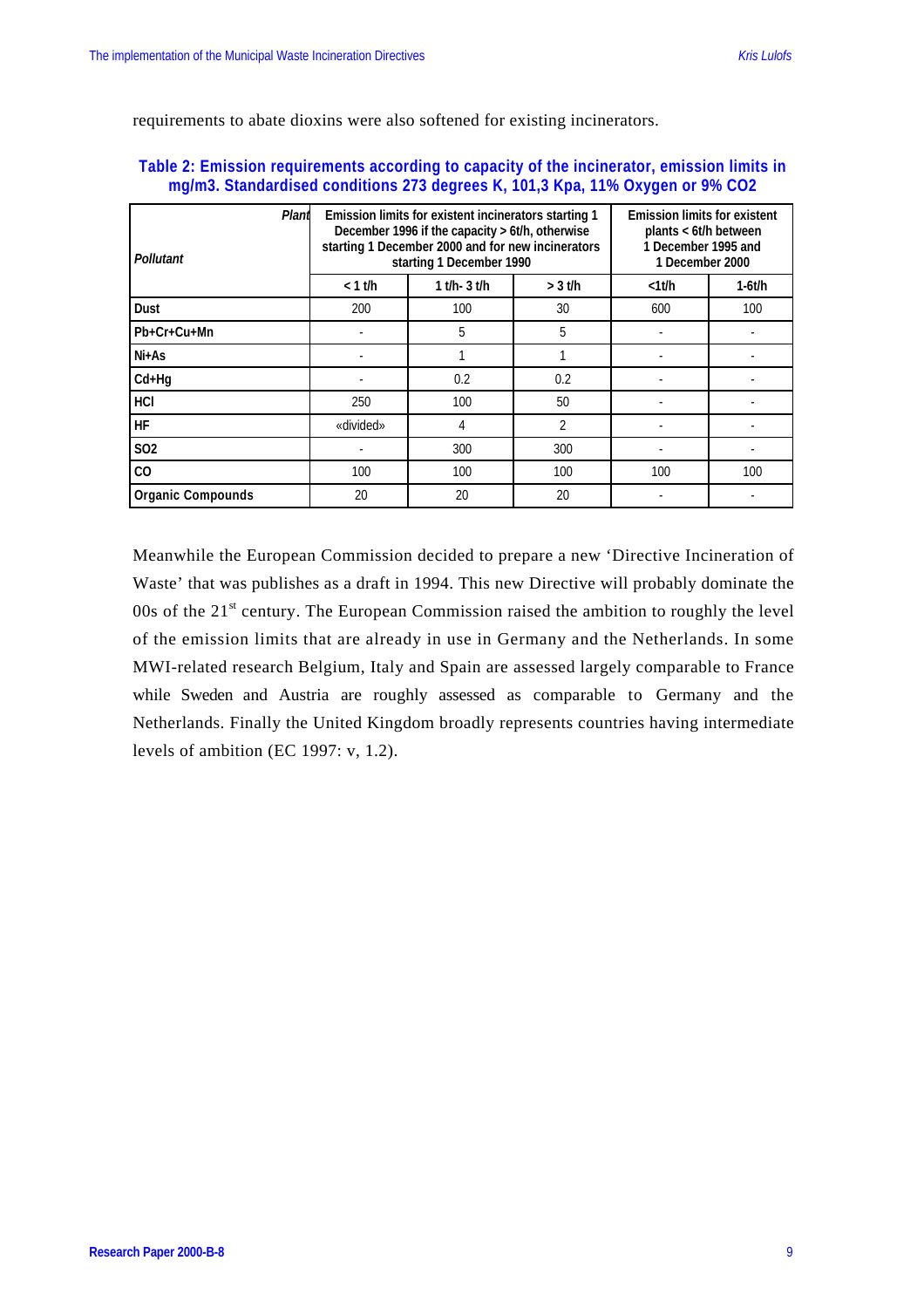# **3. Frontrunners and Laggards Analysed**

In this section the story will be how Germany and the Netherlands as front-runners and France and the United Kingdom as relative laggards coped with the European Directives. Two perspectives are relevant. *Firstly* the EU-Directives 89/369/EEC and 89/429/EEC were not directly binding in the EU member States. They addressed national governments that were obliged to bring into force the laws, regulations and administrative provisions necessary to comply with the Directives no later than 1 December 1990. *Secondly* the national waste incineration sectors had to be restructured in order to comply with the national standards. A number of options were available for restructuring. The first choice was between compliance and non-compliance. A choice for compliance could be followed by three actions. The first one was to close plants, the second choice was to downgrade plants so that they would become smaller plants and the third choice was retrofitting plants. This section describes the choices made and clarifies the factors that influenced these choices, including national monitoring and enforcement efforts.

#### **3.1. The frontrunners**

The central issues and events that dominated the story-lines in Germany and the Netherlands are quite comparable. In section 3.1.1 the German case will be presented. It will be summarised in figure 1. Afterwards the Dutch case will be presented and some small aberrance's will turn out.

#### **3.1.1. Integration and norm-realisation in Germany**

Germany was the only IMPOL country that managed to integrate the European requirements in time. The special ordinance that integrated the European requirements was enacted on 23 November 1990. The German 'TA Luft 1986' was the relevant predeceasing air pollution regulation. The emission limit values set in the 'TA Luft' of 1986 are either equal or stricter compared to the requirements in the European Directives. The 1986 guideline, issued under the 'Federal Emmissions Control Act of 1974' did not yet set an emission limit for dioxins, but only demands plant operators to reduce dioxin emissions as far as possible. The mentioned general 'Federal Emissions Control Act of 1974' (Bundes-Immissionsschutzgesetz - BImSchG) proclaims that plants with high ecological risks require prior authorisation. One of the most important technical guidelines that amended the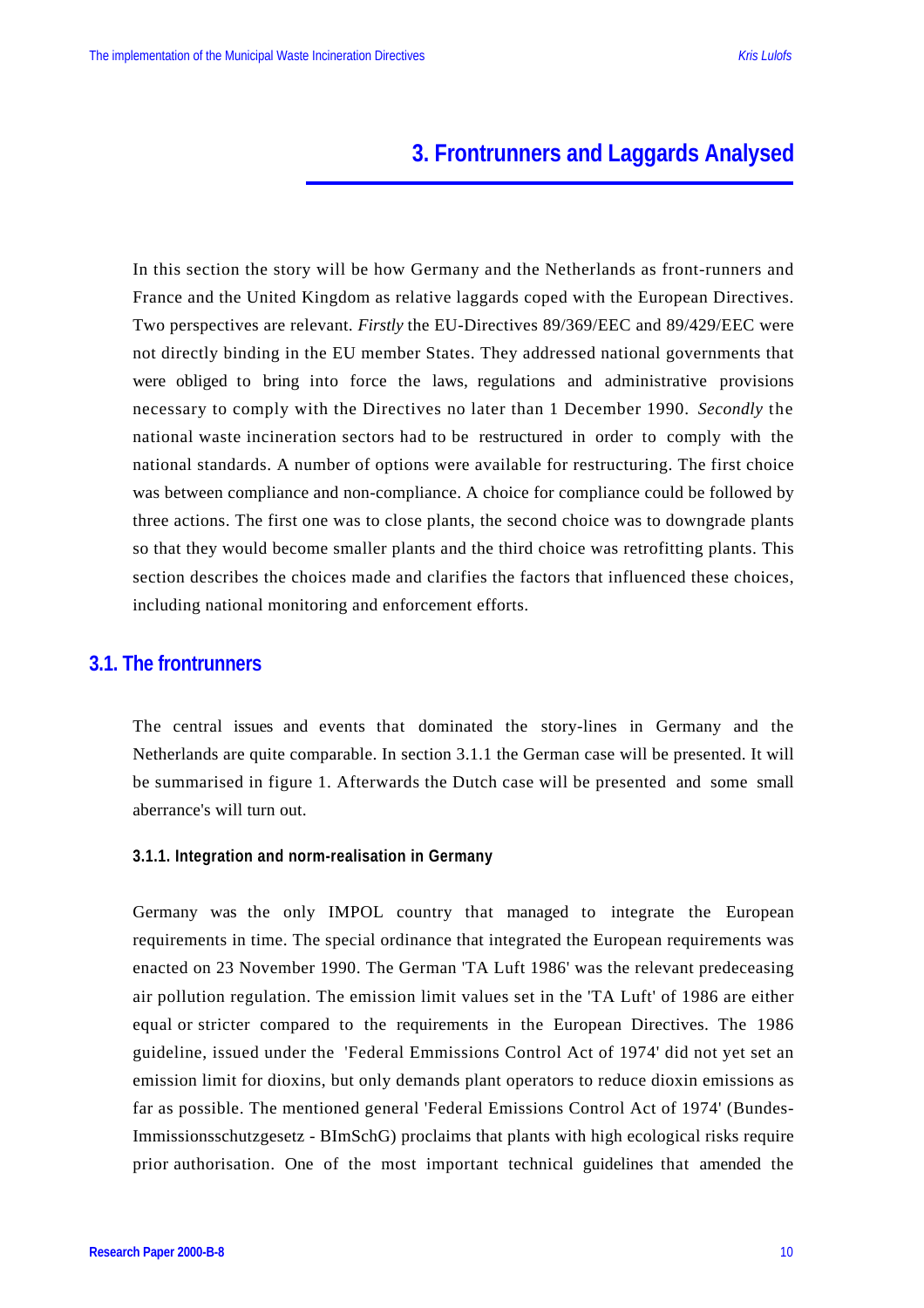'Federal Immission Control Act' was the 'Technical Guideline on the Prevention of Air Pollution' (Technische Anleitung zur Reinhaltung der Luft – TA Luft). This guideline was first enacted in 1974 and included emission limit values (in mg/m3). In 1986 the guideline was significantly tightened into the mentioned 'TA Luft 1986'. However action groups and environmental organisations were still not satisfied with it. Already in the 1980s, the German public was highly concerned about emissions from waste incinerators, particularly about dioxin emissions. While *ordinances* have the *same status* as acts, *technical guidelines* have the status of *administrative guidelines* and thus are binding only for the public administration. Therefore they are only binding within the public administration, but have no direct effect towards citizens and courts. Plants had to comply with the limits only after the limits were incorporated in the plants' individual license. Meanwhile, it is widely accepted (in legal theory and practice) that courts generally have to include the provisions of the 'TA Luft' in their decisions. Nevertheless, they may take differing decisions whenever there are compelling reasons to do so, for example when research produced new knowledge which was not yet adopted by the technical instructions (see Kahl/Voßkuhle 1995: 7-8 and 112-114).

Soon after the 'TA Luft 1986' was issued, the 'Federal Ministry of the Environment' (Bundesministerium für Umwelt - BMU) wanted to set even stricter emission limits. A key driver was found in responding to the public's high environmental concern regarding waste incinerators and an *ordinance* was prepared. The choice for an ordinance instead of a technical guideline is to a large extent the result of *blocking of authorisation processes by citizens' action groups and environmental organisations*. In many cases all the courts were used, it delayed the authorisation for up to 8 years. The blocking hindered the disposal of municipal waste and led to lengthy authorisation procedures that were very time-consuming for the licensing authorities. Therefore the BMU and the German federal states were interested in accelerating authorisation procedures. Unlike a technical guideline an ordinance is binding for courts. First drafts of the ordinance were prepared by the BMU over the year 1988. Operators of waste incineration plants, suppliers of incineration and emission abatement technologies and scientists were consulted on technical possible reductions. German engineers were frontrunners both on design of incinerators as on abatement technology. Regarding the discussion about the provisions of the ordinance one could observe the 'typical' picture. Federal and state Ministries of the Environment, environmental organisations and citizens' action groups were in favour of strict emission limits. Operators of waste incineration plant, their organisations, and the Ministry of Economics (Bundesministerium für Wirtschaft – BMWi) opposed tight limits. The German states, especially the Environmental Ministers' Conference (UMK), played a very active role. They demanded emission limits that were much stricter than those of the 'TA Luft 1986'. They also wanted to respond to the citizens' concerns and get their authorisation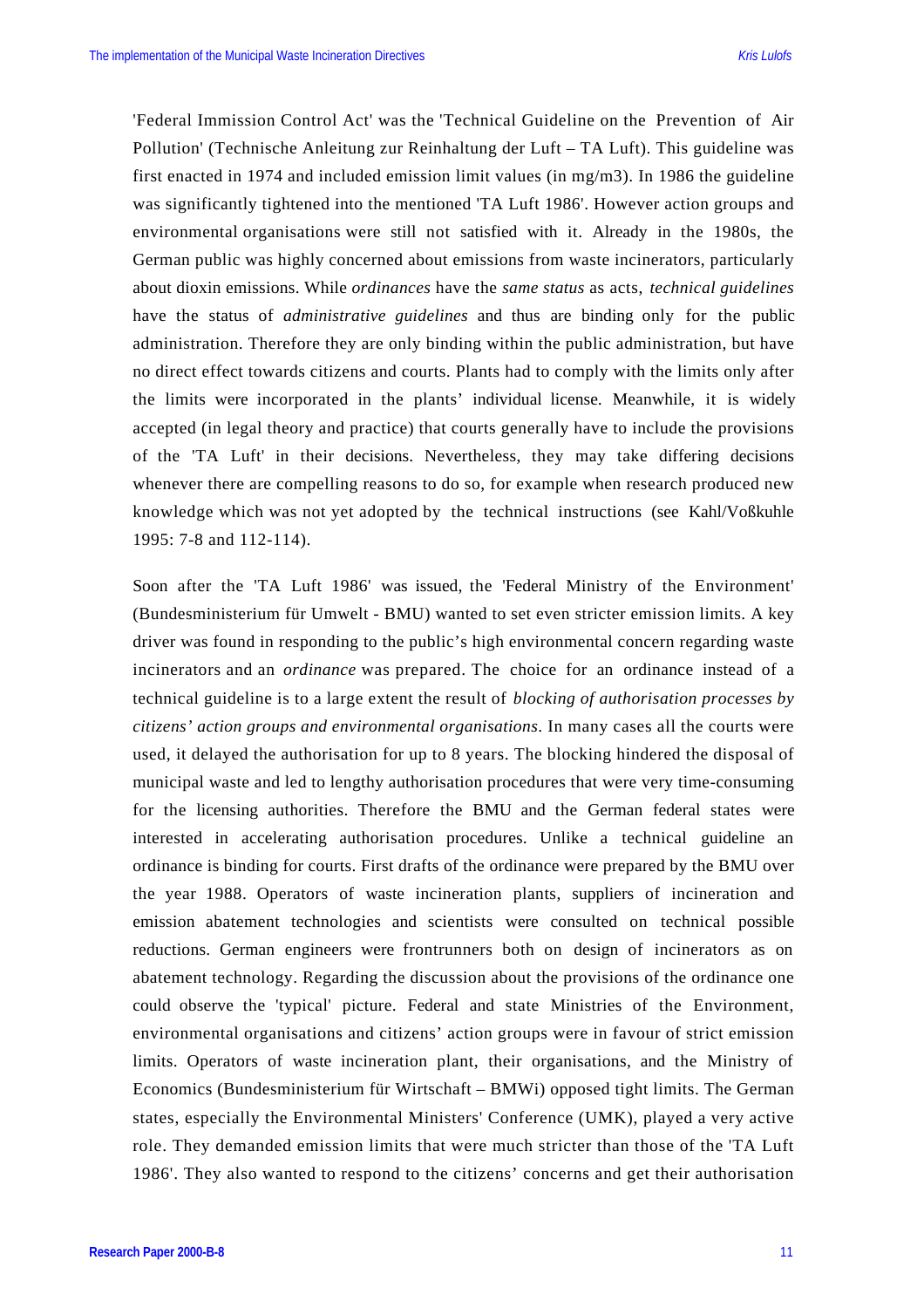and enforcement authorities out of the firing line. During the discussions the MWI operators adopted a rather cooperative strategy although they were not happy with the costs of the tighter emission limits. The markets, being regional monopolies, allowed the MWI to rather easily transfer the costs to their clients by charging higher fees. This mechanism occurs in interaction with the relatively high environmental awareness that contributed to the legitimacy of the costs to be incurred. As industry's 'spokesman' the BMWi also dropped their objections. The most problematic emission limit value discussed was that for dioxins and furans. The BMU strived for an emission limit value of 0.1 ng  $TEQ<sub>m</sub>3$ . The Ministry referred to promising results that were achieved in test operations. Although even the BMU had to admit that it was only very likely but not certain that the limit value of 0.1 ng.  $TEQ/m^3$  could be met, it decided to set this value.

#### **Textbox 1: Stricter German national limits**

All municipal waste incinerators had to meet the same limits as new ones on 1 December, 1996, so there is no transitional arrangements for incinerators with a capacity of less than 6 tons/hour. Secondly there are no less strict limits for small incinerators. For all incinerators a 67% more ambitious limit on Dust and HCl was set, a 50% more ambitious limit on organic compounds, HF, Cd and Hg a 80% more ambitious limit was set on HCL and SO<sub>2</sub>. Pb+Cr+Cu+Mn was regulated 90% stricter. Additional limits were set on  $NO<sub>x</sub>$  and on dioxins (0.1ng TEQ/<sub>m</sub>3).

Citizens' action groups and environmental organisations participated mainly in the context of the official hearing that took place around the end of 1988 and the beginning of 1989. They proclaimed that even stricter limits were technically feasible although some preferred to have no waste incinerators at all. Some minor points of the draft ordinance were changed.

The ordinance was incorporated in German Law as the  $17<sup>th</sup>$  ordinance serving the implementation of the Federal Emissions Control Act (BImSchG) and therefore is called 17. BImSchV. The German Ordinance on waste incineration (17. BImSchV) is not restricted to the incineration of municipal waste and also covers combustion plants which were not solely built to burn waste, but uses waste as just one of a number of fuels (mostly from the energy sector and cement industry). Regarding the emission limits, scope, and most measuring procedures, the German ordinance was and still is a *lot stricter* than the European Directives. Since it would not have been possible to formulate the ordinance in this short period of time, preparations obviously began before the European directives were enacted.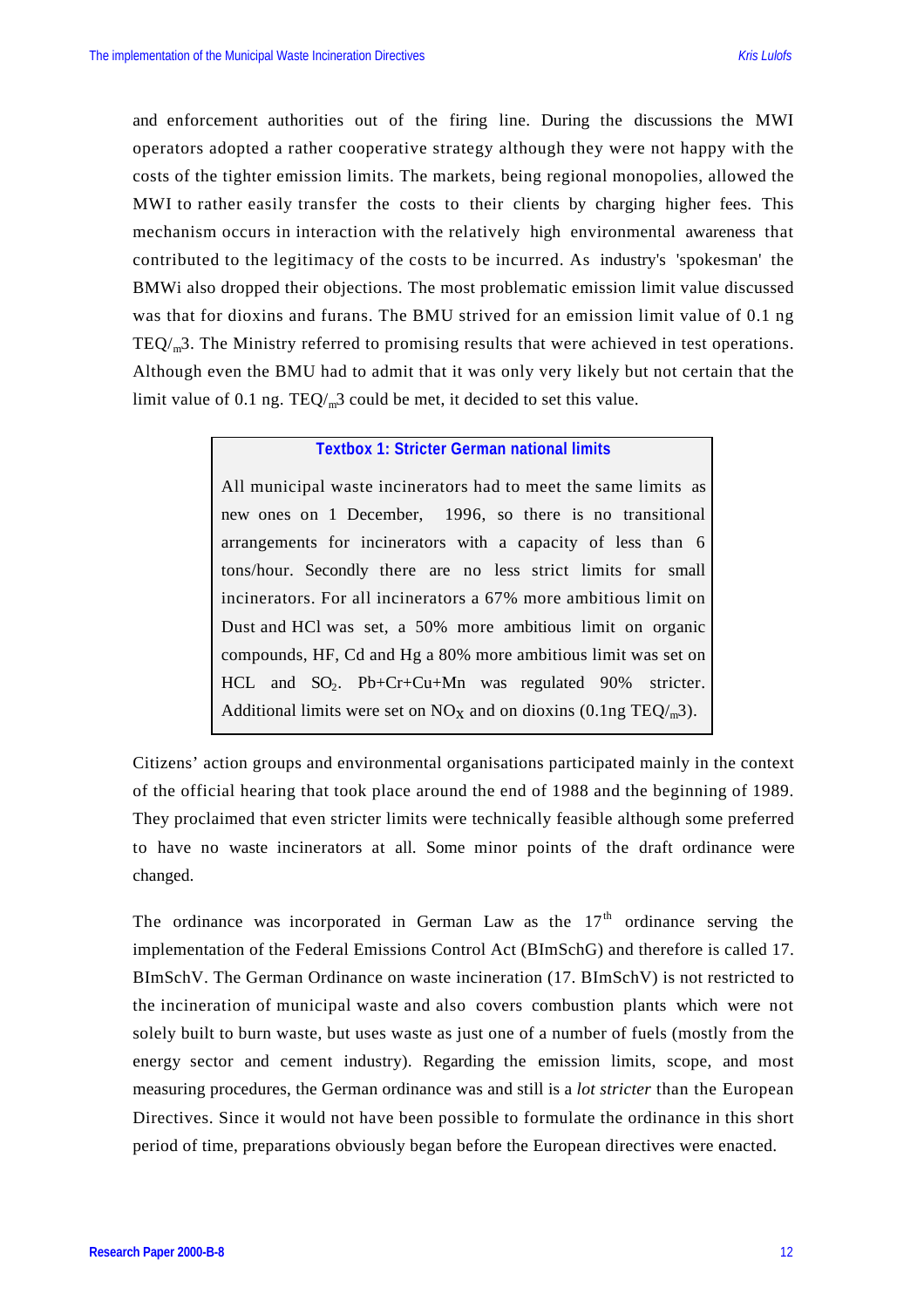#### **Restructuring the municipal waste incineration sector in Germany**

The empirical analysis on Germany focuses on the federal state North Rhine Westphalia (NRW). North Rhine Westphalia and Bavaria are the German states with the highest number of waste incineration plants<sup>4</sup>. Experts are of the opinion that the outcomes in other federal states are comparable. In August 1989 studies were done in NRW on the abatement of dioxins, available techniques and the costs incurred in their installation. It led to the result that there were four suppliers of active coal filters which had already tested their techniques in test plants and which could guarantee a limit of 0.1 ng  $TEQ/m^3$ . The techniques were ready to be applied in large-scale incinerators and could be installed without entailing excessive additional costs (4-6 Euro/ton of waste).

The government of North Rhine Westphalia negotiated a *voluntary agreement* with the North Rhine Westphalia waste incineration sector, the so-called Emission Reduction Plan for Dioxins from Waste Incineration Plants (Emissionsminderungsplan für Dioxine aus Abfallverbrennungsanlagen – EMDA). The previously described public's high concern about dioxin emissions from municipal waste incinerators and the practised administrative blocking were the *two decisive factors*. The agreement not only covered the incineration of municipal waste, but also integrated incinerators for hazardous and industrial waste. The deadline for retrofitting the incinerators was set on 1 December 1995. The covenant was agreed upon in February 1990, ten months before the 17. BImSchV was enacted. Although the covenant originally covered only dioxin emissions, it soon turned out that the equipment to abate dioxin emissions could not be separated from the abatement equipment for the other pollutants regulated in the meanwhile enacted 17. BImSchV. Therefore the EMDA's retrofitting deadline (indirectly) applied to the entire abatement technology necessary to comply with the 17. BImSchV.

The NRW government established a Coordination Committee (Koordierungsstelle) to work out (in writing) the official agreement, to observe the implementation of the covenant and to co-ordinate the retrofitting activities in a way that there was always enough capacity for waste incineration available. The co-ordination committee presented the final agreement in the beginning of 1991.The covenant included 14 municipal waste incineration plants. Only a very few small plants did not participate in the covenant. Approximately three incinerators got exemptions from the deadline because they had special site related problems. All incineration plants were given 6 months extra to optimise the abatement equipment after it had been installed.

In NRW 13 of the 14 municipal waste incinerators that participated in the EMDA were retrofitted. There was only one very small plant shut down and the 17. BImSchV was not even the decisive reason. The operators independently retrofitted their waste incineration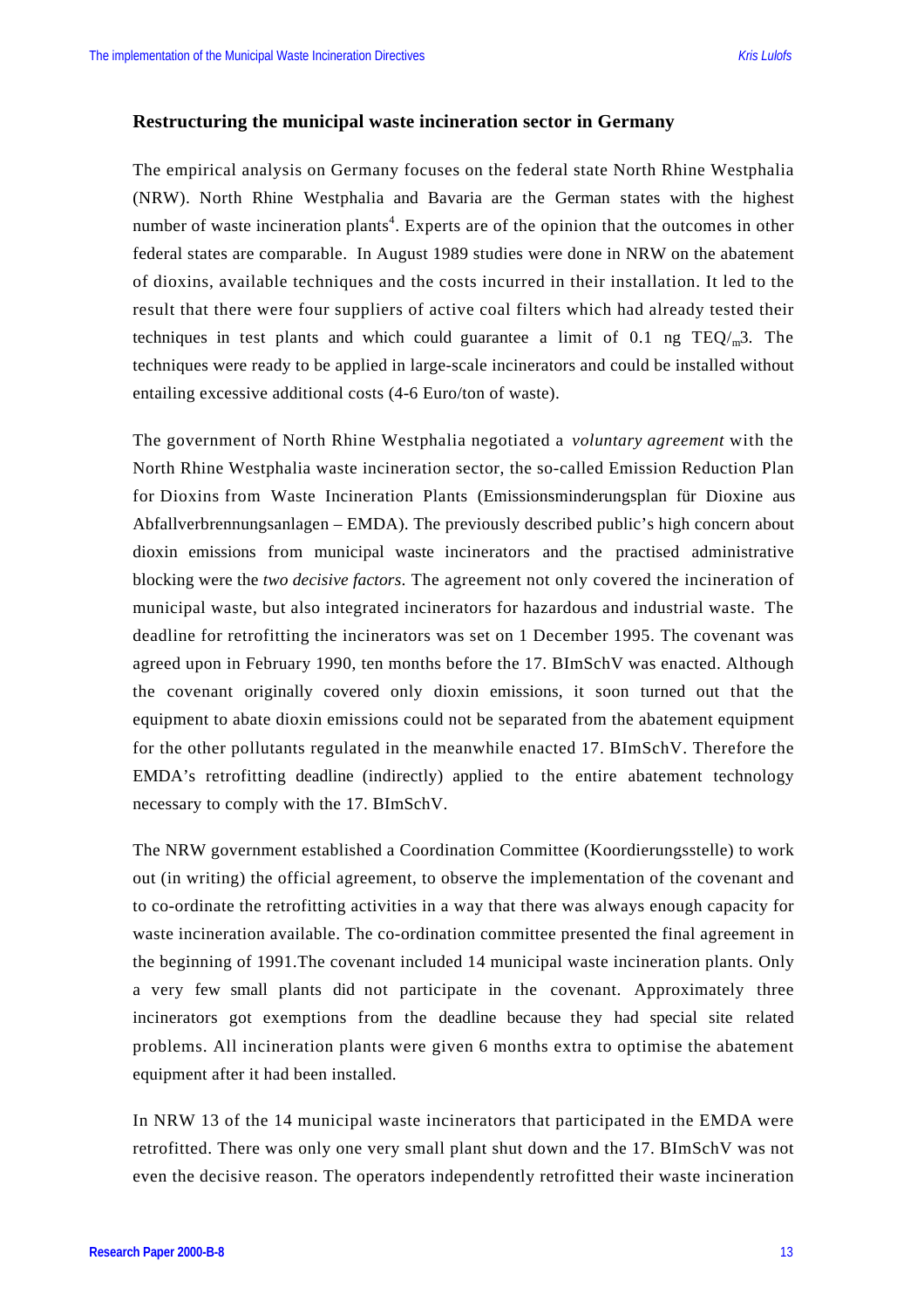plants. They chose and installed flue gas purification techniques, which they regarded appropriate for their individual plants. When the 17. BImSchV was enacted German waste incinerators either already had or were just about to put in operation a de-dusting system (cyclones or electric filters) and some kind of scrubbers to 'wash' the flue gas from acid substances (dry, semi-dry, semi-wet or wet systems). Therefore the 17. BImSchV mainly required waste incinerators to additionally install deNOx-systems and devices for the abatement of dioxin and furan emissions. DeNOx-systems were already in use in other plants such as LCPs. Operators reported that from the whole bunch of criteria that influenced the decision on the specific abatement techniques, the question how they could be integrated in the existing combustion units and abatement equipment was the decisive one. The retrofitting mainly took place between 1994 and 1996.



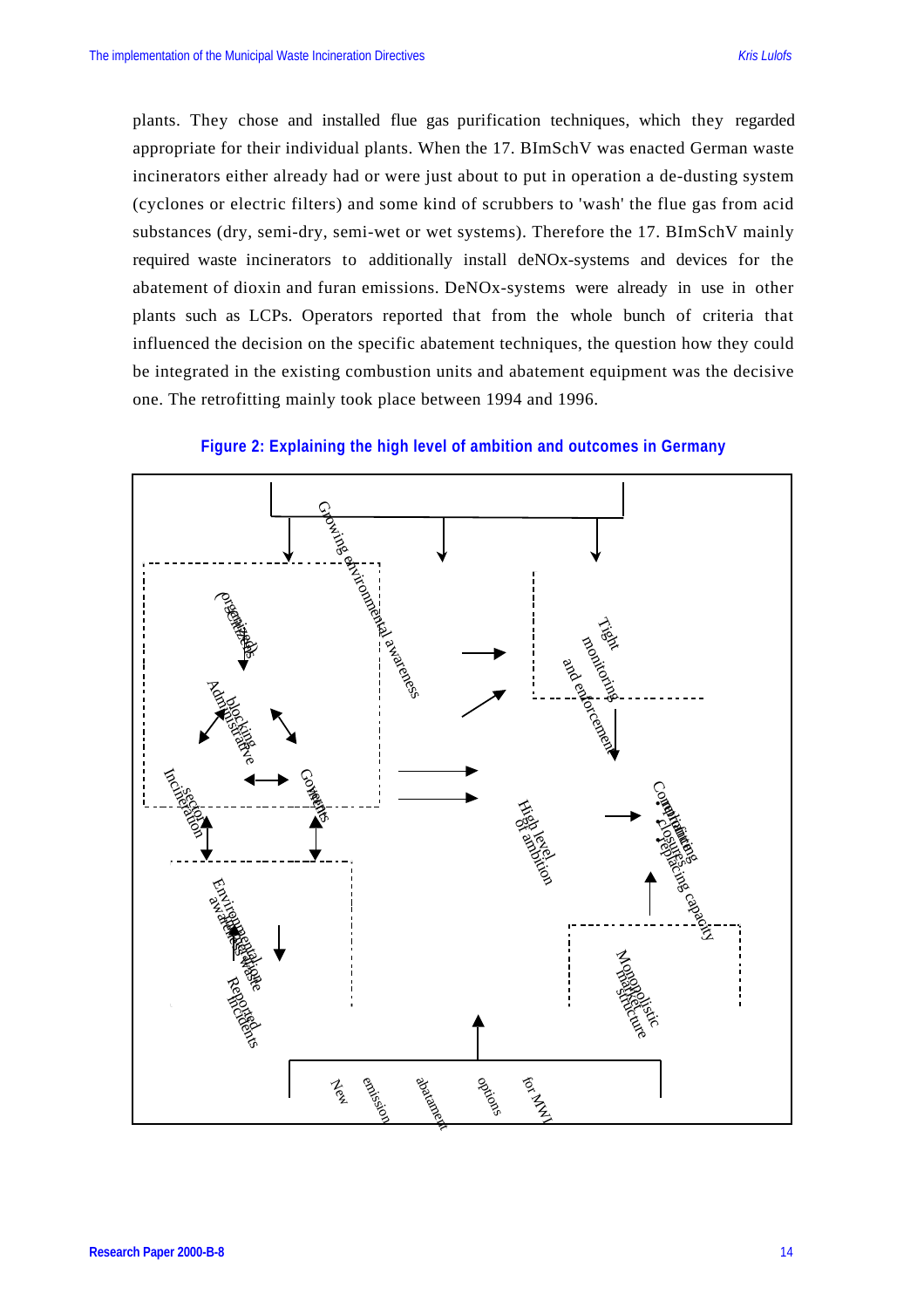There is a strict monitoring and enforcement system in Germany. In general the plants are equipped with computers that automatically record and processed the emission data. Once the devices are installed, the whole system needs to be approved by the supervision authority. The 17. BImSchV requires MWI operators to have their measurement equipment once a year checked and calibrated every 3 years. At the end of each year a report on all emission values of the preceding year is submitted to the supervising authority. Simultaneously to the retrofitting with pollution abatement equipment, all MWI in especially NRW were connected to a system for telemetric transfer of emissions (Emissions-Fernüberwachung – EFÜ) by 1 December 1995. The processed and classified emission values are automatically transmitted to the supervising authority once a day. In addition to the emission data the authority has a message on its computer screen which says whether emission limit values have been exceeded during the last 24 hours. EFÜ makes it literally impossible to exceed emission limit values without the supervising authority noticing it. EFÜ even enables supervising authorities to log into the MWI's electronic emissions control system at all times and without prior notice to the operators. Moreover, supervising authorities are authorised to do on-site controls whenever they consider this is necessary. In most cases the limits are exceeded only for a few minutes. Shortly after the installation of the abatement equipment emission limit values were exceeded more often and for a longer period of time. This was repaired by process optimisation. MWI are still high on the supervision authorities' list of priorities. It seems to be almost impossible for waste incinerators to escape the control. In principle the means of coercion can range from fining to temporary closure of incineration units or revocation of the license.

#### **3.1.2. Netherlands**

The relevant story in the Netherlands starts in the mid-70s when the Seveso incident initiated in the Netherlands research on the issue of sources of dioxins. In 1979 questions were posed in Dutch parliament about waste incineration in relation to dioxins. Preparations to issue regulation started. A small research indicated serious emissions of heavy metals, mercury, cadmium and dioxins (Second chamber of parliament, 1983-1984, no. 18319). It was followed by a research on the possibilities of pollution abatement technology. The study concluded that stricter limits were viable. This led to the *Guideline Combustion 1985*. The level of ambition for new plants was more or less comparable to the European Directives, however the treatment of existing incinerators was left in the hand of the provinces, the licensing authorities. The government was afraid that the costs of living would rise too much if existing incinerators had to meet the same requirements (Wacque 1990). It has to be emphasised that in the late 1980s and early 1990s the growing environmental awareness changed the perception of these costs dramatically. Like in the Germany, these costs became legitimate.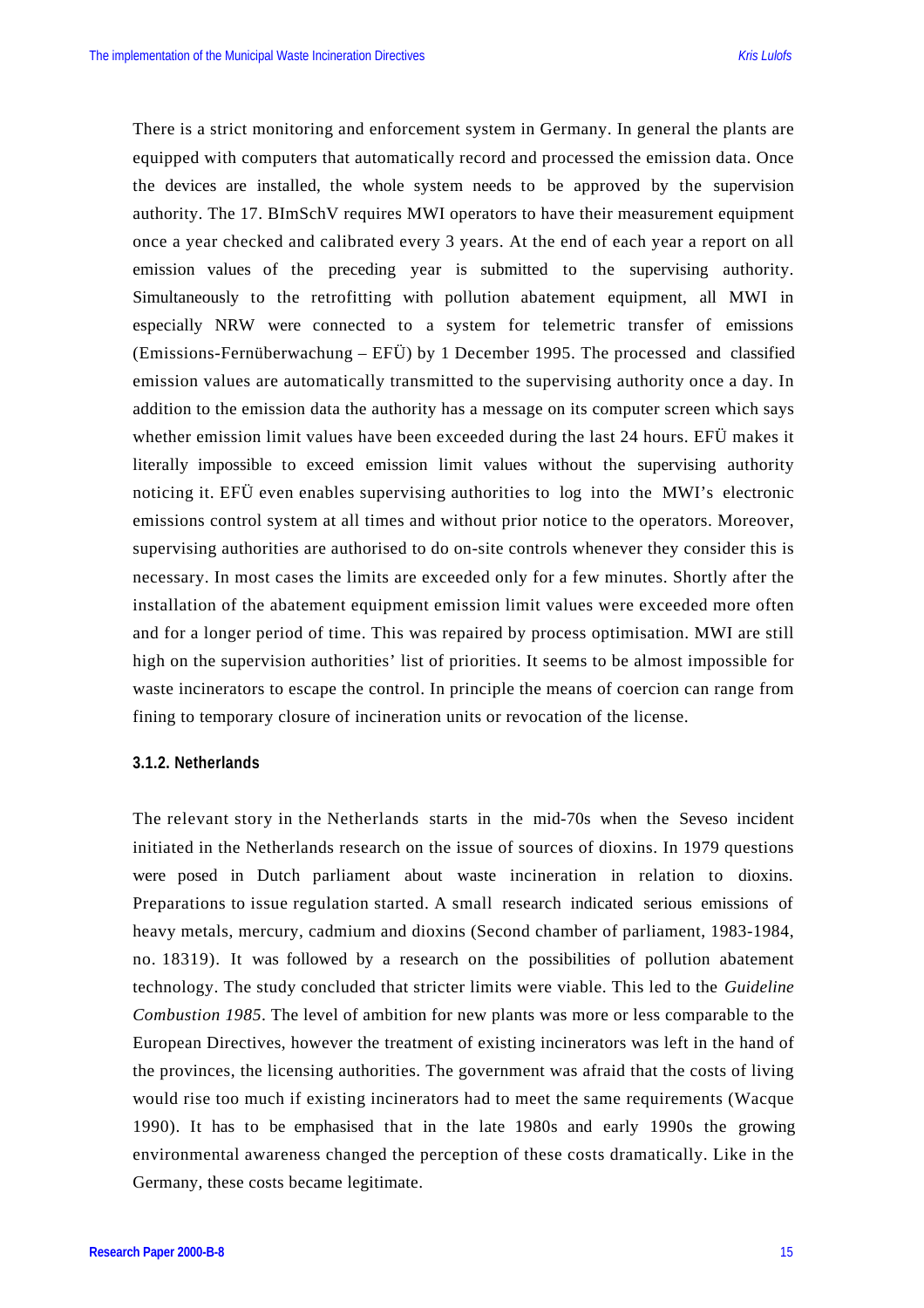When the Guideline Combustion 1985 was issued it soon became clear that it did not demand state-of -the art technology. Stricter limits were issued in Germany and Sweden in 1986. The preparation of a new Guideline started. In 1988 concepts were already presented that referred to the German limits in the 'TA Luft 1986' and to ongoing discussions in Germany. The Germans did however not yet have limits on dioxins. The Guideline Combustion 1989 was issued after an intensive consultation phase. The Association of Waste Incineration Plants (VEABRIN, nowadays VVAV) and the provinces participated in the consultation phase. There was no real discussion about the necessity of strict emission limits. In order to be able to raise the volume of waste to be incinerated, as required by the general waste policy, the emissions had to be reduced. The market structure, being it regional monopolies, implied an easy carry on of the costs. Of course these costs became acceptable in the context of some important developments: During the preparation period of the 'Guideline Combustion 1989', political and public general environmental awareness rose strongly and fast in The Netherlands. This awareness included the environmental effects of waste incineration and the endangerment of human health nearby incineration plants (Second Chamber of Parliament, 1988/1989, no. 18319). Raised concentrations of dioxins were found in the surface nearby incineration plants. Measurement of emissions at three other incinerators in the Netherlands proved in 1989 emissions that varied from 1.5 ng. TEQ/ $_{m}$ 3 to 25 ng.TEQ/ $_{m}$ 3 (Sein, Sluijmer and Verhagen, 1989). In 1989 it became public that traces of dioxins were found in dairy products made out of milk of cows that grazed in the Lickebaertpolder. Selling the milk and dairy products was forbidden immediately. Once German suppliers of pollution abatement equipment were willing to guarantee 0.1 ng. TEQ/m3 on dioxins the *concept* 'Guideline Combustion 1989' was settled. The incineration sector was not amused by some of the aspects of the concept. The incineration sector started a publicity campaign communicating that they could not accomplish these limits. The limits on dioxins, dust,  $SO<sub>2</sub>$ , Heavy metals and  $NO<sub>x</sub>$  were debated. Despite this opposition the Guideline Combustion 1989 was issued on 15 august 1989, only a month after the Lickebaertpolder affair had become public. The emission limits were comparable to those of the mentioned 'ordinance' issued in 1990 in Germany.

#### **Textbox 2: Stricter Dutch national limits**

There is no transitional arrangement for existing incinerators with a capacity of less than 6 tons/hour, they have to meet the same requirements as new ones on 1 January 1995. Secondly there are no less strict limits for smaller incinerators. For all incinerators at least 80% more ambitious limits are set on Dust, a group of heavy metals, HCl, SO2 set, a 50% more ambitious limit on organic compounds, HF, CO and Cd+Hg. Additional limits were set on  $NO<sub>x</sub>$ and on dioxins. The spell of time for existing large incinerators to get into compliance was also shortened by one year in the Netherlands compared to the European requirements.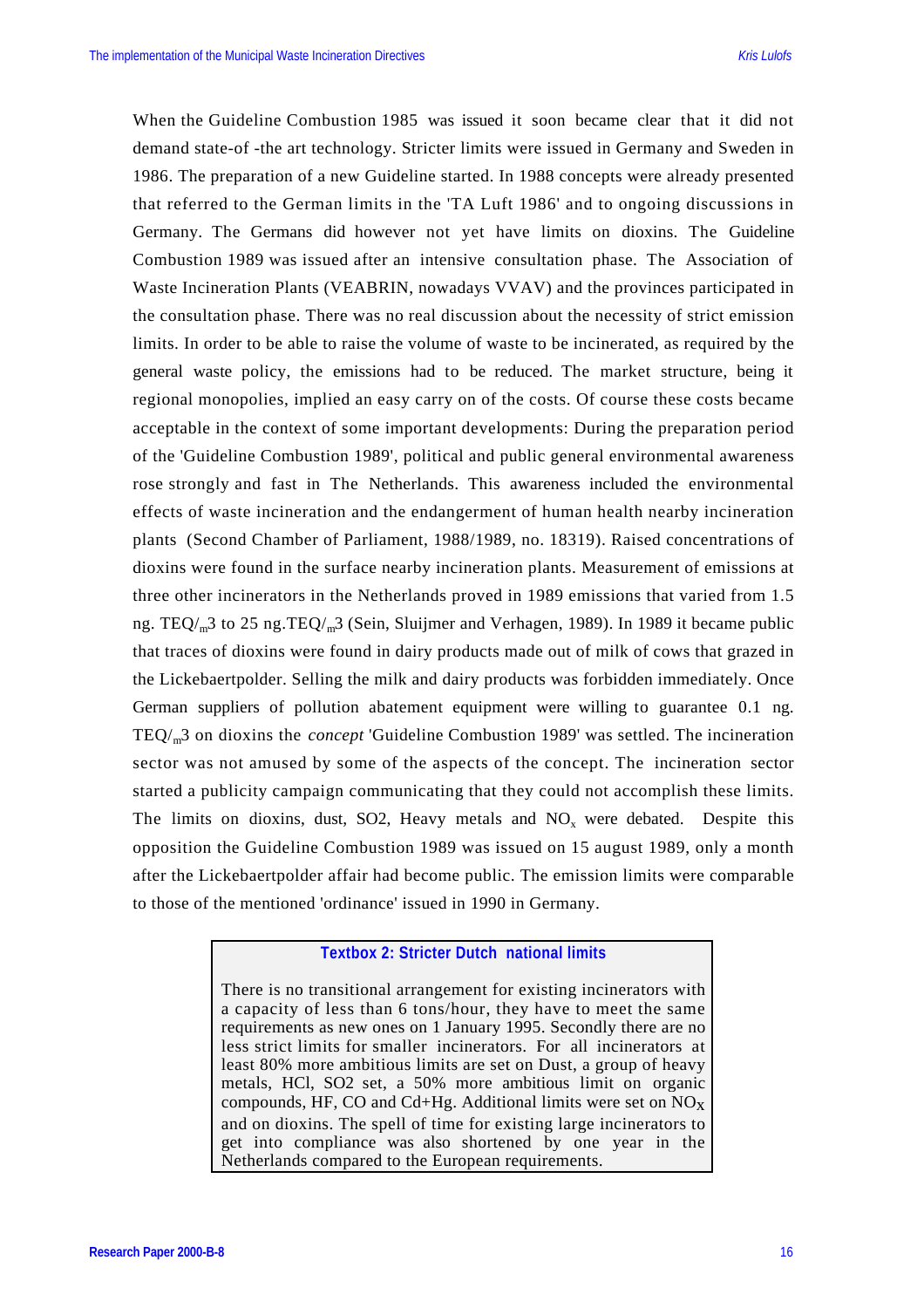However the Dutch government faced huge problems to establish the formal integration of the European requirements of general rules into Dutch law in time. On 25 April 1991 the European Commission proved the Netherlands of default. The problem was that a Guideline like the Guideline Combustion 1989 leaves some discretion space for the provinces that have to integrate the requirements into the licenses of the incineration plants (compare the discussions on the status of 'Guidelines' in section 3.1.1). In order to meet the requirements of the European Directives the emission limits had to be issued in a so-called 'General Measure of Government' (Algemene Maatregel van Bestuur, AmvB). A Dutch AmvB can be compared to the German 'Ordinance'. The Combustion Guideline 1989 was based on the Dutch Waste Treatment and Waste Disposal law. The Dutch law on Waste Treatment and Waste Disposal did only provide the authority to the minister to issue 'Guidelines' not to issue AmvB's. So the Dutch Waste Treatment and Waste Disposal law had to be changed. Simultaneously the existing environmental sector laws in the Netherlands were integrated in a new single-law framework. Initially the political agenda was to integrate the Dutch law on waste treatment and waste disposal into this new framework and at the same time establish the necessary authority to issue an AmvB. Because of these technicalities the transformation process into a single-law framework was slow. On 17 October 1990, the Dutch Parliamentary Commission on European Affairs and the Dutch Parliamentary Commission on Environmental Affairs discussed the issue in a joint meeting with the Minister of Environmental Affairs. Several political parties insisted upon an increased tempo of settlement (Second Chamber of Parliament, TK 1990/1991, 21109, no. 29). Subsequently a proposal to change the old law on waste treatment and waste disposal was brought forward (Second Chamber of Parliament, TK 1991/1992, 22503, no. 1-2). This amendment of the existing law provided the Minister of Environmental Affairs with an authority to issue general rules by AmvB (article 53a, Stb. 1992, no.378). On 28 June 1991, the Dutch government explained to the European Commission that it would fulfil its obligations soon. The scope and strictness of the requirements in the AmvB are in line with the Dutch Combustion Guideline 1989. The Minister of Environmental Affairs perceived softening those requirements as not acceptable. The draft AmvB was pre-published on 3 April 1992. The proposed time schedule raised some discussions on the date the 'existing' waste-incineration had to comply with the same requirements as new incinerators. In the Guideline Combustion 1989 and the draft proposal the date was set on 30 November 1993. The date was replaced by 1 January 1995. This in order to prevent foreseeable and to be tolerated offences. For the incineration of domestic waste the old Guideline Combustion 1989 was finally withdrawn on 7 January 1993 and replaced by the Directive Air-pollution Waste Combustion (In Dutch: Besluit luchtemissies afvalverbranding). The issued limits, although identical to those in the Guideline Combustion 1989, go far beyond the standards in the European Directives 89/429/EEC and 89/369/EEC. The Dutch case is also illustrated and summarised by figure 2 that also explains the Dutch national ambition level and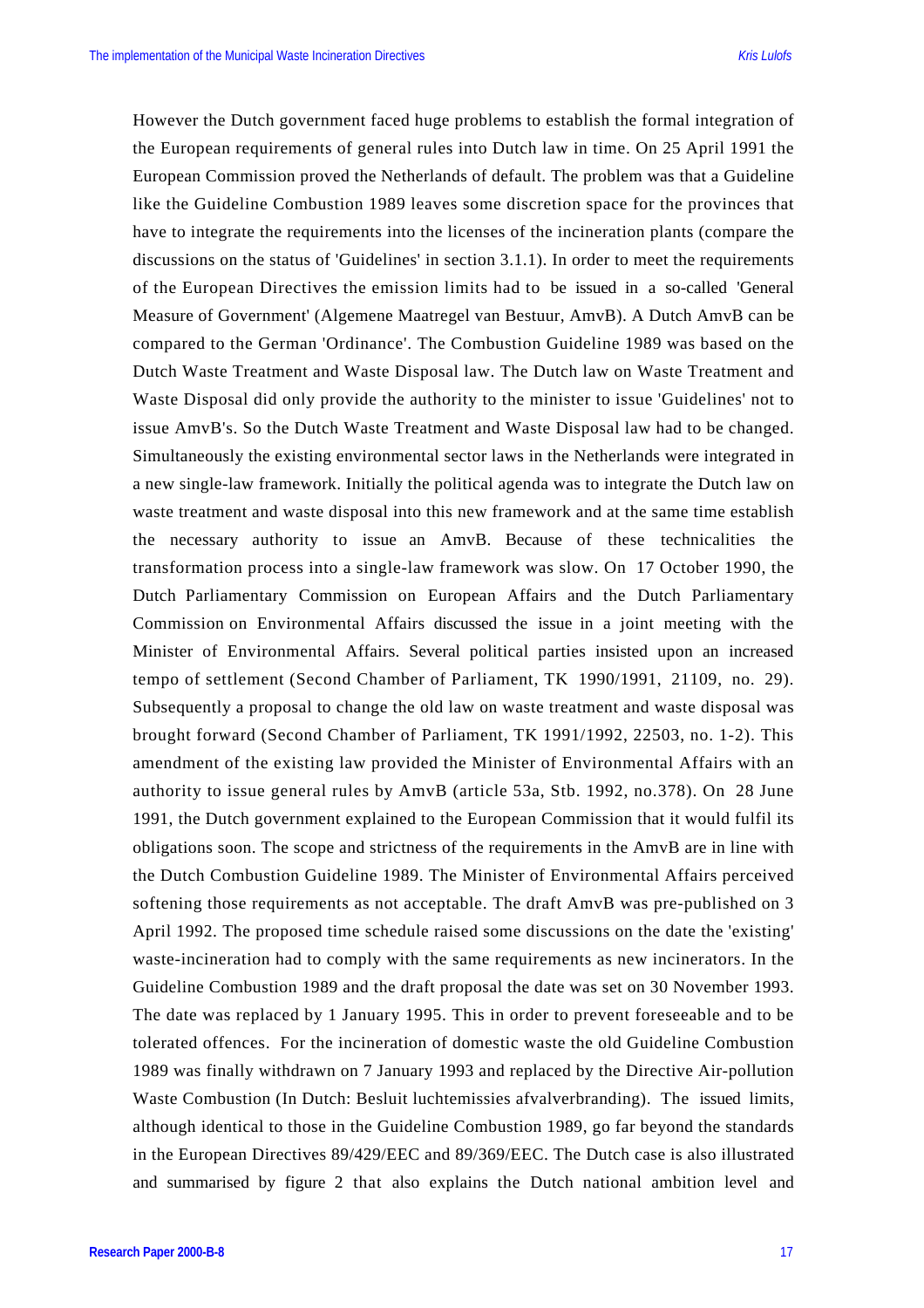outcomes. Compared with figure 2, the additional and deviant explaining factors was the firm choice within the Dutch national waste policy to favour incineration over landfill. This was partly driven by emerging large-scale contamination of soil near landfills also threatening quality of groundwater.

#### **Restructuring the municipal waste incineration sector in the Netherlands**

Very unlike the normal Dutch tradition of consultation, the final decisions on the Guideline Combustion 1989 were made very quick and not on a consensual basis. As an initiative to settle following conflicts a study and advisory group was formed: Representatives of the Ministry of Environmental affairs, the provinces and the incineration-sector jointly worked in a working group (Stuurgroep Uitvoering RV'89) in order to assess and co-ordinate the implementation of the Guideline Combustion 1989. In this study and advisory group the ministry, the provinces, the Veabrin (trade-association) and some advisors studied several aspects and consequences of the implementing the Guideline Combustion 1989. In its final report the 'Stuurgroup Uitvoering RV'89' disputed whether the limits for dioxins, mercury and for  $NO<sub>x</sub>$  were achievable. The minister stuck to the Guideline Combustion 1989 with the exception of dioxins for existing incinerators. The 0.1  $\frac{ng}{m}$  limit should be considered not as an absolute standard but as a guideline for existing incinerators, but still  $0.4 \text{ ng/m}^3$  was set as an absolute standard and this could not be done without obligations to reduce. In two cases the 0.4 limit was used with obligation to reduce to 0.25. For the  $NO<sub>x</sub>$ -techniques a subsidy of 39 million guilders was granted. The  $NO<sub>x</sub>$  limit itself should be achieved at 1 January 1995. The 'Stuurgroep Uitvoering RV'89' also assessed that four existing incinerators were too badly designed and old-fashioned to meet the requirements from the Combustion Guideline 1989. In total seven incinerators were closed including one small incinerator that was privately owned. In the period 1989-1996 four new incinerators for municipal waste were licensed, two of them were rebuilds of closed old incinerators. Six incinerators were retrofitted. The retrofitting-choices made reflect local circumstances and previous choices among which the resulting possibilities to connect to existing units and existing abatement equipment. In most cases the abatement line includes electric and/or canvas filters a two-step wet-washer or comparable technique, active coal injection or active coal filters to reduce emissions of dioxin and furans and NSCR or SCR techniques to reduce  $NO<sub>x</sub>$  emissions.

Referring to figure 1, also for the Netherlands the strict system of monitoring and enforcement has to be emphasised. The incineration plants are equipped with measuring sensors and with computers that automatically record and process the data on emissions of a number of substances. The system is part of the licensing procedure and is checked by the authorities. Plants have to report to the authorities. The frequency of monitoring visits to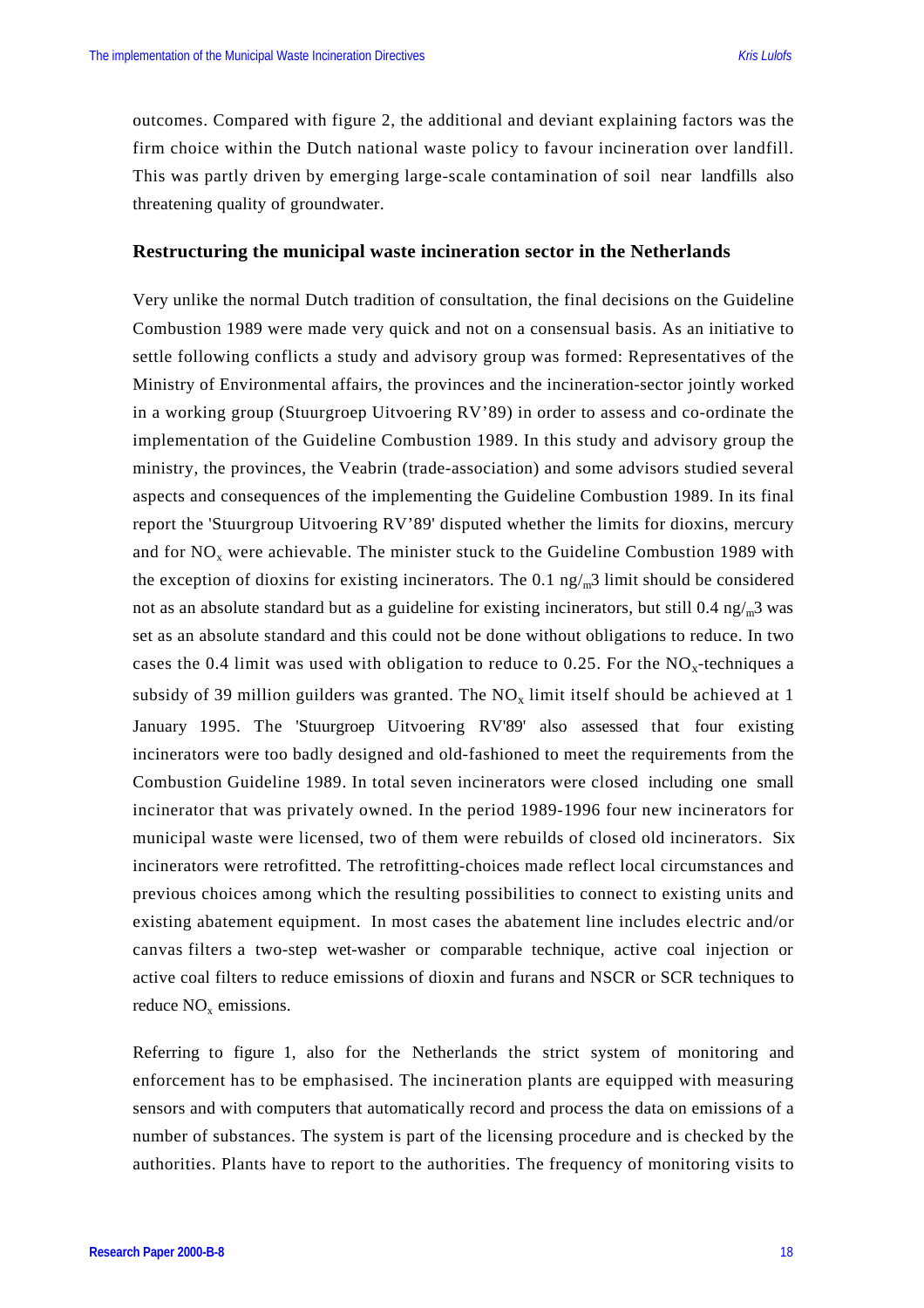municipal waste incinerators is high. It is not unusual if the province visits the plant every month. A large comprehensive inventory for the Waste Board of the Ministry was done in 1995, monitoring the new standards for 'existing' incinerators. In a group of 212 measurements 206 were within the limits of the Dutch regulation. None were over the limits of the European regulation (Hesseling, Kuipers, Wormgoor, 1995). The authorities knew about these breaches and were working together with the involved plants to solve the issues. Some issues were solved because a plant was closed in 1995 and was replaced by a new one. There was however one exception made in Dutch practice: The Dutch authorities tolerated that one existing waste incinerator did not comply with the new Dutch regulations on 1 January 1995. They got postponement until 1 December 1996. For the limited number of breaches, the means for coercion are in principle comparable to the German case.

#### **3.2. The laggards catching up activities**

The central issues and events that dominated the story lines in France and the United Kingdom are quite different. In section 3.1.1 the French case will be presented. It will be summarised in figure 2. Afterwards the United Kingdoms case will be presented and will be summarised in figure 3. In the UK-case something that looks like a little 'quantum leap' emerged.

#### **3.2.1. France**

Prior to the integration of the European Directives into national law, an arrêté of 9 June 1986 regulated the atmospheric emissions. New plants and plants expanding their capacity were addressed by this regulation when authorised from 10 July 1986 onwards. Standards for these plants were set on dust, HCL, gaseous hydrocarbon, Cu, Pb, Zn, Ni, Cr, Su, Ag, Co, Ba, Hg+Cd, As and O. The 'arrêté' was slightly less strict than the European Directives of 1989 however addressed more and different atmospheric pollutants. In comparison with the European Directives there were no emission limits set on HF,  $SO_2$  and CO, and on average the limits were 30-50% more lax. The limits set on a group of heavy metals was comparable to the European demands. Regulation on incinerators with a capacity of less than 1 ton/hour was marginal. The 'arrêté' takes an integrated approach, specifying as well standards for the prevention of water pollution from incineration residues, requirements for noise prevention and the treatment of remaining waste, such as slag (arrêté du 9 Juin 1986). However, only few incinerators where authorised between 1986 and 1991. For *existing* incinerators solely emission limits for dust existed before 1991.

At the time the European Directives were adopted France was a country where public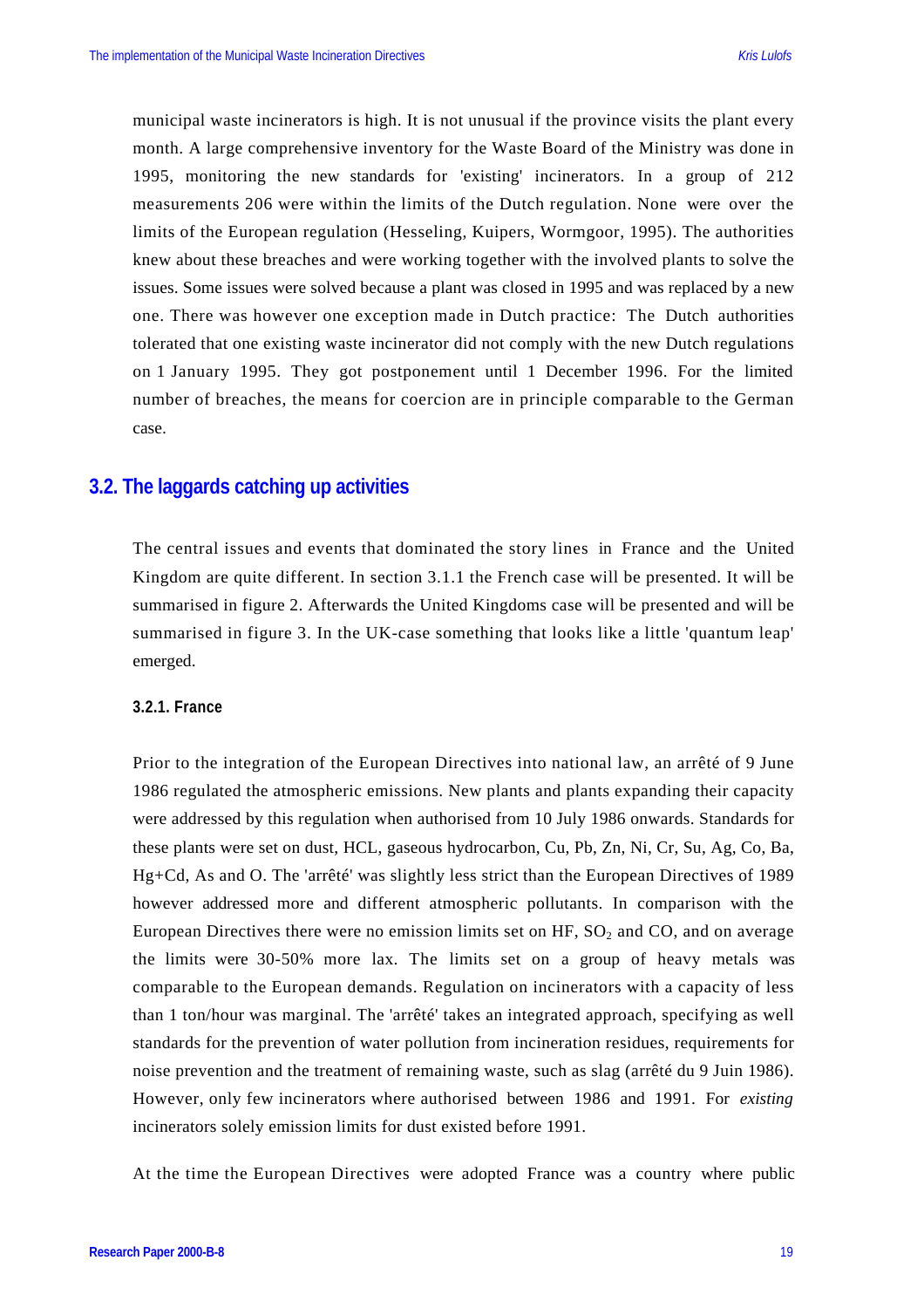concern about environmental or health effects of waste incineration basically was absent. In the French public opinion waste incineration was believed to be 'clean' whereas landfill was believed to be more problematic. Concern about dioxin emissions from incineration plants and its effects on health started around 1997<sup>5</sup>.

#### **Textbox 3: French national standards**

In the 'arrêté' of 25 January 1991 the *level of ambition* equals that of the European Directives. In some cases less frequent controls of emissions are required. Unlike the Directives, however, the French law takes an integrated approach. It defines requirements with respect to solid residues of waste incineration, such as slag, and residues of the flue gas treatment, in particular for their disposal (landfill), transport and elimination. The 'arrêté' furthermore defines requirements and standards for the prevention of water pollution and noise.

The Ministry of the Environment (MATE) and the Agency for Air Quality (Agence pour la qualité de l'air, former ADEME) perceived the fact that in France for existing plants there existed only emission limits for dust as not sufficient. At that time waste incineration had been identified as major source of pollution of HCL, mercury and other pollutants. France believed to be able to more or less comply with differentiated emission limits as decided upon in the European arena. Therefore the subsequent transposition of the Directives did not lead to noteworthy discussions or conflicts. France decided to integrate the minimal European requirements into national law and not to raise the level of ambition for air emission standards. An 'arrêté' of 25 January 1991 is the transposition of the 1989 European Directives into French law and currently this law specifies atmospheric emission limits for new and existing municipal waste incinerators.

Deviant from the European Directives, the 'arrêté' considered plants licensed after 8 March 1991 as 'new' plants. The integrated approach in the French law caused uncertainties and by that influenced the restructuring of the incineration sector in France. These issues concerned the possibilities and requirements of slag re-use and recycling and the disposal of off-gas cleaning residues of municipal waste incineration pertained between 1991 and 1994 and by that introduced uncertainty in the incineration sector.

#### **Restructuring the municipal waste incineration sector in France**

In the late eighties, most French municipal waste incineration plants were only equipped with off-gas de-dusting facilities (Milhau  $\&$  Pernin 1994). Generally these were electro filters for big incinerators and mechanic de-dusters (such as cyclones) for small incinerators.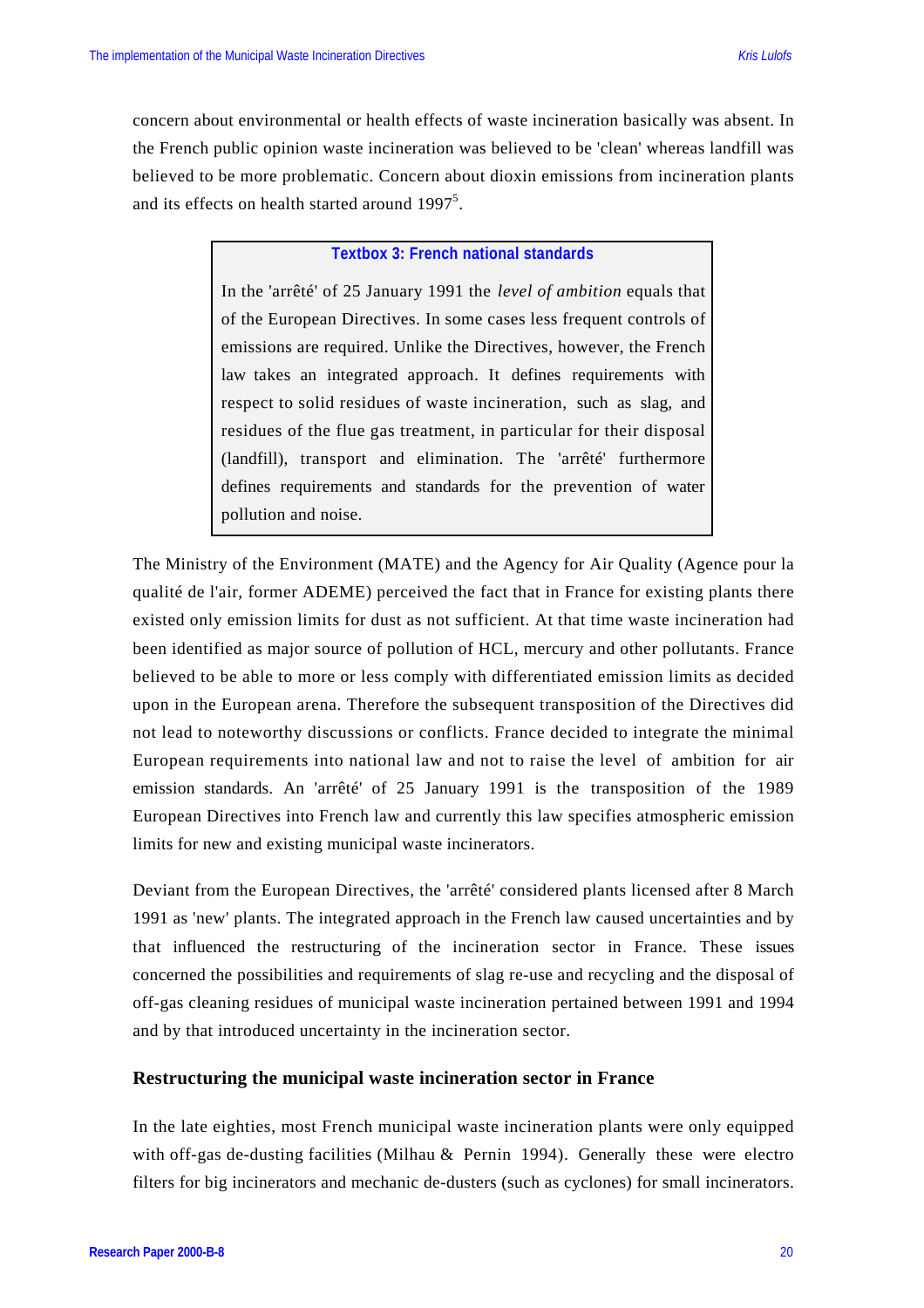According to publications only about 25 plants installed technology to wash combustion gas by the end of the 1980s or where on their way to do so.

In France best information on compliance was available on individual ovens. Finally, in France about 134 ovens of plants with a capacity of more than 6  $\frac{t}{h}$  were retrofitted, although 61 of them were late compliant, being retrofitted between 1997 and 2000. Only two ovens remained non-compliant. In the category of ovens of plants with a capacity between 3 and 6  $\frac{t}{h}$ , 19 ovens had been retrofitted in 1997 and 24 had not yet been retrofitted. The number of retrofitted ovens belonging to smaller plants is low, if there are any at all. So in general quite a number of large plants' ovens were brought into compliance too late and there is still a high share of non-compliance amongst ovens of smaller plants.

There is a number of factors that influenced norm-realisation in France. The *first* factor is the large number of -often small- plants, contrary to the situation in the other IMPOL countries. The *second factor* was *uncertainty* due to the still developing and unstable national waste policy. The market prospects for incineration were diffuse. A new waste law of 1992 changed the hierarchy of waste treatment modes and new requirements for packaging waste recycling which were also defined in 1992. Within regions debates were on how to develop the waste treatment in each region, and investment decisions were slowed down. Choosing between the options was further hampered by uncertainty about the requirements for the treatment of off-gas cleaning residues. This concerned the possibilities and requirements of slag re-use and recycling ('valorisation de mâchefers') and the disposal of off-gas cleaning residues of municipal waste incineration (so-called REFIOM, 'résidus d'épuration des fumées d'incinération des ordures ménagères'). With respect to the off-gas cleaning residues the discussions were about the level of quality of their treatment that was to be reached and which was not finally defined in the arrêté of 1991. Interaction with other law stopped this discussion: the publication of an arrêté (arrêté of 18 December 1992, published on 30 March 1993) dealing not specifically with REFIOM but with industrial hazardous waste landfills and defining requirements for waste to be disposed off in these landfills. Off-gas cleaning residues and slag belong to this group of waste. The arrêté demanded to 'pre-treat and solidify' ('stabiliser') the off-gas cleaning residues before disposing of them in landfills for hazardous waste (landfills of class  $I^{6}$ ). The technical term 'stabiliser' means a chemical operation that consists in mixing the residues with a binding component so that leakage is avoided.

Uncertainty was increased when in 1993/1994 the discussions about the project of a new European Directive for municipal waste incinerators started. In this case, even the future requirements became unclear. First it was expected that the Directive would be adopted rapidly and again, investment decisions were postponed and the actors remained in a waiting position. Meanwhile, the adoption of the Directive was delayed. Finally, a new uncertainty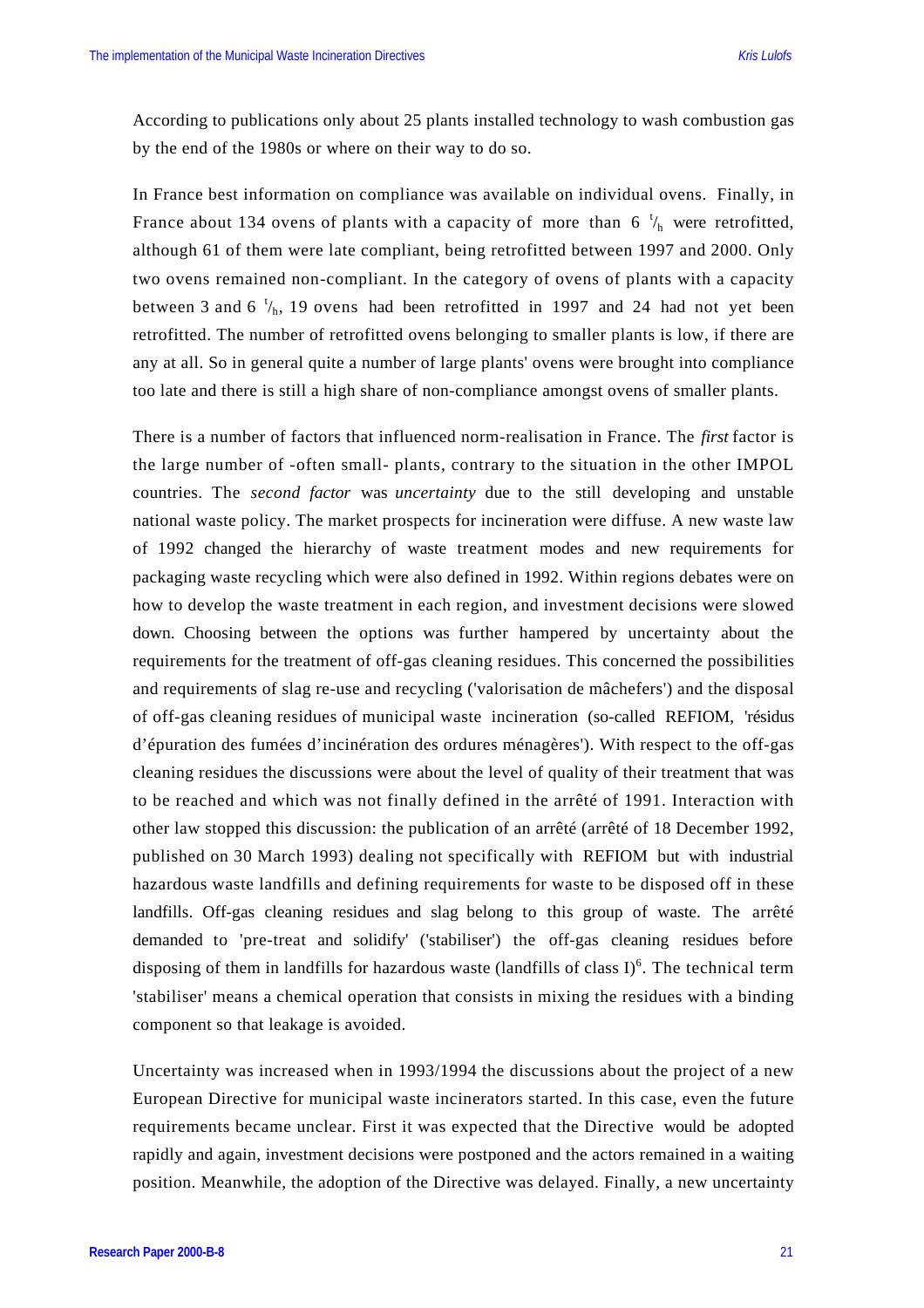was added when the French Environmental Minister in April 1998 criticised the high share given to waste incineration in the waste plans and demanded a revision of the waste plans.



#### **Figure 3: Explaining the national level of ambition and outcomes in France**

*Thirdly*, there was a *political dimension* introduced by the *municipal elections in 1995*. It can be assumed that from about one year before municipal elections onwards no new investment projects are undertaken that might induce tax increases. And it takes about a further year after elections until projects are restarted. *Fourthly, public opinion* considered waste incineration as clean and landfills as problematic. Only recently this changed. Therefor contrary to the situation in Germany and the Netherlands public pressure was absent. The *fifth* factor was an *insufficient financing capacity.* The necessary high investments for compliance were difficult to finance for a lot of municipalities. The problem was deepened by the integrated approach of the 1991 'arrêté' including requirements for the treatment of solid and liquid residues and by the large number of small municipalities, owing to which an installation of large plants requires a co-operation between municipalities, which is difficult<sup>6</sup>. The *sixth* factor, *ignorance* might play a decisive role with respect to the very small incinerators. In several cases municipalities might not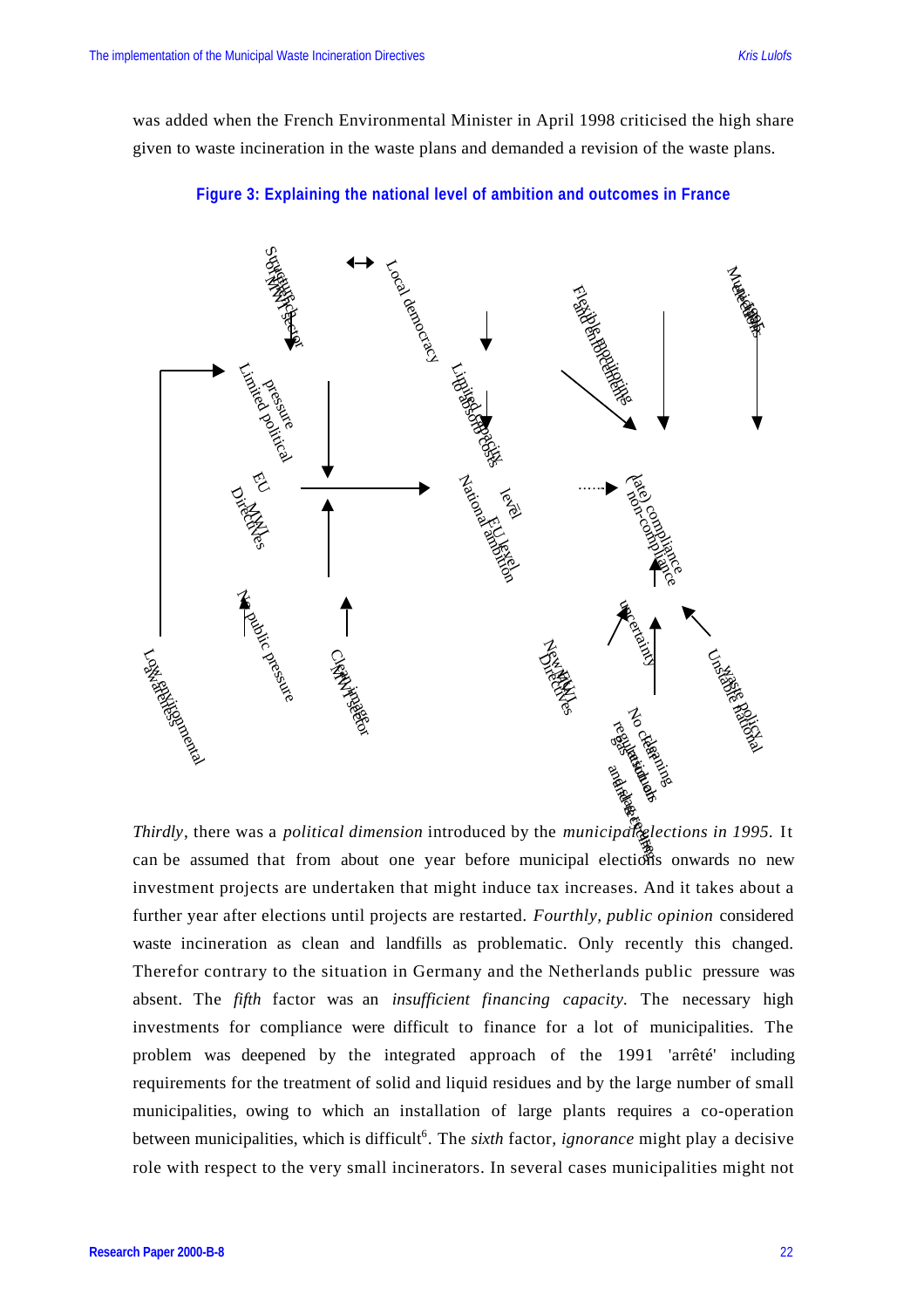even know that their very small incinerators belong to the 'installations classées' and/or believe that they comply with the law owing to their mechanic filters. These plants frequently are really small units, often of a capacity below  $1<sup>t</sup>/<sub>h</sub>$  and often only used a few days a week.

We come to a *seventh* and possible important explaining factor for the low level of compliance in France: the *regulatory style. Imperfect enforcement* is a characteristic of the French regulatory style, including the emission measurement and reporting requirements. The application of the 1991 'arrêté' has not necessarily been the priority. The local French licensing and enforcement bodies (DRIRE) are in charge of a large area of activity: the application of the legal texts originating from the three respective Ministries: research, industry and the environment. The balance of power between local enforcers and politicians plays a further decisive role for low enforcement. The prefects find themselves opposite of strong elected representatives and some of them do not want to put pressure on implementation. Additionally, even if the prefects wish to enforce a law they cannot do much if the mayors are against it. The general picture is a flexible monitoring and enforcement focussing on large incinerators.

#### **Quantitative analysis on compliance decisions**

A *quantitative* analysis indicated a general positive link between the *size of plants* and the decision to comply (opposed to not comply) as well as for the decision to comply on time for big incinerators. This is in line with the existence of economies of scale in abatement effort, making compliance relatively less costly for bigger plants. There was a trend that ovens of big incinerators *with energy recovery* were rather brought into compliance on time while those without energy recovery rather complied late. Amongst ovens of incinerators of a capacity between 3 and  $6\frac{t}{h}$  there is a comparable trend: The compliance rate amongst ovens with energy recovery is much higher than that of ovens without energy recovery. Unlike for big incinerators, for plants of small incinerators (plant capacity between 3 and 6 <sup>t</sup>/<sub>h</sub>) *age* seems to play a role for the compliance decision: the average year where the ovens where put into operation of compliant ovens is 1981 compared to the year 1976 of noncompliant ovens. A limited analysis showed a positive link between subsidies and compliance of plants. Subsidy could well be a result of a compliance decision, there is no comprehensive information on the allocation process. However France was the IMPOL country with the most substantial subsidy schemes for retrofitting incinerators. No significant differences were found between private or public character of ownership or operation. *Enforcement efforts* were only found in 28 cases out of the 75 non- or late complying ovens belonging to big plants. In 47 cases there were none taken. Furthermore, strict enforcement measures so far seem to have only been taken towards *big incinerators*. Furthermore, pressure from the side of the public authorities came late. Apart from one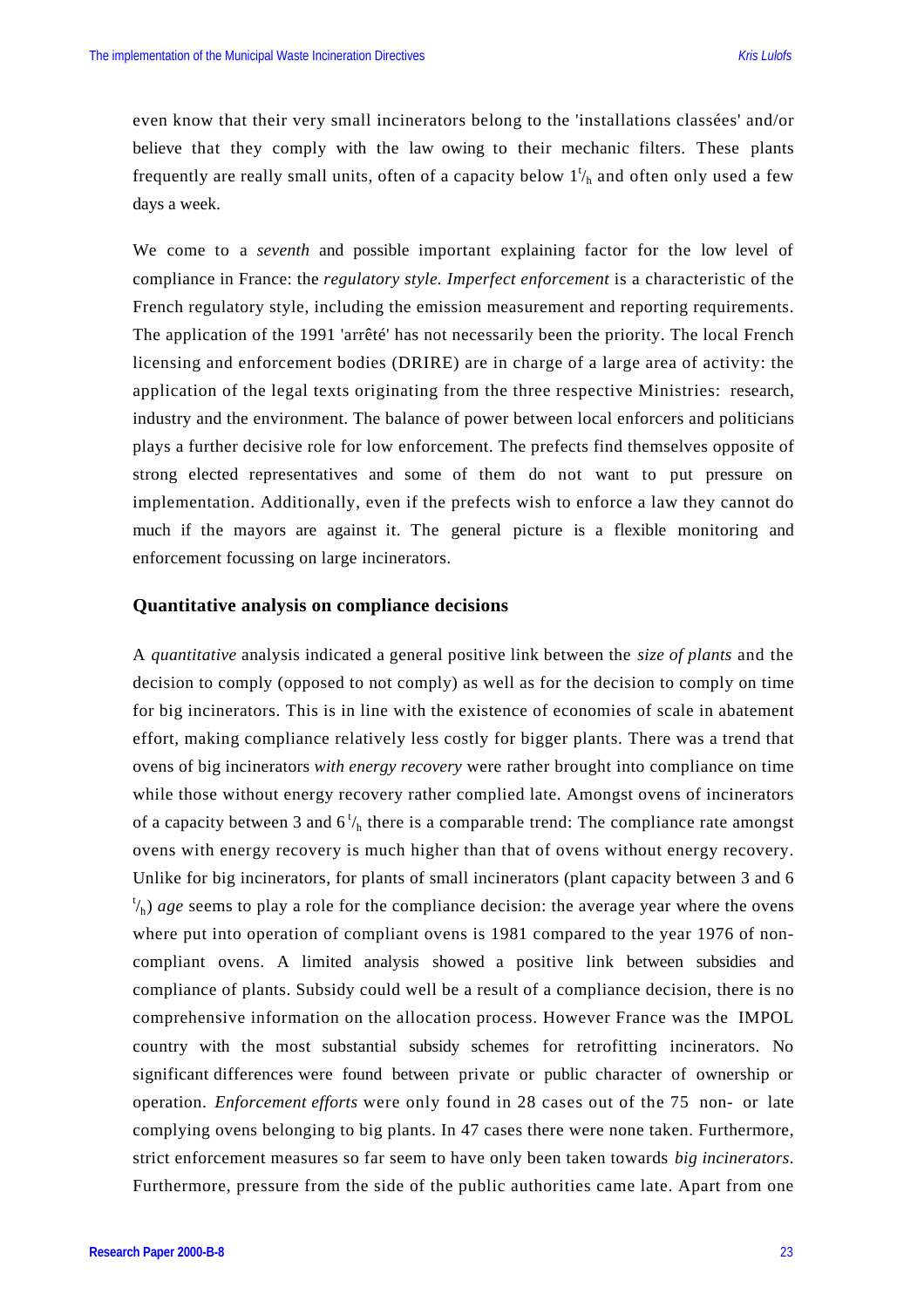case, the plants for which enforcement measures were taken already reached compliance or will soon reach compliance by investment, replacement or the closure of ovens<sup>8</sup>. There are about 5 to 6 big plants where the decision to shut down the plant was linked to the fact that they did not comply with the Directive's 1996 requirements. In some cases it was the local regulator (prefect) who enforced the closure. In some cases it was suggested that the municipality itself decided to stop operation because of local problems, such as dioxin pollution (example: plant Lille), and the fact that the plant was not in compliance. This has been true especially for the region Nord Pas-de-Calais. As a general fact, dioxin pollution has been a means of enforcing the Directive. We furthermore find that the strictest enforcement measures were rather taken against the - on average - older ovens. With respect to *small incinerators*, enforcement measures have been even less strict than towards big incinerators. The difference in strictness of enforcement (of measurement and emission standard compliance) between big and small plants may in parts explain the lower compliance rate of the small incinerators.

#### **Recent enforcement efforts**

Recently, the French Ministry for the environment exploited dioxin incidents in 1998 for enforcing the 'arrêté' of 1991. The fact that the dioxin topic got on the political agenda in France is partly explained by a Greenpeace campaign of 1996 and subsequent campaigns of CNIID (the National Centre of Independent Information on Waste). The Greenpeace campaign dealt with municipal waste incineration in general and with dioxin pollution in particular. In early 1997, France started its official policy towards dioxin pollution with the circular of 24 February 1997. The circular demanded new municipal waste incinerators to meet the emission standard of 0.1 ng  $TEQ/m<sub>m</sub>$ 3. Secondly there was the circular of 30 May 1997, asking for dioxin emission measurement of big emitters, including the municipal waste incineration plants of a capacity of at least 6  $\frac{t}{h}$ . It should be noted here, that a circular is not legally binding for the plants, but rather constitutes a recommendation to the prefect to include these requirements into the plant licenses and by this to anticipate the future Directive<sup>9</sup>. The measurement campaign following the circular and the generally rising concern about dioxin led to a media crisis: in January 1998 measurements had revealed a heavy contamination of cow milk with this pollutant in the vicinity of the Lille waste incineration plant.

The dioxin problem, which was discussed in the media, was thus a measure of persuasion for the enforcement of the Directives: The MATE clearly stressed that compliance with the Directives allowed a first reduction of dioxins. The MATE actually used this political leverage to enforce the 'arrêté' of 1991. These two debates were thus linked to each other. For the first time, the new left wing Environmental Minister took a stricter attitude towards the prefects and summoned the prefects of the regions which showed a delay in compliance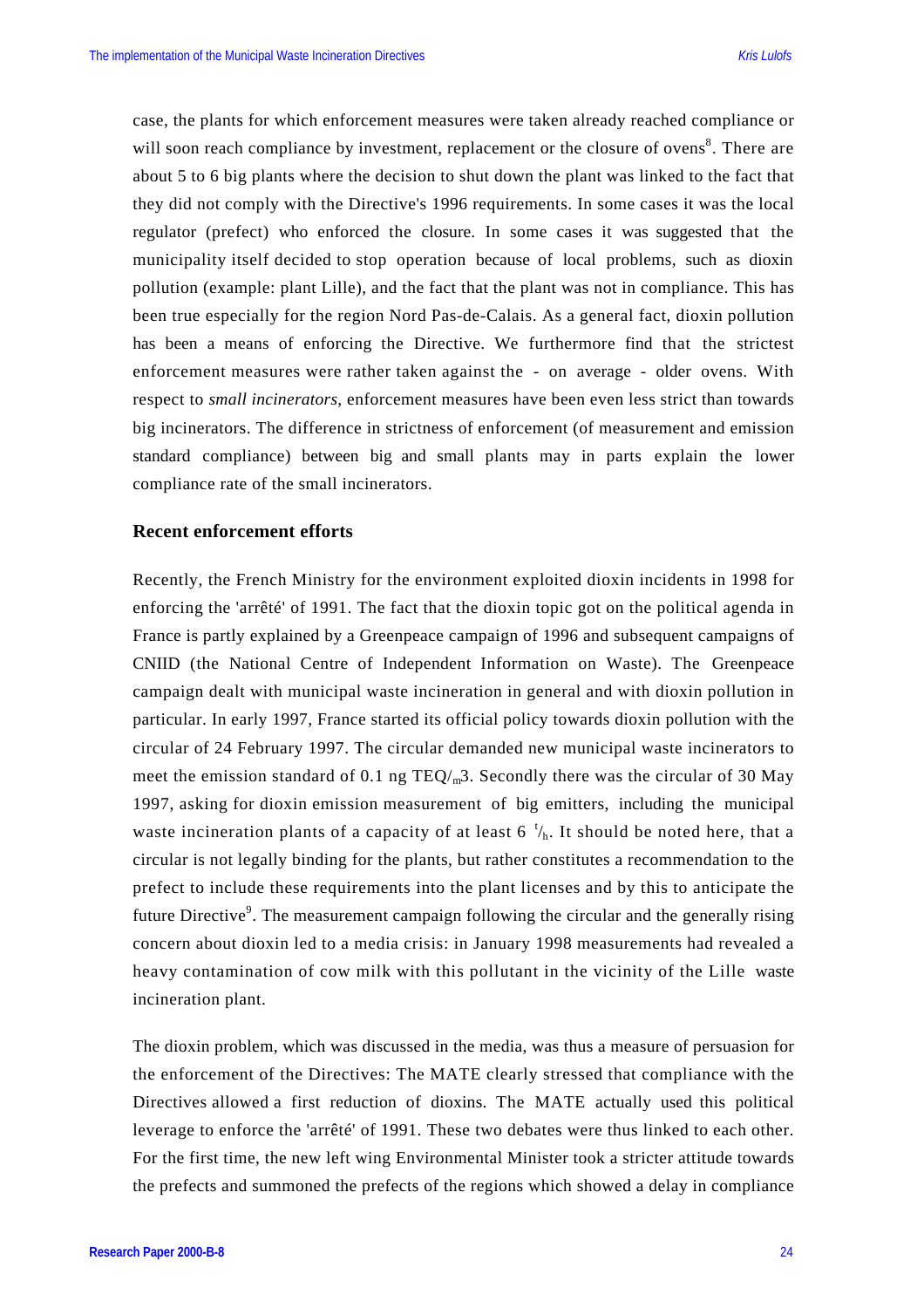to ask them to take action. She asked them to bring the incinerators of a capacity above 6 t/h into compliance with the 1989 Directive, otherwise these plants would have to be closed down. This was written down in a 'circulaire' of 26 August 1998 (circulaire du 26 août 1998; cf. Desachy 1999).

#### **3.2.2. United Kingdom**

There was little regulation on municipal waste incineration prior to 1989. The plants were not subject to any system of prior authorisation, detailed emission limits or monitoring of emissions. The government was aware of the laxity of the existing regulation and proposed in 1986 to bring the municipal waste incineration plants under the control of her Majesties Inspectorate of Pollution (HMIP). This would have made them subject to prior authorisation and a requirement to use 'best practical means' for pollution abatement (House of Lords, 1989). This proposal was part of a consultation paper 'Air Pollution Control in Great Britain'. The initiator of the paper was the Department of the Environment, the paper aimed at changes to UK legislation to make it compatible with existing and prospective EC environmental Directives (DOE 1986). The proposal was not implemented for several years. Finally the 'stop-gap' Health and Safety (Emissions into the Atmosphere)(Amendment) Regulation 1989 brought all incineration processes, including municipal waste incineration plants with a capacity of more than  $1 \frac{t}{h}$  under HMIP (Loader, 1991). EC pressure for implementation played an important role<sup>10</sup>. When the 1989 MWI-Directives had to be integrated some local authorities associations were involved in the political process. One of them the Association of District Councils expressed some concern that the closure of plants would lead to the increased transport of waste to landfill in rural areas. The Association of Metropolitan Authorities lobbied unsuccessfully for the Department of Environment (DOE) to fund the necessary upgrading of existing MWI plants. The in politics influential environmental organisation National Society for Clean Air and Environmental Protection (NSCA) lobbied unsuccessfully for the DOE to build a state of the art plant using foreign designs and technology, to assist with implementation of the 1989-Directives (House of Lords, 1989). Both Friends of the Earth and Greenpeace UK have taken a much more hostile position with respect to waste incineration. However, there is little evidence to suggest that either Friends of the Earth and Greenpeace already played an influential role in the UK implementation of the 1989-MWI-Directives. Some 'grass roots' community organisations have campaigned against existing and proposed MWI, on human health and environmental grounds. Over 50 such organisations are currently active in the UK, although they became more active and more influential during the 1990s. Such organisations have frequently used the opportunities for public participation and objection presented by the UK's planning system to successfully oppose or significantly delay construction of new incineration plants.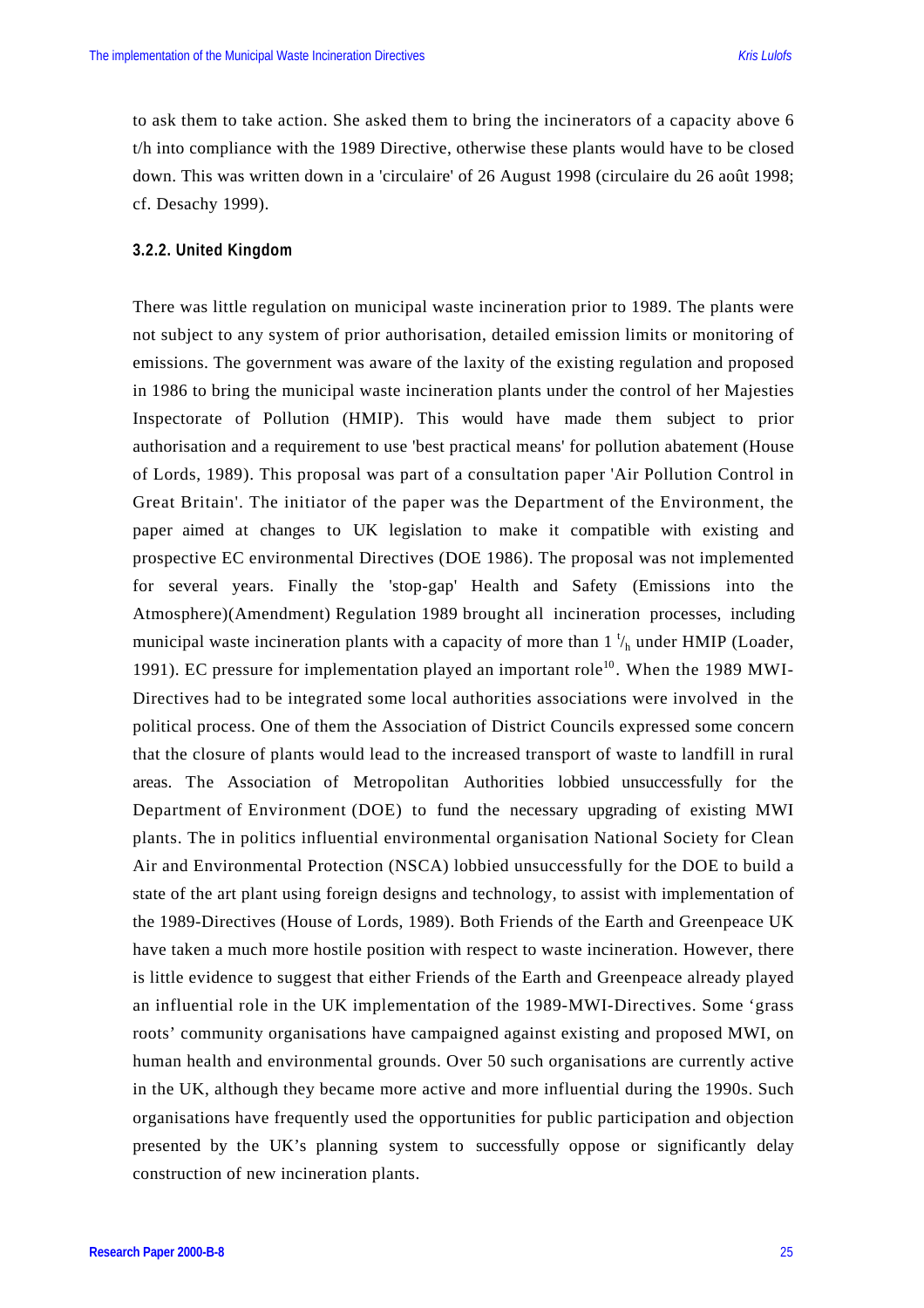In a debate in the House of Commons it was concluded that the costs for up-grading the sector would also be broadly in line with costs incurred for domestic environmental reasons by the 1986 document (Haigh 1997). An important factor was the discussion about the implications of the tight fiscal control of local government expenditure that was maintained by the Department of Environment (DOE) during the relevant time-span as well of its own departmental expenditure. This basically implied limited finances to invest both by the ministry as well as by the municipalities that owned incineration plants.

#### **Textbox 4: National standards in the UK**

All municipal waste incinerators with a capacity of more than  $1<sup>t</sup>/h$ had to meet the same limits as new ones at 1 December 1996. For all incinerators from  $1-3^{t}/_{h}$  a 70% more ambitious limit on Dust and HCl was set, an 80% more ambitious limit on PB+Cr+Cu+Mn was set and a 50% more ambitious limit on HF was set. For all incinerators with a capacity of more than  $3<sup>t</sup>/h$  a 80% more ambitious limit was set on PB+Cr+Cu+Mn and a 40% stricter limit on HCl. On top of that there was also a limit set on dioxins of 1 ng  $TEQ/m<sup>3</sup>$  combined with an obligation to reduce. Finally there is an additional limit set on Nox.

The UK Government has consistently taken a more relaxed view of the risks associated with dioxins than the US EPA and a number of European governments did. A 1989 report by the DOE found no 'convincing evidence of a link between exposure to dioxins and cancer'. In 1989 the Department of Environment (on the basis of research commissioned with Warren Spring Laboratories) estimated that the MWI sector contributed up to 25% of UK dioxin and furan emissions. Since 1995 Her Majesties Inspectorate of Pollution had revised this estimate upwards, to suggest that the sector accounted for about 70% of total UK dioxin emissions.

The United Kingdom did not integrate the European Directives into national regulation by December 1990 as required. The Commission took formal infringement proceedings against the UK in May 1991. Formal transposition of the 1989 MWI-Directives into UK law was done in November 1991 and achieved by Directions (the Municipal waste Incineration Directives) issued under section 7 of the Environmental Protection Act 1990. The 1990 Act brought a more integrated and centralised approach. Incinerators with a capacity of more than  $1_{h}^{t}$  have to meet the Integral pollution Control regime (IPC). It includes prior authorisation and operating Best Available Techniques Not Entailing Excessive Cost (BATNEEC). Detailed advice on what constitutes BATNEEC for a particular process is set out in *process guidance notes*. The Municipal Waste Incineration Direction 1991 instructed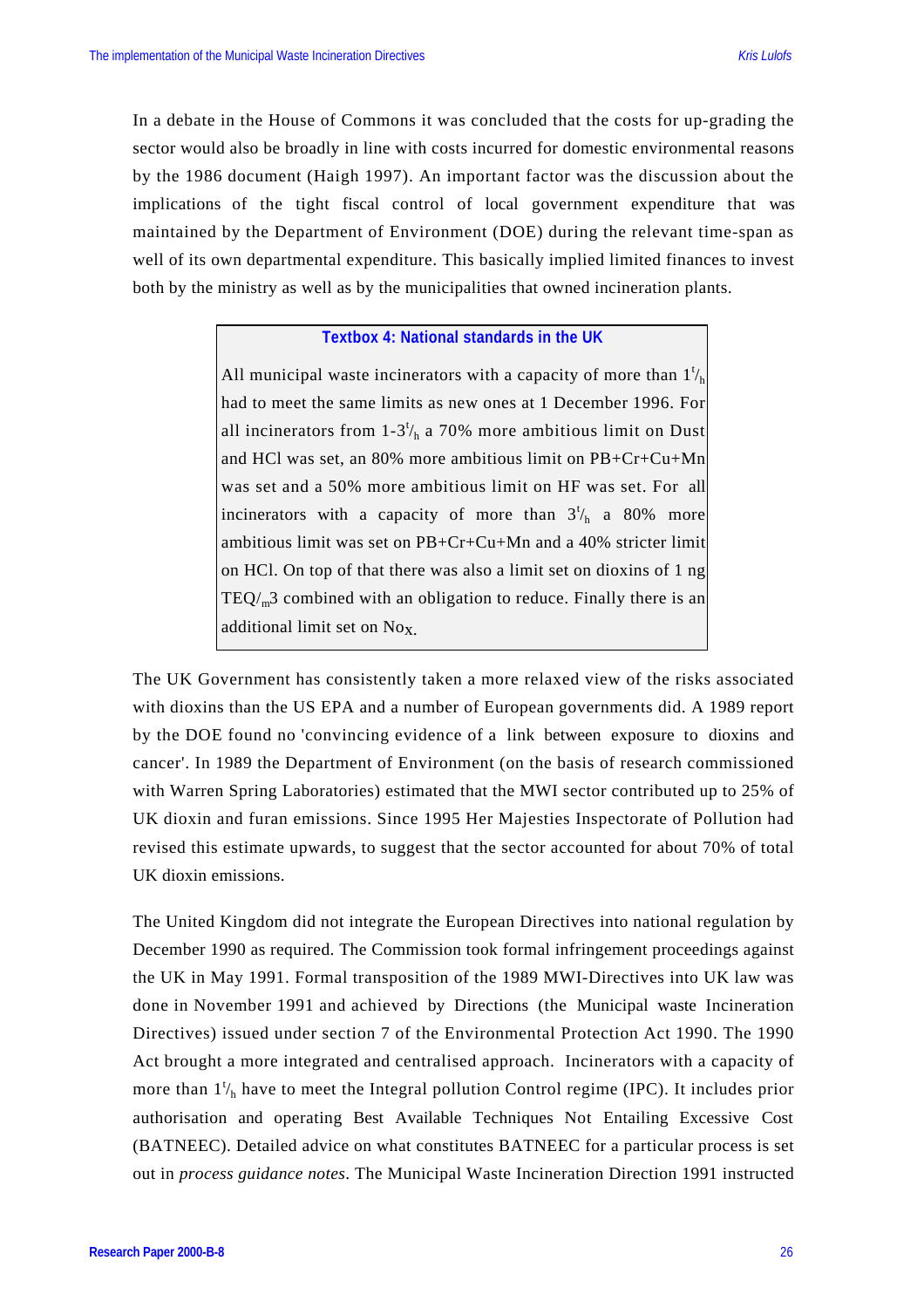the relevant regulatory agencies to include conditions in IPC authorisations. It also stated that no derogation shall be granted for plants with a nominal capacity of less than  $1 \frac{t}{h}$  or that burns waste derived fuels. For municipal waste incinerators the process guidance notes were issued by the Chief Inspector of the HMIP. After technical reviews the Chief Inspector's *'Process Guidance Note IPR 5/3, Waste Disposal & Recycling Municipal Waste Incineration'* was published on the 1 June 1992.

The European requirements were co-implemented with the Integrative Pollution Control regime that was introduced under the 1990 Environmental Protection Act. The issued stricter and more comprehensive UK *IPR 5/3 processes guidance* note standards are relevant, particularly the standard set for dioxin emissions. Still the requirements from European Directives were of importance to push forward these limits.

#### **Restructuring the municipal waste incineration sector in the UK**

The existing incineration plants were designed with the principal design criterion to reduce the volume at low costs. Heat recovery was absent and design was poor. It was also known that none of the existing UK MWI plants would by far meet the requirements of the MWI-Directives without significant upgrading. The impacts of the emission limits were huge. It led to the closing down of about 33 plants in the United Kingdom. The influential factors where the tight budget policy that prevented investments from municipalities, the availability of cheap landfill as an alternative for local governments and the reasonable tight monitoring and control that made closing down the non-complying plants inescapable.

 By the beginning of 1996 only 18 existing plants remained in operation (Haigh 1997). After the 1 December deadline only three existing MWI plants remained in operation (Edmonton, Coventry and Nottingham). The Sheffield MWI, the fourth existing plant equipped with energy recovery, closed temporarily over the deadline whilst upgrading work was undertaken before subsequently reopening. The Edmonton plant stayed in operation through the 1 December 1996 deadline, but with a reduced throughput whilst up-grading work was undertaken. The one other remaining existing MWI plant equipped with energy recovery - the Sheffield plant – closed temporarily for several months over the deadline whilst up-grading work was undertaken before subsequently reopening<sup>11</sup>. A survey indicated that 12 existing MWI plants would close by 1994 irrespective of the stricter rules. The survey also identified a *number of factors* which would influence local authority's decisions on the up-grading or closure of the remaining plant. The cost of up grading to new plant standards, costs of closing plants and converting them into waste transfer facilities, availability and cost of landfill (including transport costs), availability and terms of loans for capital expenditure and energy prices $^{12}$ .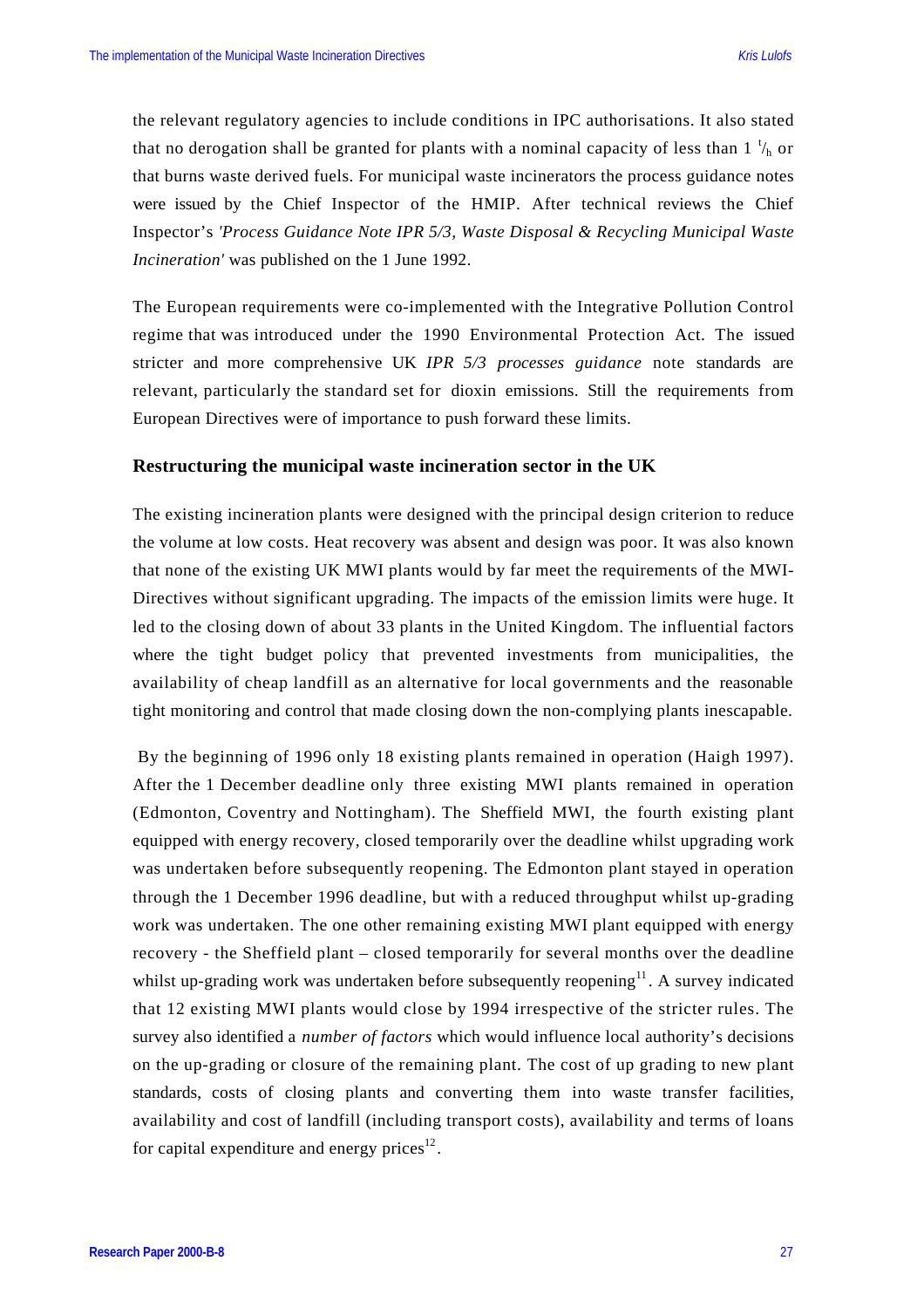

**Figure 4: Explaining the national ambition level and outcomes in the UK**

the UK. They obtained contracts under the Non Fossil Fuel Obligation (NFFO). The NFFOsubsidies significantly improved the financial viability of electricity generation from MWI plants and emphasises the economies of retrofitting present in large incinerators.

In the United Kingdom the Environment Agency stated that its annual inspection program for a typical incinerator consists of four to six planned visits and up to six additional visits to investigate complaints and operational problems. The number of visits could rise significantly where major problems arise, especially where '*public interest is generated'* (House of Lords, 1999).

Under IPC operators are required to report any breaches of their authorisation to the regulator. Breach of an authorisation condition renders an operator liable to prosecution under the 1990 Act: maximum penalty a  $£20,000$  fine on summary conviction, or an unlimited fine and up to 2 years imprisonment on conviction in a higher court. Failure to comply with a court order could result in action for contempt of court, rendering the operator liable to sequestration of assets and an unlimited term of imprisonment. Corporate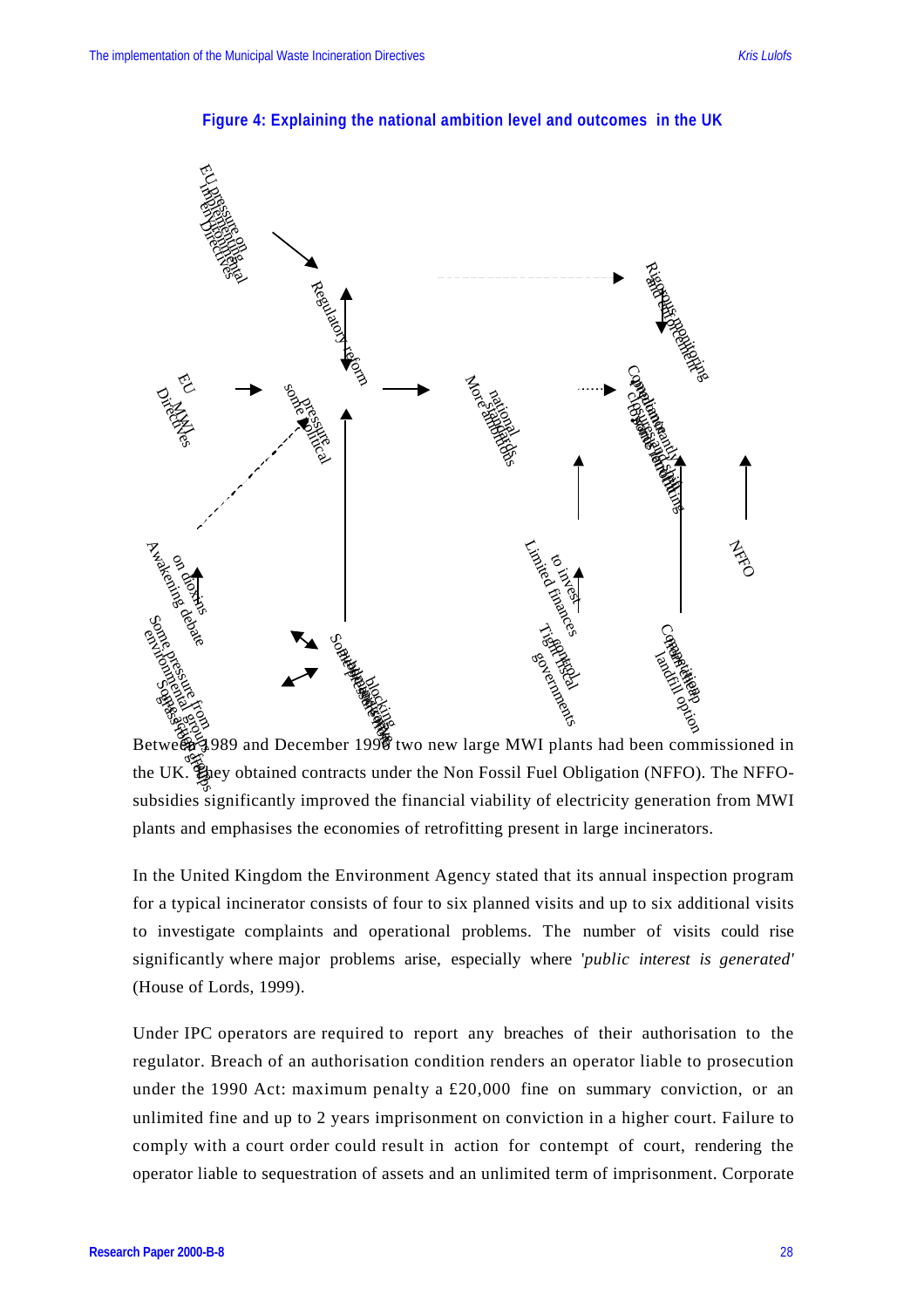liability applies under Section 157 of the Act. However, the regulator has considerable discretion in deciding whether to prosecute in any particular case.

Almost 500 breaches of emissions limits were reported to the EA between the 1 January 1996 and November 1998 by operators of incinerators (including MW, hazardous waste and sewage sludge incinerators) licensed under IPC. This figure is likely to be an underestimate as it is based upon self-reporting by plant operators. The majority of these breaches are thought to have occurred at MWI plants on HCl, Dust,  $NO<sub>x</sub>$  and CO. It has to be emphasised that most breaches are believed to be only for a very short period of time. The exceedences have occurred both on 'new' plants and on 'existing' plants. The absence of waste separation prior to incineration might contribute to these problems. Substantial effort has been put in overcoming the problem. The Environmental Agency has used informal and formal sanctions to achieve changes and now believes that the problems have largely been solved.

#### **The survival of the UK incineration sector**

At the time of issuing the domestic UK-regulation it was already known that the outcome of the 'quantum leap' in the United Kingdom would be a structural shift towards the cheap landfill option. Until 1994 there was no recognised trade association representing the MWI sector as a whole. The Department of Trade and Industry (DTI) has played an important role in shaping the financial climate for MWI through the nineties. The DTI encouraged the formation of the Energy from Waste Association that was formed in 1994. It brought together local authorities with an interest in MWI with energy recovery, private sector waste management firms and incinerators equipment suppliers. And with the competition of cheap landfill, it was the promotion of energy recovery technology that was the lifeinsurance for a number of plants where the tight budget policy proclaimed the kiss of death for a lot of bad designed existing waste incinerators without energy recovery. The Electricity Act 1989 allowed the Secretary of State for Energy to require, by order, public electricity suppliers to purchase specified capacity generated from non-fossil fuel sources on long-term contracts, the so-called non-fossil fuel obligation (NFFO). The NFFO was designed to support the increased market penetration of renewable technologies and also to subsidise the UK's existing nuclear industry. The electricity supply companies must pay a premium price for electricity generated under the NFFO. The price being determined by a competitive bidding process involving potential generators (ENDS, 1994). As a result, the NFFO significantly improved the financial viability of electricity generation from MWI. This resulted in six 'new' plants additional to the four 'existing' plants. The total capacity of the sector has returned to approximately the same level as in the late 1980s although concentrated in a much smaller number of plants.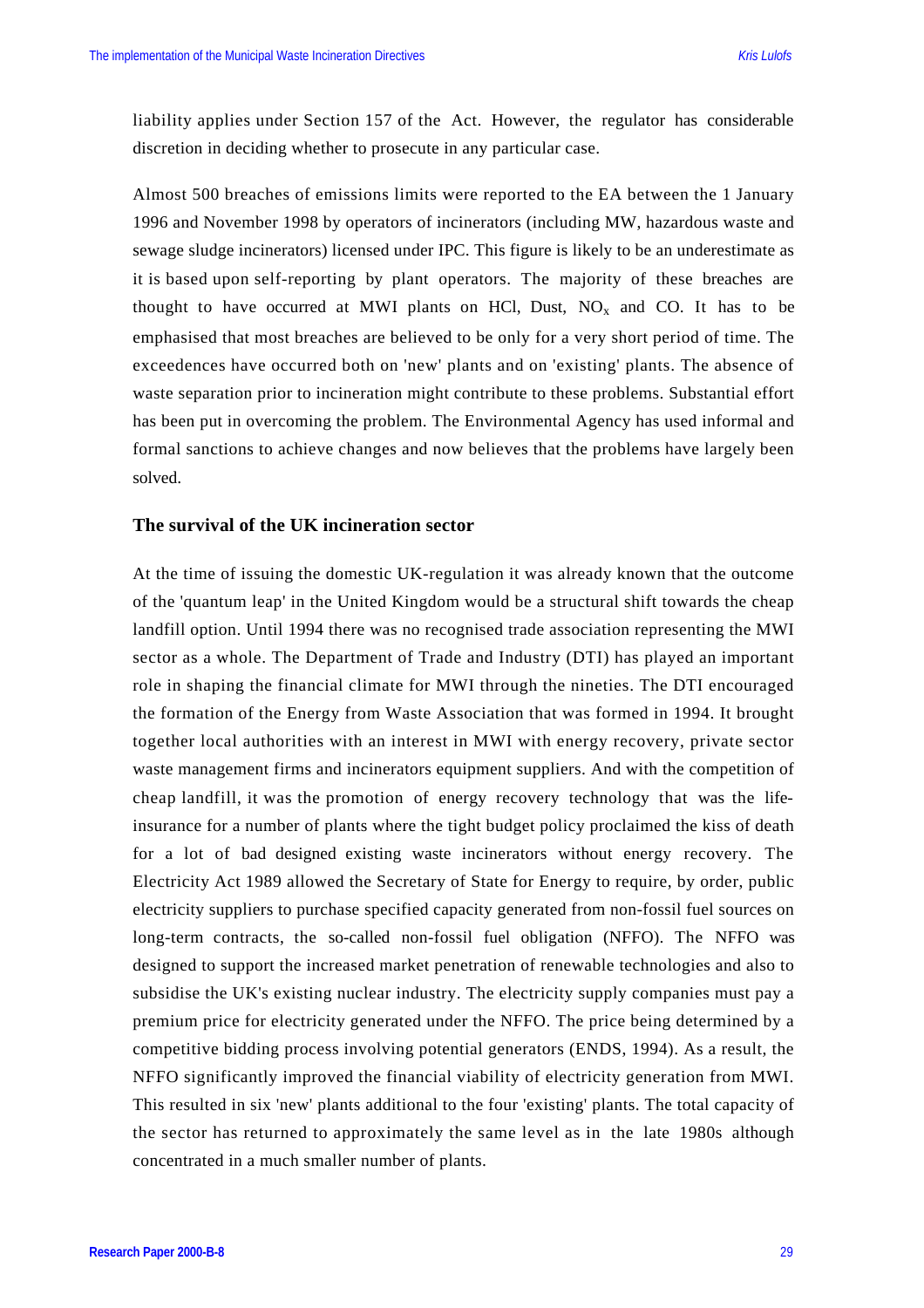# **4. Environmental and Efficiency Outcomes**

The stories of the implementation of the European Directives and the explaining factors have been told in the previous section. In this section the outcomes are summarised. In section 4.1 we present the environmental outcomes followed by the efficiency outcomes in section 4.2.

#### **4.1. Environmental outcomes**

The incineration of waste has some advantages. The directly intended result is the reduction of waste volume. It is also often argued that incineration reduces the toxicity of waste by inertization (Eberg, 1997: 72). If energy recovery systems are installed a third benefit appears: it might saves fossil fuels by for instance generating electricity or by providing city heating. Still about 30 % of municipal waste remains as slags and ashes. And even the most sophisticated abatement technologies do not abate perfectly. Finally some wastewater and gas cleaning residuals might be produced. Knowledge on the health and environmental effects from long-term exposures to low levels of the relevant pollutants is limited. Uncertainty is also present on the extent these pollutants enter food chains and by that accumulate and pose health risks (Eberg, 1997: 72-73; EC, 1997: 5.1 5.29).

In this section the focus is on the established reduction of the air-emissions from existing incineration plants. The assessment is linked to the goals of the 1989 European Directive 89/429. The emissions of a number of pollutants are relevant in this context. Just picking out one pollutant would not be a satisfactory approach. Therefore if data-availability enabled it, an index is calculated for 'existing' incinerators that expresses average compliance with the European emission limits on Dust, CO, HCl,  $SO_2$ , Cd + Hg and HF<sup>13</sup>. Detailed quantitative data on emissions from incinerators were available for Germany and the Netherlands.

A second relevant point of view is to what extent the European Directives contributed to the level of goal attainment and improvements in the IMPOL countries. Table 3 summarises the outcomes followed by some explanations.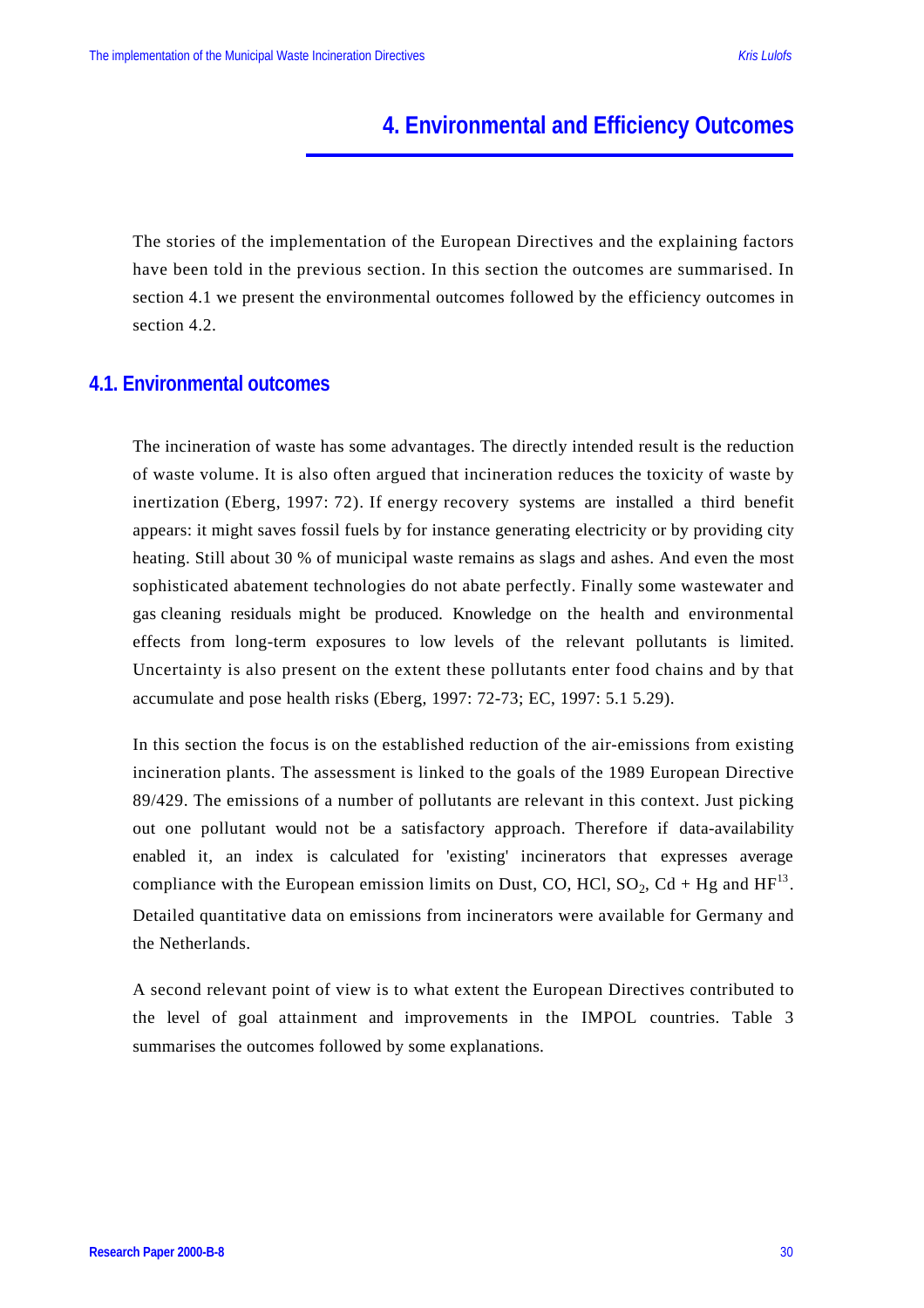|                                   | France                | Germany          | <b>Netherlands</b> | <b>United Kingdom</b> |
|-----------------------------------|-----------------------|------------------|--------------------|-----------------------|
| Average emissions as % of EU      | >150%                 | 3.2%             | 15.4%              | $< 100\%$             |
| <b>limits</b>                     | estimated             | calculated       | calculated         | estimated             |
| Improvement                       |                       |                  |                    |                       |
| 1990-1995/1996                    | 25% estimated         | > 90% estimated  | 91% calculated     | >90%                  |
| 1994-1996                         |                       | 57.6% calculated |                    |                       |
| <b>Contribution EU-Directives</b> | High for large plants | None             | <b>None</b>        | High                  |
|                                   | Low for small plants  |                  |                    |                       |

#### **Table 3: Environmental outcomes in the IMPOL countries**

#### **The frontrunners: Germany and the Netherlands**

In *Germany* the existing incinerators in North Rhine-Westphalia emitted on average 3.2% of the emissions allowed by the European requirements. Data of Bavarian MWI show that they reach comparably low levels of emissions. In Germany the available data on improvements for North Rhine-Westphalia covers the period 1994-1996. The average reduction of emissions in NRW over this period was 57.6%. The smaller improvement compared to the Dutch outcomes can be explained by the time-span of measurement (1994-1996). In 1994 the average level of retrofitting was already considerable. Over the period 1990-1996 the emission reduction would probably be equal or even better compared to the Dutch case. As has been analysed in the previous section the improvements in Germany and the Netherlands can not be attributed to the European Directives. In the *Netherlands* the existing incinerators emitted in 1995 on average 15.4% of the allowed emissions. The variance reached from 3.9% in the case of SO2 emissions up to 35% in the case of CO emissions. This performance of existing incinerators was only slightly worse than the performance of 'new' incinerators. These 'new' incinerators performed on average 9.8% in 1995, variance reached from 3.9% on  $SO_2$  up to 22.5% on  $NO_2$ . In the *Netherlands* the relevant period was 1990-1995. The average decrease of regulated emissions over the research period was 91%. In *both* countries breaches on national limits are reported however minimal, breaches on the European limits have to be considered as negligible. It should be kept in mind that over-compliance on yearly averages is necessary to avoid breaches of emission limits for a smaller period of time.

#### **France and the United Kingdom**

For *France* data-availability was limited to whether ovens were in compliance or not and to which technology was applied. Estimates of the level of over-compliance are not available. Out of 136 cases of ovens belonging to plants with a capacity of more than  $6<sup>t</sup>_h$ , 61 (45%) were in compliance with the 1996 deadline, 75 (55%) were not. From the latter population 73 (97%) are late compliance cases, they reach out for compliance between 1997 and 2000.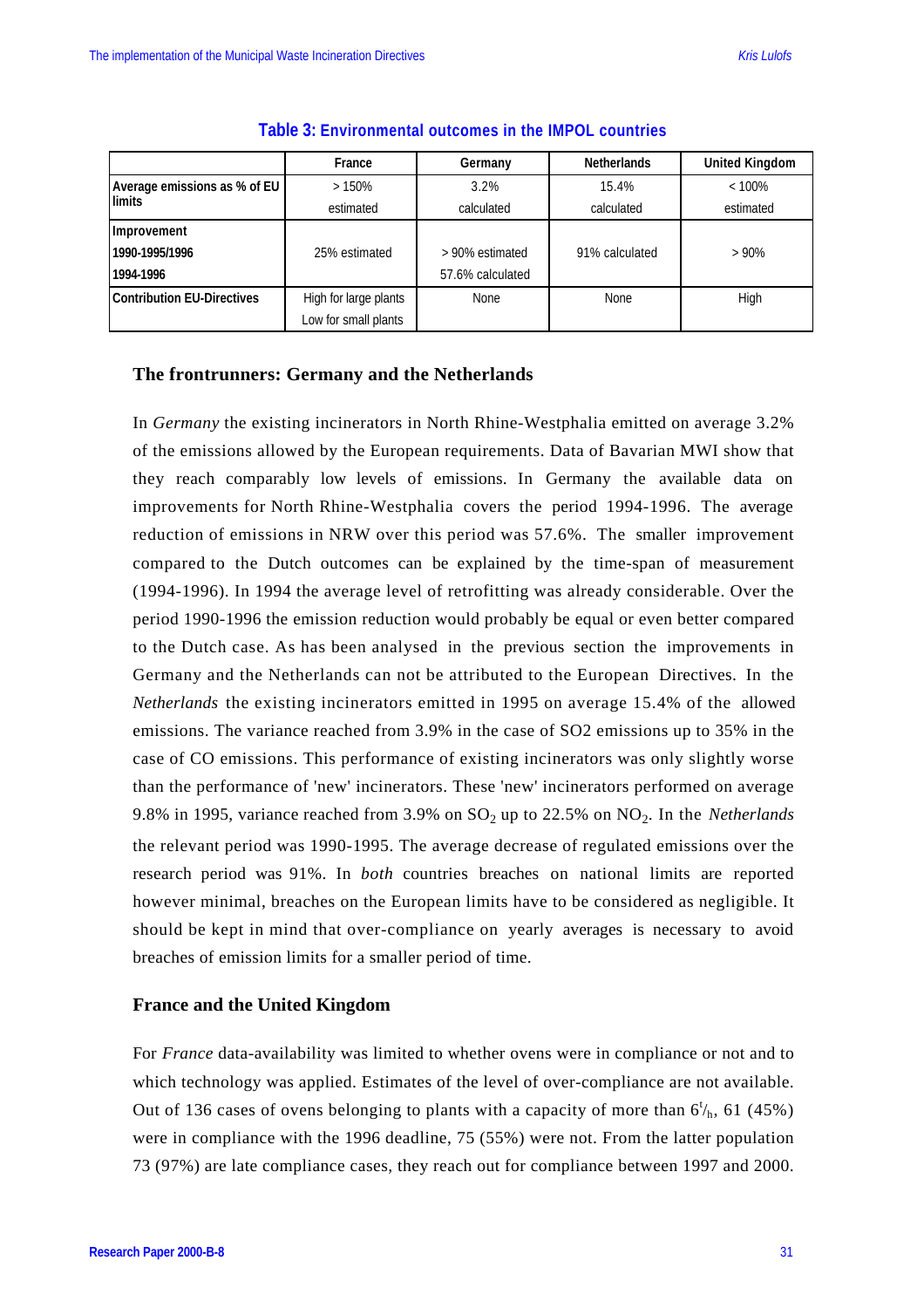Out of 43 ovens belonging to plants with a capacity between 3 and  $6<sup>t</sup>/<sub>h</sub>$ , 24 (56%) were noncompliant in 1997, 19 (44%) were in compliance with the deadline of 1 December 1995. When it comes to ovens smaller than 3 tons an hour the general impression is that all plants are non-compliant, if any, clean-up technology is limited to mechanic filters (such as cyclones). Estimates on the environmental outcomes can be made, however with substantial uncertainty involved. A substantial number of large plants are late compliant, in transitional years this could lead to, roughly estimated 60% more emissions than allowed (Schucht, 2000). It is plausible that regulated substances were decreased up to the 40-50% range in 1996, when emissions from large plants are taken into account. Estimates on the emissions of dust, HCl, Pb, Cd and Hg indicate that the share of the smaller non compliant plants in total emissions is on average 56% *if* all large incinerators are assumed to be in compliance (Schucht,  $2000$ <sup>14</sup>. Assuming a required, highly speculative, abatement level of 80%, it can be calculated that non-compliance of small plants brings about 45% more emissions than required on the aggregate level of France. If the emissions of the small plants are taken into the analysis the improvement in the research period might be something around 25% in 1996 compared to 1990. In *France* the European Directive was the key driver for the emission abatement at large plants. On the other hand the European Directives have not yet been influential towards all small incinerators in France.

In the *United Kingdom* 33 existent incinerators were found in compliance because they were closed in time. The status of the remaining four incinerators has to be discussed. A large number of reported breaches indicate that there are problems. However these can be very temporary and are reported as breaches on the stricter and more comprehensive UK regulation. When we take the level of retrofitting into account and the effects of the monitoring and enforcement efforts described, it is plausible that the existing incinerators on average are in compliance with the European requirements. Taken the retrofitting of the four remaining plants into account and the large number of closures it is likely that emission abatement in the United Kingdom is extremely large, if not the largest. In the United Kingdom about 80% of the incineration capacity was closed in the relevant time-span. However it was known that about one-third of the actually closed incinerators were going to be closed independently from the regulatory setting. Given the retrofitting and the large number of closures it is plausible to assume that emissions from the waste incineration were reduced by more than 90% in 1996 compared to 1989. The national British standards are causally linked to the implementation of the European Directives. The European Directives in interaction with nation legislation dominantly drove the retrofitting and the closures.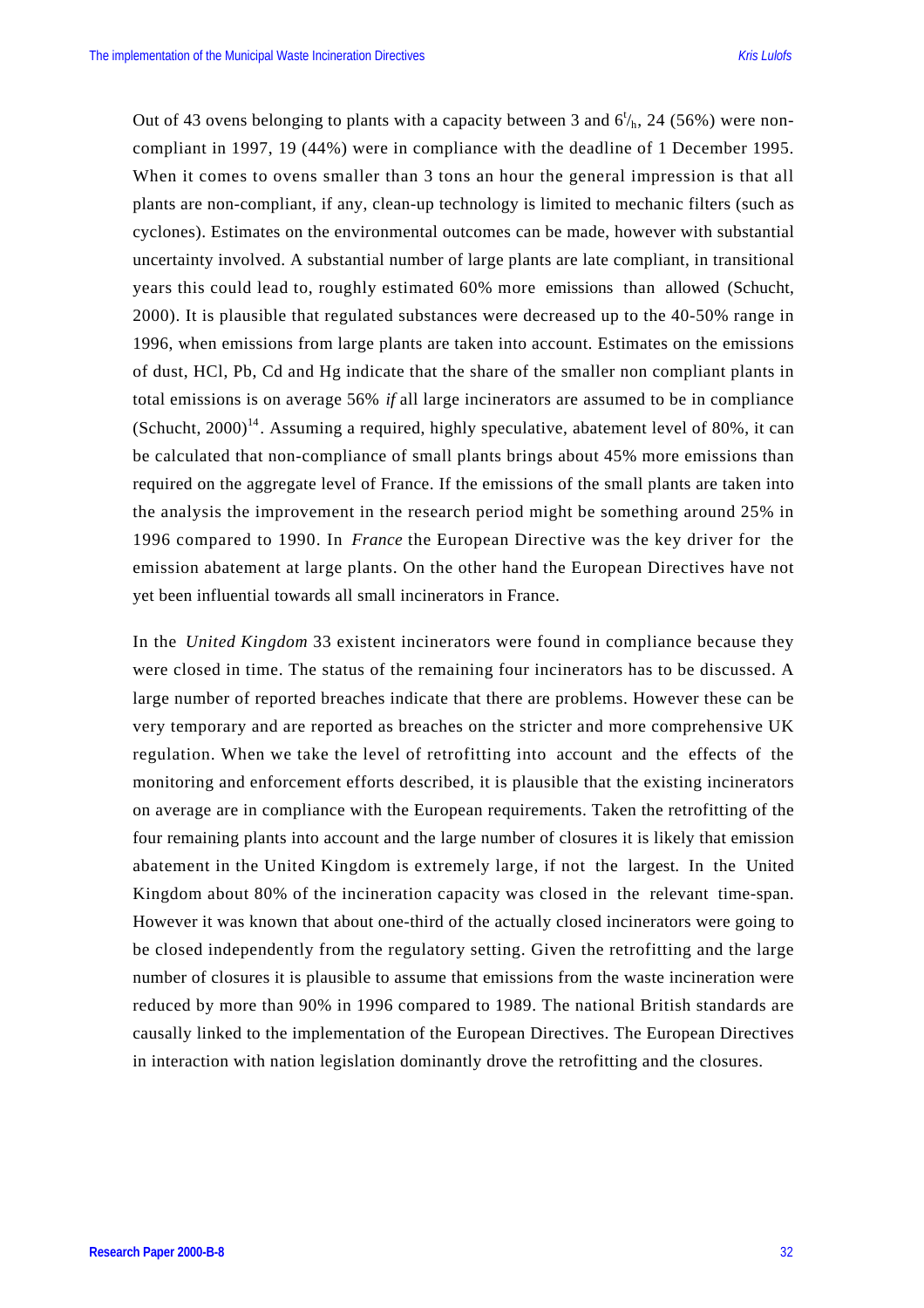#### **4.2. Outcomes on cost-efficiency**

The kick-off question is why we should care about the allocation of retrofitting costs in the incineration sector. One argument is found in the large economies of scale when municipal waste incinerators are retrofitted. A second argument is related to the strongly rising marginal abatement costs when the level of ambition increases. In a study commissioned by the EC the *internal* costs were quantified by assessing costs and performances of six packages of technology taking into account eight capacities of plants reaching from 25 to  $800^{kton}/_{year}$ . Cost-effectiveness analysis was performed for 6 packages of technology for new plants. These packages represent three ambition levels and a basic distinction between dry gas washing and wet gas washing. Cost-effectiveness is interpreted as the fit between emission abatement costs and emission abatement at individual sources. The simple, less ambitious packages proved more cost effective than the complex ones. However only the simplest package appeared on the efficiency frontiers of all pollutants. These frontiers represent combinations of costs and benefits that cannot be improved upon unless more money is spend. However, all options occur on the efficiency frontier for some pollutant. Given the interactions between the abatement of different pollutants this does not surprise. Somewhere between the smallest level of ambition and the most ambitious level of ambition there is a breakpoint, beyond which benefits only can be reached at larger costs, normally two to ten times less cost-effective. However, the justification of a package of technology depends also on the relative emphasis on the involved pollutants. For instance strict limits on dioxins can imply that the most costly package that for other pollutants is not necessarily cost-effective, becomes cost-effective in general (EC 1998: 4.1- 4.12). Considerable economies of scale appeared. For retrofitting existing plants the numbers for total abatement costs varied between 16  $\frac{\text{Eurol}}{\text{ton waste incinerated}}$  ( $\frac{\text{E}}{\text{t}}$ ) for a 24 kton plant to 9  $\frac{\text{E}}{\text{t}}$ for a 200 kton plant. The most costly option, reaching for the German and Dutch limits was calculated at 31  $E/t$  and 14  $E/t$  for retrofitting existing plants that did not have any abatement technology before. Also for plants larger than 200  $kton/_{year}$  economies of scale remain, however less substantial. Plants smaller than 25  $kton/_{year}$  are confronted with very large economies of scale. The data presented are based on UK costs, French costs proved 15% higher and German costs proved 30% higher (EC 1998).

*Secondly*, it is important to assess whether these cost-characteristics are taken into consideration when allocating abatement patterns over individual sources in the waste incineration sector. The *policy instrument in use* might influence the allocation of abatement efforts over individual sources and by that cost-effectiveness. By theory, allocation is optimal when the abatement patterns over individual sources are allocated in a way that the marginal cost of the last unit of pollution abated is the same for every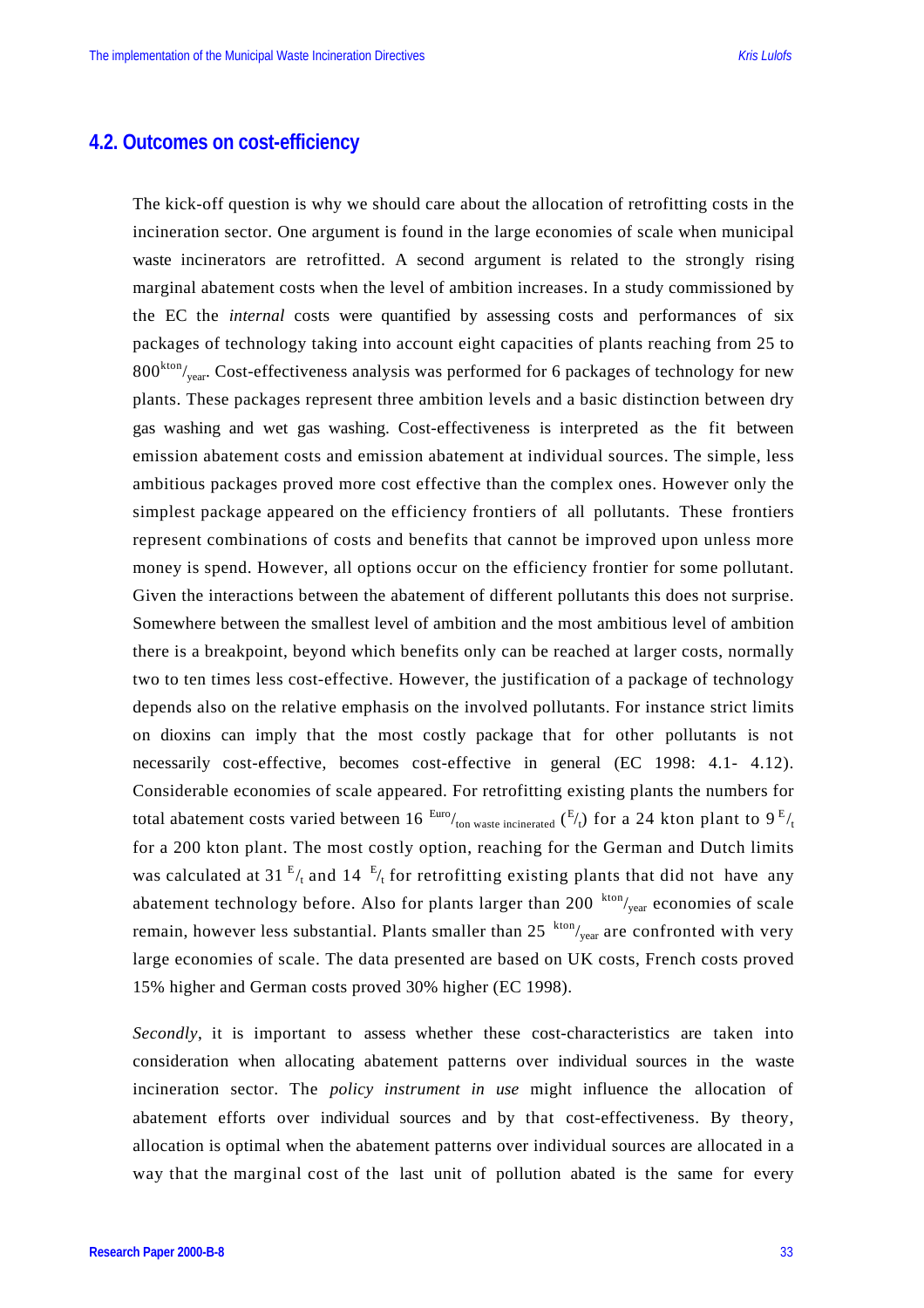emission-source. It is assumed that this theoretical position can most easily be approached if economic instruments are used. Abatement will continue until marginal costs of abatement are up to the cost of an unit of pollution. It is assumed that negotiated agreements, differentiated emission standards and finally uniform emission standards follow the economic instrument in efficiency. Legal regulations might lead to *allocative inefficiency* if they either impose different requirements on plants with equal -marginalabatement costs or impose the same requirements on companies with different -marginalabatement costs. Because the European Directives set plant related differentiated emission limits, a certain basis for inefficiency is created. National standards and the implementation process might have increased or decreased the level of allocative efficiency.

*Thirdly* economic theory assumes that the allocated abatement efforts are realised most cost-effective if the *better-informed agents* decide. It is often assumed that the individual firm has best knowledge on abatement options and involved cost characteristics, followed by industrial actors like sector trade organisations, local regulators and national regulators. The weight of the better-informed agent in the decision-making is therefor an important indicator. In all IMPOL countries the management of individual plants decided in freedom between alternative abatement packages. The operators chose and installed flue gas purification techniques that they regarded appropriate for their individual plants. Next to effectiveness in reducing emissions arguments were found in the possibility of integration into existing pollution abatement equipment, availability of absorber substances, the usability and markets for residuals, experiences, belief in robustness, stoppage time for transforming, the hinder on primary process, capital costs and running costs. The only restriction was often in the licensing process, the local regulator had to be convinced that the emission limits would not be exceeded. This does however not refer to the freedom of choice, it refers to the robustness of choice and underlying information. There are some signals that management of small incineration plants in France and old-fashioned incineration plants in the UK sometimes were ignorant to some level. It seems that the involvement of co-ordinating organisations on sector level can improve the quality of information and decision-making. There are no arguments found against the assumption that de-central decision-making in *combination* with high quality information lead to the most cost-effective decisions. Describing the decision-making as decentralised does not imply that other actors like national and local governments, trade associations and engineering firms were not involved in preparing and co-ordinating decisions.

#### **The frontrunners: Germany and the Netherlands**

For Germany and the Netherlands it was possible to collect data on cost-effectiveness. Some uncertainties are involved, the management of German plants had some difficulty to disentangle investment costs and some assumptions were made to be able to calculate and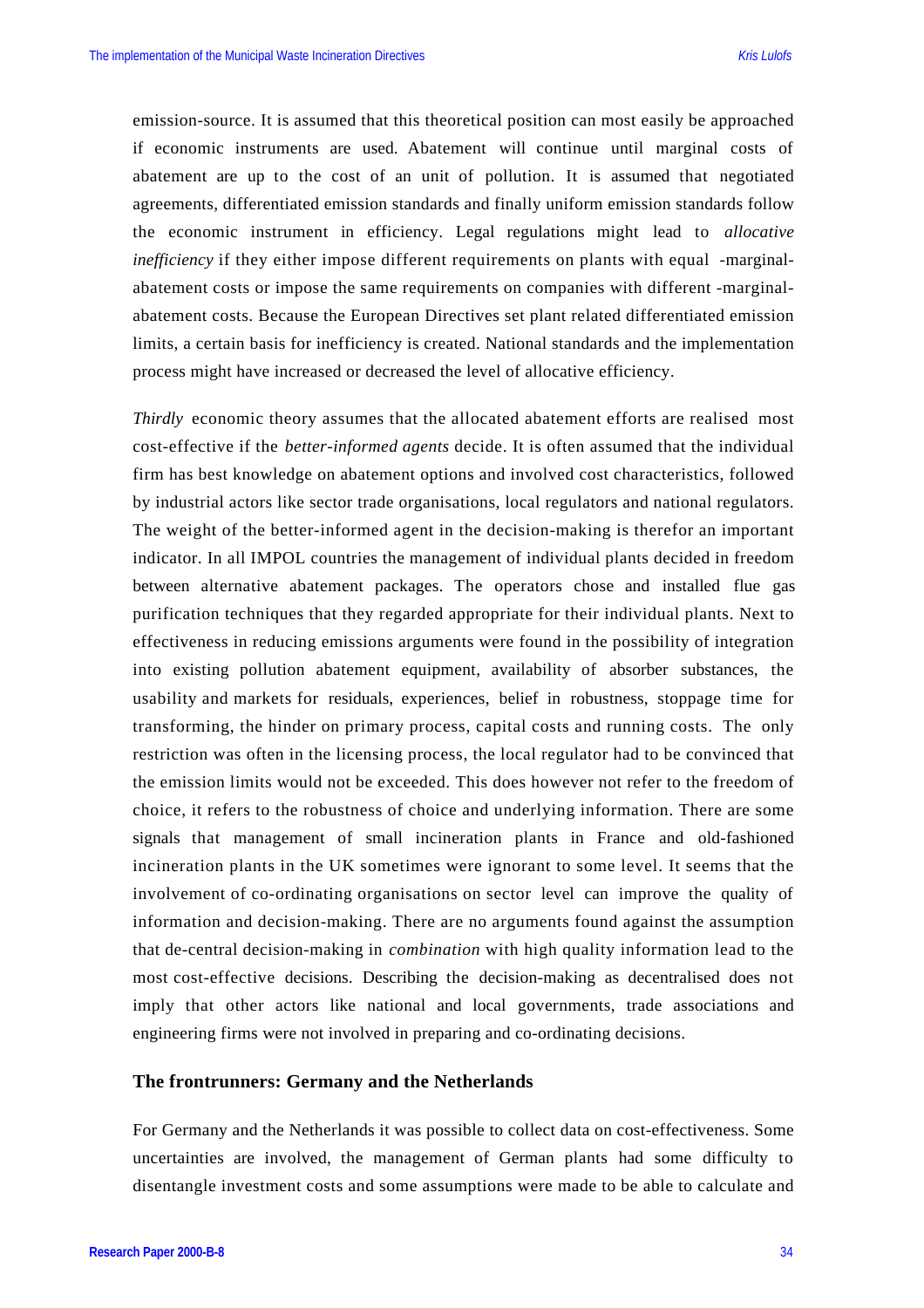compare<sup>15</sup>. However, table 4 presents in the third column comparable data on yearly total abatement  $\frac{\text{costs}}{\text{ton waste capacity}}$ . In the fourth column the individual abatement patterns are summarised while in the fifth column the fitness between pollution abatement differentiation and the total yearly abatement costs is expressed. It should be kept in mind that the European emission limits were set in  $\frac{mg}{m^3}$  combustion gas.

| <b>Characteristics</b><br>incinerators (year of<br>instalment and<br>capacity expressed as<br>kilotons/ <sub>year</sub> ) | <b>Total yearly</b><br>abatement<br>costs | <b>Total yearly</b><br>abatement costs/<br>ton waste<br>capacity | Improvement average<br>compli-ance 90-95<br>expres-sed as<br>average % of EU-<br>limits (%<br>improvement) | <b>Total yearly</b><br>abatement<br>costs/units<br>improvement<br>(each ton<br>capacity) |
|---------------------------------------------------------------------------------------------------------------------------|-------------------------------------------|------------------------------------------------------------------|------------------------------------------------------------------------------------------------------------|------------------------------------------------------------------------------------------|
| <b>Dutch incinerators</b>                                                                                                 |                                           |                                                                  |                                                                                                            |                                                                                          |
| A-1973-945kt.                                                                                                             | 32636364                                  | 34.5                                                             | 351 - 12 (96.6%)                                                                                           | 0.1                                                                                      |
| B-1963-375kt.                                                                                                             | 10227273                                  | 27.3                                                             | 313 - 14.5 (95.4%)                                                                                         | 0.1                                                                                      |
| C-1973-158kt.                                                                                                             | 7500000                                   | 47.5                                                             | 63 - 29 (49.3%)                                                                                            | 1.4                                                                                      |
| D-1975-315kt.                                                                                                             | 5363636                                   | 17.0                                                             | $36.5 - 21.5(41.1%)$                                                                                       | 1.1                                                                                      |
| E-1986-69kt.                                                                                                              | 5318182                                   | 77.1                                                             | 29.7 - 18.7 (37.0%)                                                                                        | 7.0                                                                                      |
| German incinerators<br><b>NRW</b>                                                                                         |                                           |                                                                  | Improvement average<br>compliance 94-96                                                                    |                                                                                          |
| F-1981-240kt.                                                                                                             | 8300000                                   | 34.6                                                             | 4-2.1 (47.5%)                                                                                              | 18.2                                                                                     |
| G-1965-389kt.                                                                                                             | 5100000                                   | 13.1                                                             | $5.7 - 4.1(28%)$                                                                                           | 8.2                                                                                      |
| H-1960-710 kt.                                                                                                            | 15100000                                  | 21.3                                                             | 18.2-11.4 (37.4%)                                                                                          | 3.1                                                                                      |
| I- 1966-115kt.                                                                                                            | 8300000                                   | 72.2                                                             | 22.8-12.1 (46.9%)                                                                                          | 6.7                                                                                      |
| J- 1982-261 kt.                                                                                                           | 7300000                                   | 28.0                                                             | 8.8-4.9 (44.3%)                                                                                            | 7.2                                                                                      |
| K-1970-175 kt.                                                                                                            | 23400000                                  | 133.7                                                            | 32.2-21.0 (34.8%)                                                                                          | 11.9                                                                                     |
| L- 1972-450 kt.                                                                                                           | 36300000                                  | 80.7                                                             | 17.9-5.8 (67.6%)                                                                                           | 6.7                                                                                      |
| M-1969-84 kt.                                                                                                             | 3700000                                   | 44.0                                                             | 25.9-11.0 (57.5%)                                                                                          | 3.0                                                                                      |

#### **Table 4: Cost effectiveness retrofitting existing incinerators and fit between abatement patterns and costs (in Euro)**

Globally the new 2000+ European Directive sets limits on air pollution that are comparable to the Dutch and German limits. Surprisingly the costs for Dutch and German existent incinerators are in a number of cases substantial higher than estimated by the abovementioned research. At German cost level, for 25 kton plants 40 Euro was estimated and for a 200 kton plant 18 Euro (EC 1997). A possible explanation might be the considerable level of over-compliance to national standards in both Germany and the Netherlands. Still over-compliance on yearly averages is necessary to avoid breaches of emission limits for a smaller period of time. The even larger level of over-compliance in Germany might explain the substantial higher costs. If we include column 4 in the analyses it proofs that some incinerators with broadly comparable environmental performances also report somewhat comparable costs. Analyses of most of the fourth and the fifth column shows how large the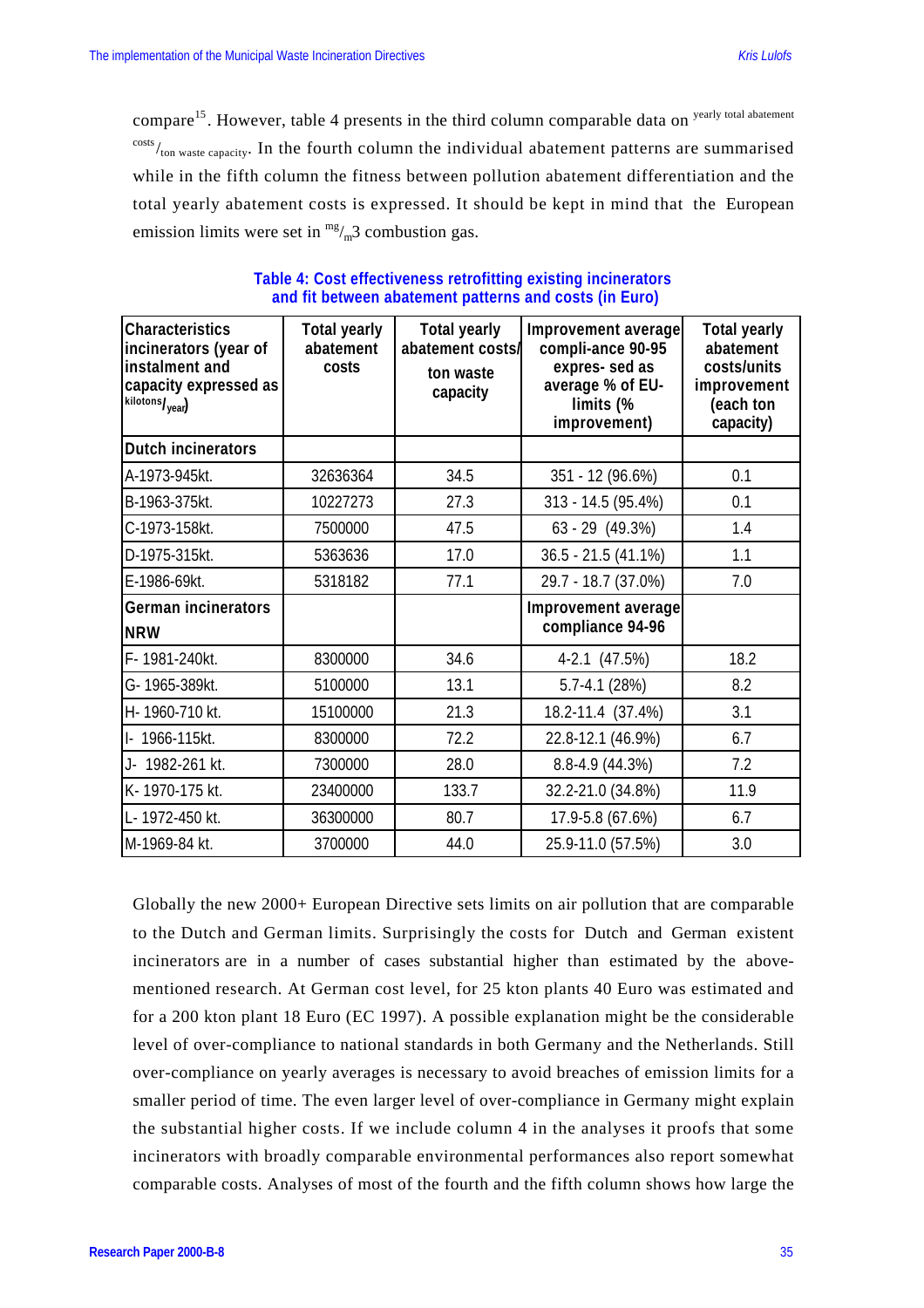economies of scale really are and how expensive it gets when the abatement levels are getting very high like in the cases of some German incinerators. However it has to be acknowledged that the data on the German incinerators in the fifth column are probably overestimating the costs: The improvement on average compliance in the fourth column was expressed for the period 1994 - 1996. In Germany, improvements over the period 1990-1996 almost certainly were larger. We have to be furthermore careful because of the fact that the German estimates of costs might fail to disentangle the time horizon precisely, they might include all retrofitting costs for the period 1990-1996.

It is beyond doubt that it is more expensive to comply with more ambitious regulations. The assumption that unified emission limits, not taking into account cost characteristics of the individual source, are inefficient is supported by the outcomes. The smaller incinerators were faced with huge marginal costs because of the uniform emission standards in Germany and the Netherlands. One might also argue that given the high level of ambition in these countries the possibilities to reallocate emission abatement are limited due to technological constraints. Contra-arguments are found in the substantial variety on plant-capacity that reflects variety on marginal and average abatement costs. In the EC study it proved that a capacity of 200kton onwards the economies of scale are not that large anymore (1997). However there still remain economies of scale and there are also a number of smaller incinerators in Germany and the Netherlands.

A final argument has to do with the local character of some of the pollutants like dust and dioxins. Having no definitive information on the effects on the environment and health it is not possible to answer the question to what extent limits for the relatively smaller plants could be reduced. Just by the observation that the limits are in  $\frac{mg}{m^3}$ , the absolute emissions are probably larger near larger plants. If these absolute emissions are found to be politically acceptable, from an ecologically point of view less ambitious limits could be used for relatively smaller plants. The conclusion therefor has to be that the efficiency of allocating abatement efforts and cost-effectiveness was *relatively low in Germany and the Netherlands*.

#### **France and the United Kingdom**

For *France*, quantitative analysis revealed a positive relation between compliance and the size of the plant, this is an efficient result in terms of costs because of the already indicated economies of scale. More recent and bigger ovens and ovens with energy recovery technology were often upgraded whereas older and smaller plants and plants without energy recovery technology where left in a waiting position, were replaced or closed down. That plants with energy recovery show a higher level of compliance can be considered as an outcome caused by a contextual French policy. The large number of non-complying smaller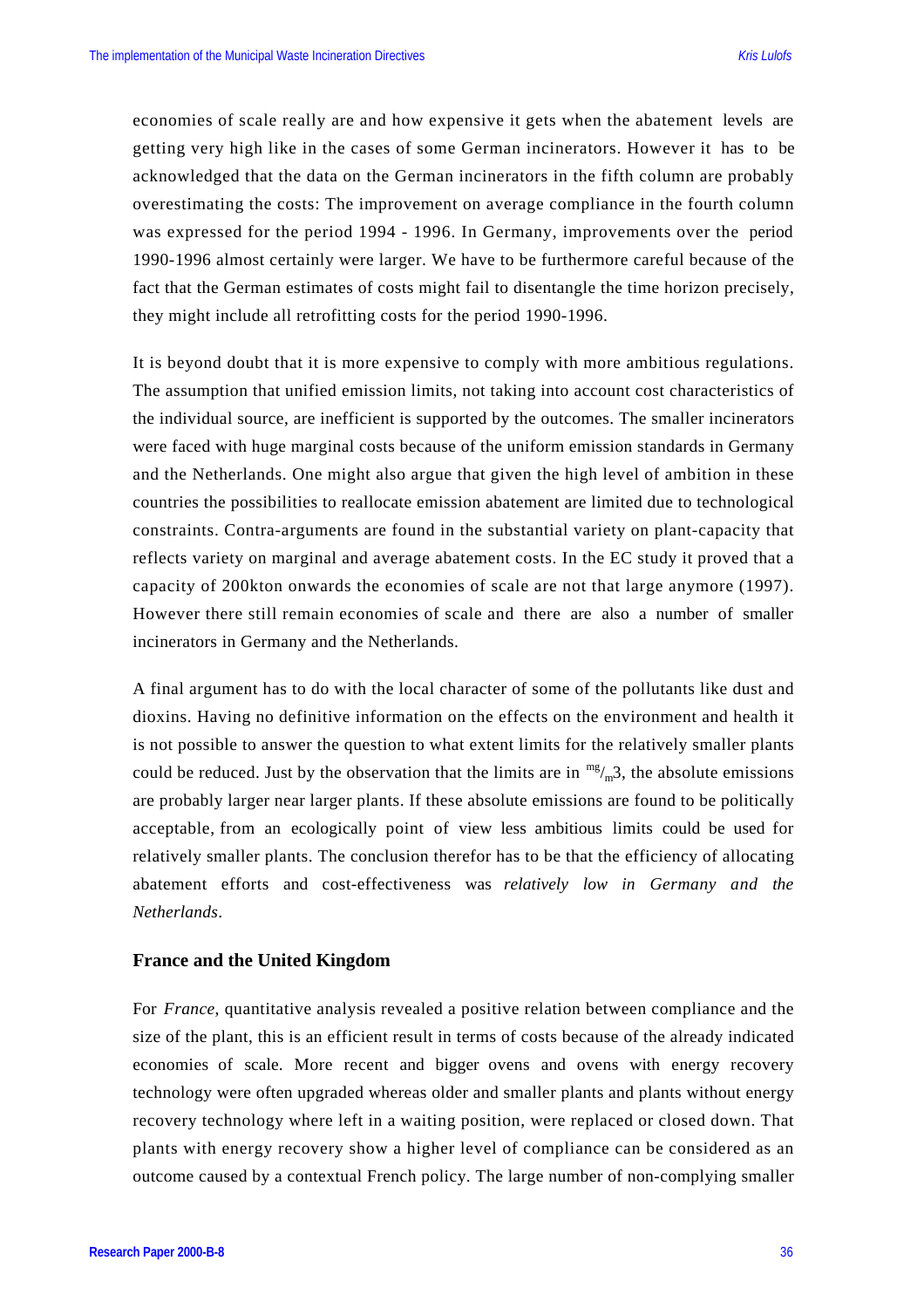plants will probably be closed in the end. Within the perspective of the large economies of scale while retrofitting this has to be considered as an efficient outcome. Some discussions might arise whether it is justified to assess situations of non-compliance as efficient. Costeffectiveness and efficiency of allocating abatement efforts as economic concepts do not distinguish between legal and illegal situations. Seen from the viewpoint of the allocation of abatement efforts it was probably efficient to abate nothing at the small plants and allocate the abatement efforts over the larger plants that have lower marginal and average abatement costs. With the same money a lot more can be abated at the larger plants. The not formally taken decision, that in fact just resulted from 'French regulatory style' not to enforce small incinerators can be considered as efficient<sup>16</sup>.

In the European Directives and in French national law equal *differentiated emission limits* are used. This can be efficient if the strata are chosen rightly. However it proofs by analysis that the abatement costs for very small incinerators are still enormous, certainly after the transitional period ends. The conclusion therefor has to be that the efficiency of allocating abatement efforts and cost-effectiveness was *relatively high in France*.

In the *United Kingdom* a large number of plants have been closed because of the tight budget policy and the competition of cheap landfill at about 9  $\frac{\text{Euro}}{\text{tan}}$ . Without taking externalities from landfill into account, the closures are to be considered as cost-effective decisions. A few plants with energy recovery technology were retrofitted. This can be considered as an efficient outcome on allocating abatement efforts influenced by the contextual energy-policy making energy recovery profitable. The fact that also some big incinerators without energy recovery technology were closed down cannot be considered as efficient, however it is linked to other contextual national -tight budget- policy and the competition from landfill. The United Kingdom issued national limits that are stricter compared to the European limits, especially the fact that there was no transitional arrangement until 2000 incorporated for existing incinerators is important. In the case of the Germany and the Netherlands we had to discuss the issue that possibility to re-allocate emission abatement might be limited due to technological constraints. This issue could not be settled definitively. In the United Kingdom the possibilities to re-allocate abatement efforts were not limited to an extent that it influenced cost-effectiveness. Old incinerators could be closed easily when it was combined with a shift towards landfill. This option was open. The conclusion therefor has to be that the efficiency of allocating abatement efforts and cost-effectiveness was *relatively high in the United Kingdom*.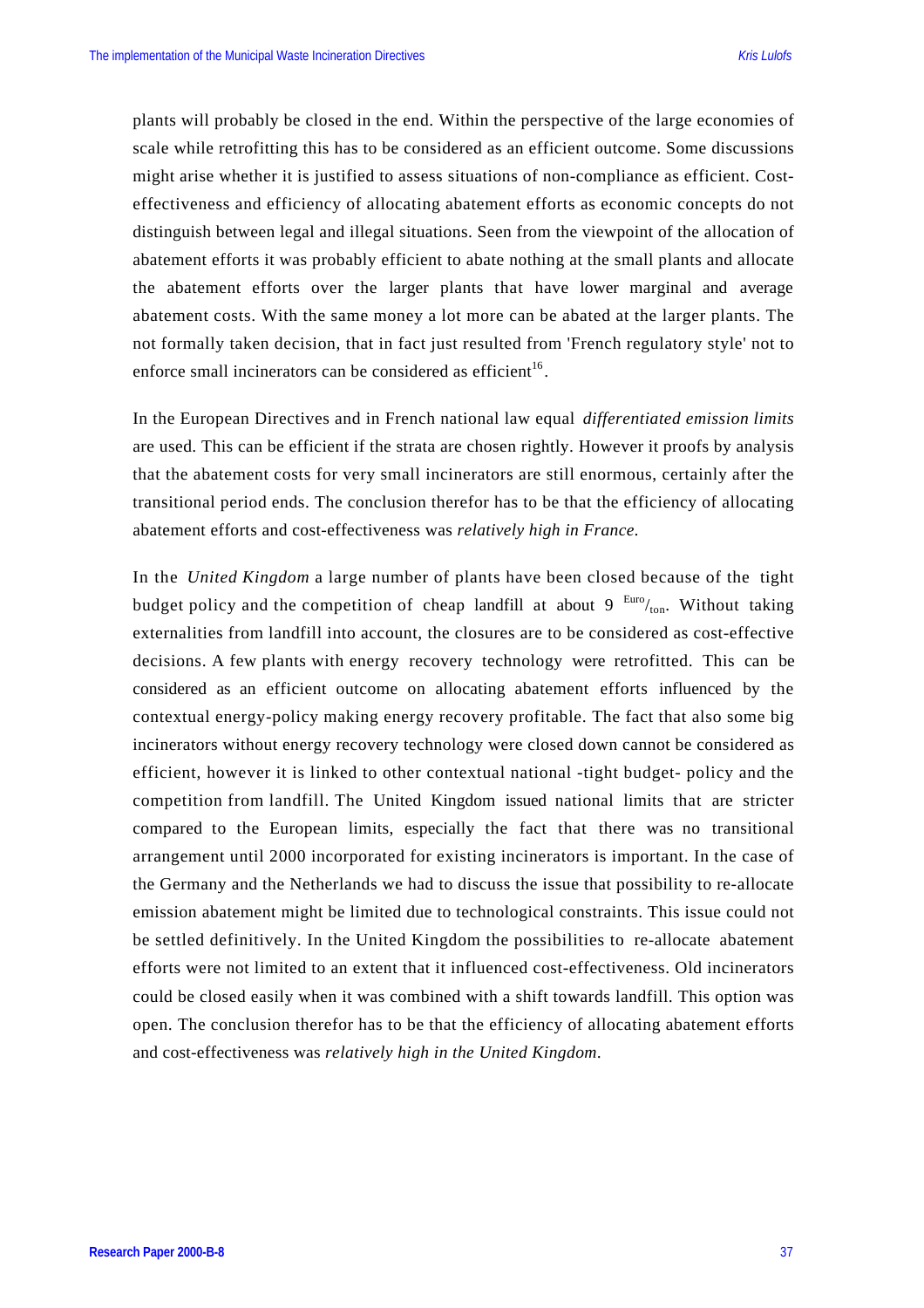# **5. Conclusions and Observations**

One of the striking outcomes seems to be the contrasting results on environmental and the efficiency outcomes. The frontrunners Germany and the Netherlands scored relatively well on the environmental outcomes and less well on efficiency outcomes. France scored not so well on the environmental outcomes and scored well on the efficiency outcomes. Finally the United Kingdom scored well on both aspects. The driving forces that led to these outcomes were described in section 3 and summarised in the figures 1 for Germany and the Netherlands, 2 for France and 3 for the United Kingdom. Decisive factors in Germany and the Netherlands seemed to be the relatively large environmental awareness both in the public sphere and in the private sphere. In between these two, the fact that governments were manoeuvred or manoeuvred themselves into a position of dependency is of importance. In both countries not only institutional credibility was at stake but also the possibility to implement incineration as the chosen waste disposal option. Public action, incidents, media coverage and administrative blocking made strict emission limits inescapable. This strategic task was performed without much attention to the allocation of abatement efforts over individual sources and without much attention on the costeffectiveness in individual cases. The latter outcome can not be evaluated positively. The lack of attention for economic outcomes can be explained by the market structure, being regional monopolies established that made it easy to pass on the costs. Passing on the costs and by that raising the price of living was not welcomed however a legitimate outcome of the shared awareness for the environment both political and among the public in Germany and the Netherlands. It was the period in which environmental policy was rethought and strengthened. In France and the United Kingdom it was not easy to pass on retrofitting costs and the public environmental awareness was a lot smaller. In France the regulatory style kept a lot of incinerators open while in the UK the rather strict monitoring and enforcement culture led to a lot of closures and a shift towards landfill. It is however possible that small French plants will be closed related to the 1 December 2000 requirements' deadline.

The patterns as emerged and described have to be assessed as temporary balances. These balances were in some countries changed during the research period.

These -*dynamics in*- interactions between factors out of the 'political sphere' and out of the 'economic' sphere did not stop. For instance in France the incidents with dioxins from incinerators were reported in the late 90s. Environmental groups enforced environmental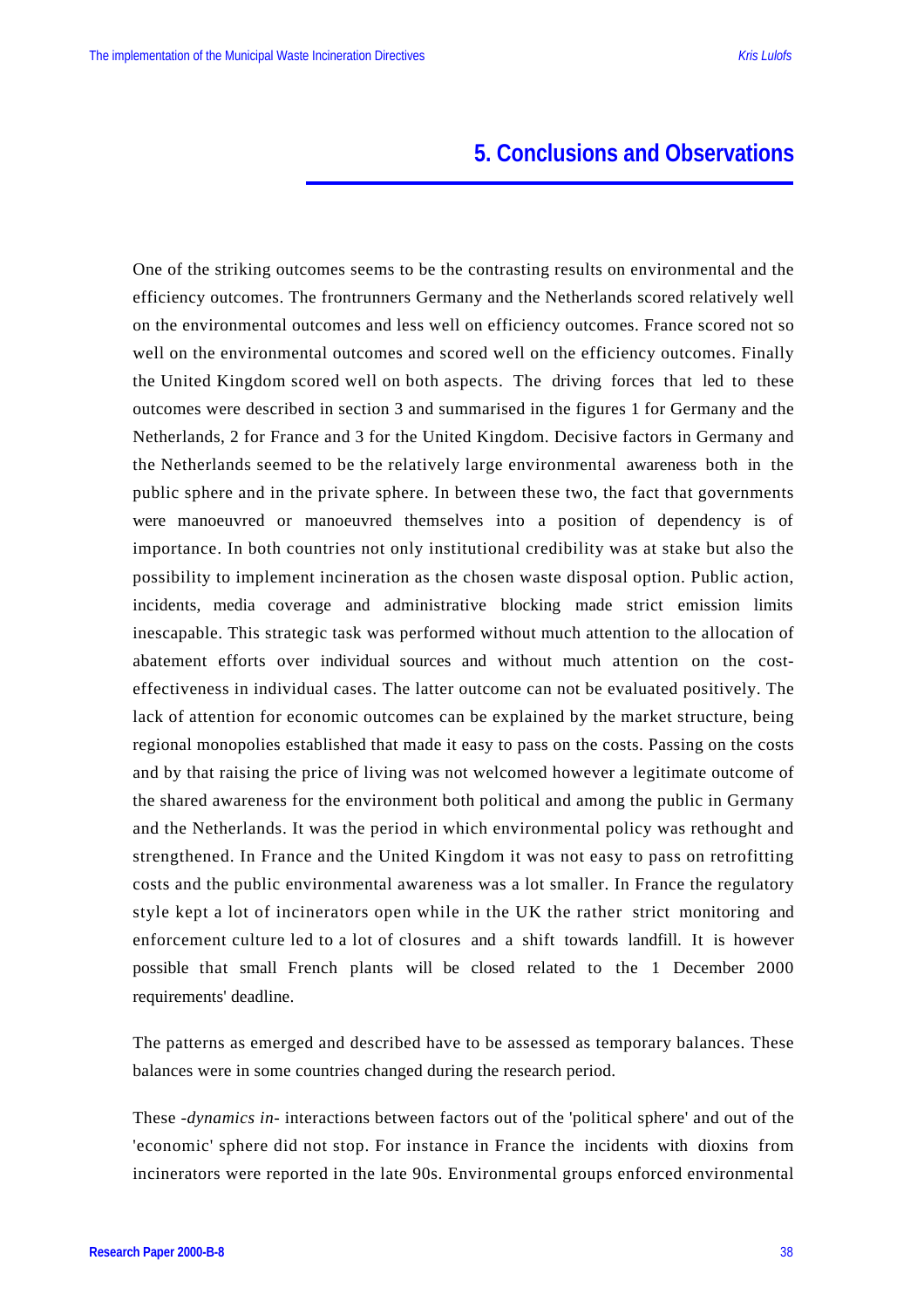awareness. Also a political shift -a new left wing minister took office- led to a situation in which the balance is changing. Forces developed that seem to overcome the French 'regulatory style' which can be analysed as a result of other factors. In the United Kingdom incineration capacity is raised under the influence of the incentives for energy recovery. New plants therefor are large and are equipped with energy recovery technology. In Germany and the Netherlands there are some weak signals that the opening up of markets might lead to an upward pressure on emissions. This is strongly observed in the case of the electricity plants as species of Large Combustion Plants, there are also some informal signals from the Dutch ministry of the environment as far as the municipal waste incinerators are at stake. In our research there was no proof that publicly owned incinerators scored better on environmental performances compared to privately owned or privately managed incinerators. It seems that the market structure in interaction with other described drivers is influential, not the ownership structure.

A new round of regulation arrives with the new European Directive on Waste Incineration. In this case it proved that the countries with a high level of ambition issued uniform emission limits expressed as concentration of a substance in a cubic meter combustion gas. It also proved that the capacity of the relevant incineration plants varied considerable. A number of pollutants are notorious for their local and regional impacts. Being aware of constraints found in packages of technology it still seems possible to take the capacity of the plants into account when issuing emission limits. Seen from an environmental and health point of view the nominal emissions are more important to assess local and regional effects. Nominal emissions are caused by the capacity in use by the plant multiplied by the emissions each cubic meter. From this point of view it seems logic to not only take environmental arguments into account but also the arguments that large economies of scale were found when incineration plants were retrofitted. More environmental improvement can be reached with the same amount of money. It limits the potential for efficiency considerable due to the fact that concentration limits on cubic meters combustion gas diminish the possibilities to transfer abatement from a source with higher marginal or average abatement costs to a source with lower costs. There are however justifications for this due to the fact that some emissions have local effects. Cost-benefit analysis indicates that the externalities of waste incineration are considerable. Definite conclusions can only be drawn on a case to case basis due to the fact that also the siting and population densities around an incinerator are of importance. It requires of course that the 'strata' are chosen rightly when differentiated emission limits are used. To rely on more decentralised instruments like covenants and economic instruments requires that the environmental and health arguments still have to be used as constraints when too large economies of scale lead to too little abatement at small incineration plants.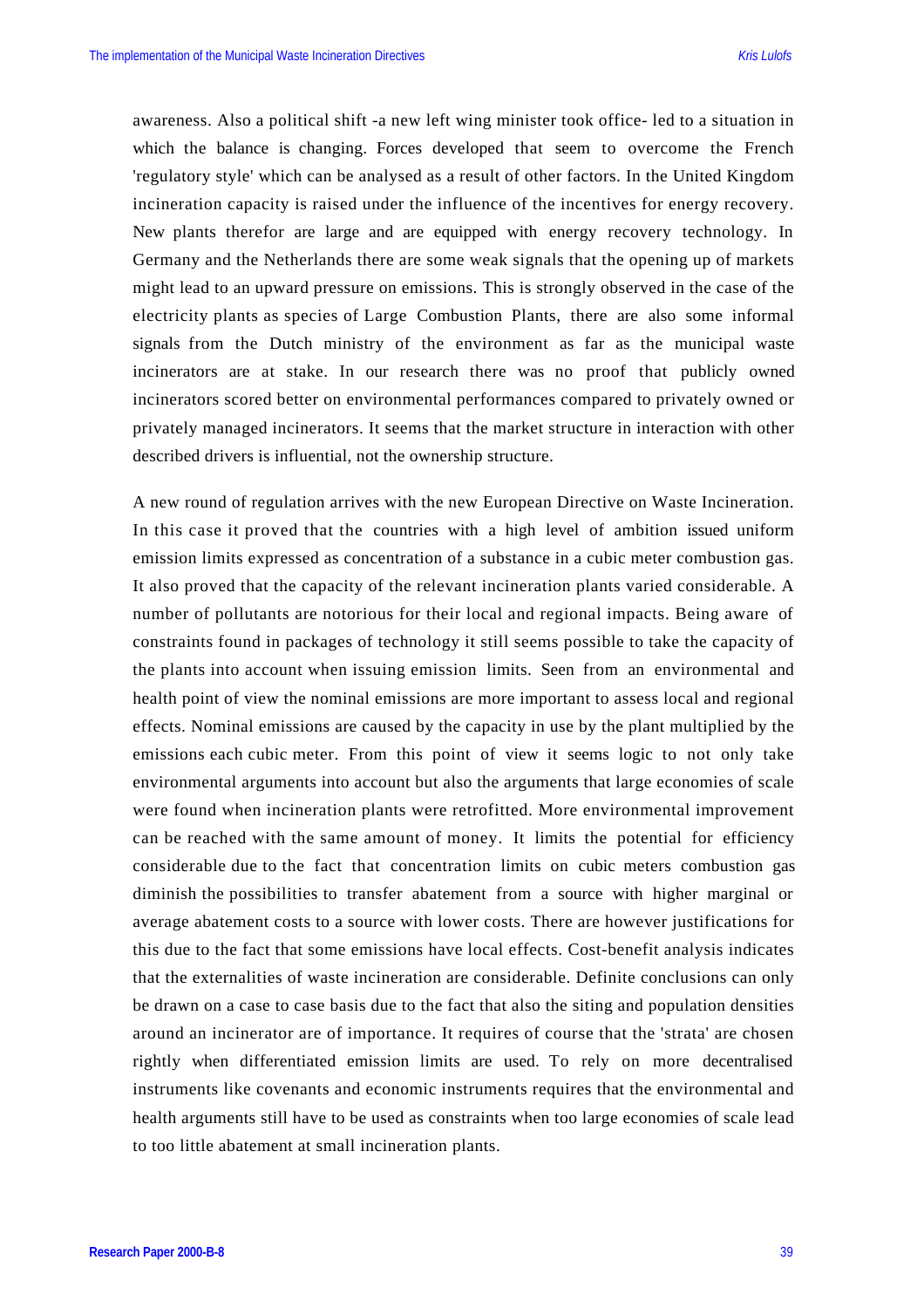Another line of reasoning presented sometimes is that large incinerators cause too large nominal emissions of pollutants with regional or local impacts. In this line of reasoning the emission limits for such large plants should be even more ambitious. In this discussion next to the political and economic arguments the argument of technological development is introduced. There is no reason to assume that the kind of retrofitting done at the Dutch and German plants illustrates the end of technological development. There are new technologies in development that uses mainly techniques of gasification, pyrolysis, fluidized-bed processing and integrated processes that integrate pyrolysis with incineration or gasification<sup>17</sup>. Eberg concludes that it is hard to forecast whether the modern incineration plants with effective gas cleaning systems will be replaced by new technologies. Some of the new technologies perform better on air emissions. If this is going to be a decisive factor depends on some regulatory aspects. First it is going to be important whether even stricter limits on air emissions are going to be issued. Secondly regulation on the quality and usability of residues will be important, the new technologies are producing quite good results in these fields. For understanding the market mechanism it has to be stated that the new technologies seem to perform a bit inferior on energy recovery. Although some are sceptical about these technologies, they are in competition to replace the now usual technology with extensive emission abatement lines (1997: 66-69).

With regard to the broader European environmental strategy as expressed in the fifth Environmental Action Program (5EAP) the MWI case leads to some observations. 5EAP (CEC 1993) focuses on sectors and activities with an emphasis on changing current patterns of development by co-operation based on shared responsibility. The involvement of partners such as national governments, business and consumers is seen as crucial. In this respect '5EAP' speaks of *shared responsibilities* between governments, business and the general public. Out of the understanding that the ultimate goal of sustainable development can only be achieved by concerted action on the part of the relevant actors working together in partnership, 5EAP aims at a mixing of actors and instruments at the appropriate levels (CEC 1993: 113). So next to more traditional instruments 5EAP aims at building institutional capacity among industry and public groups. This includes the absorption of market incentives by customers. It can not be denied that in some fields German and Dutch customers are becoming a bit 'greener' consumers. If this penetration of ecological arguments into the 'economic sphere' appears to be lasting and expanding to other EU countries, this might well be causing a new balance between factors from the 'political sphere' and the 'economic sphere' in Member States. To anticipate and push these events, like 5EAP to a large extent does, and not to put effort only in the slow viscous bargaining between EU countries within the European arenas, could well be a sound strategy to move towards a more sustainable industry in EU countries. By that 5EAP might not push European decision-making forward directly, however at least it takes the decisive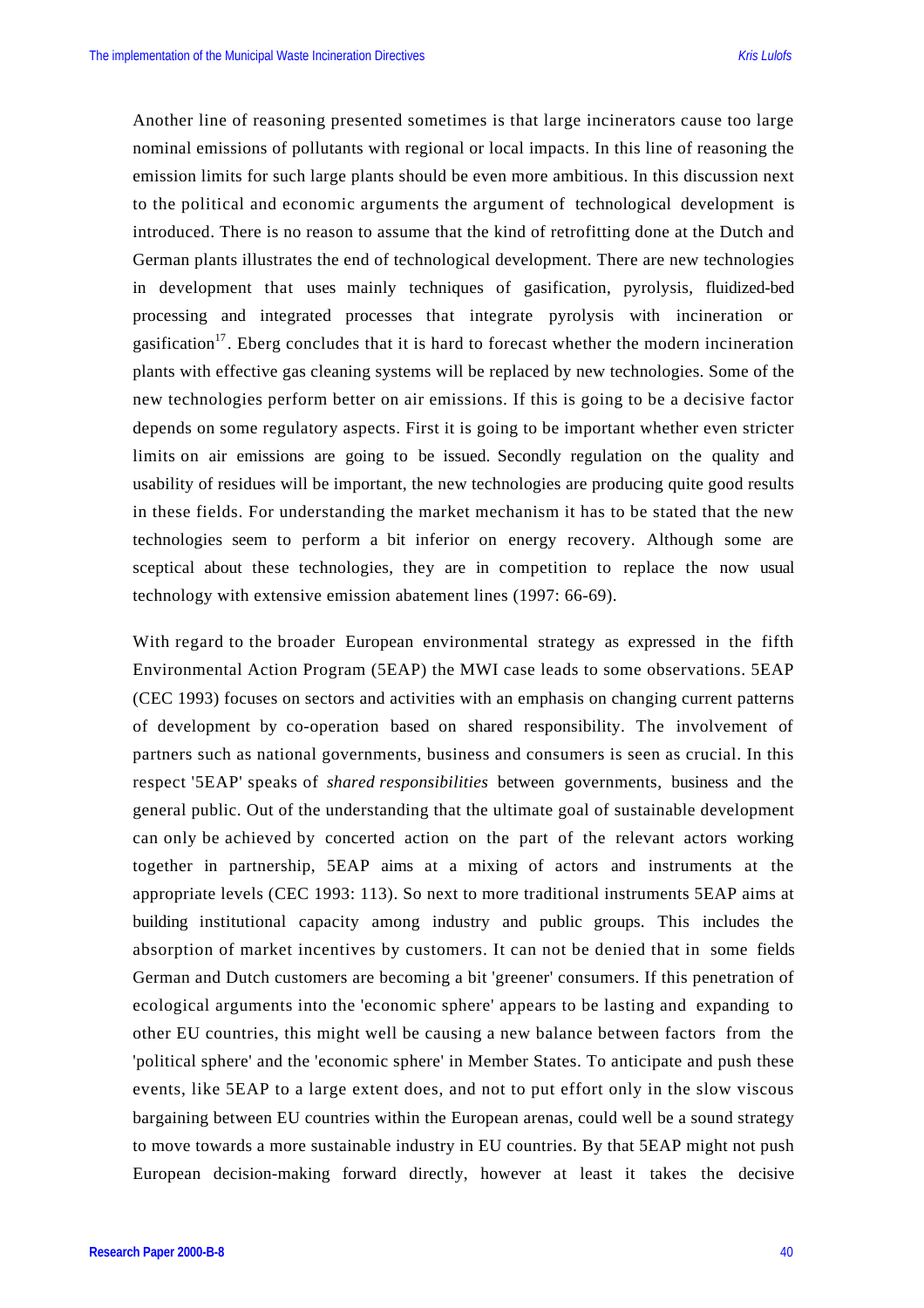importance of changing the national arena's into account. By this, public environmental groups and the consumers might play a decisive role. This might be considered as the 'modernisation' of the EU environmental policy towards industry. This lesson learned from previous decades is supported by the MWI-case and found -dynamics- in explaining patterns in the MWI case studies.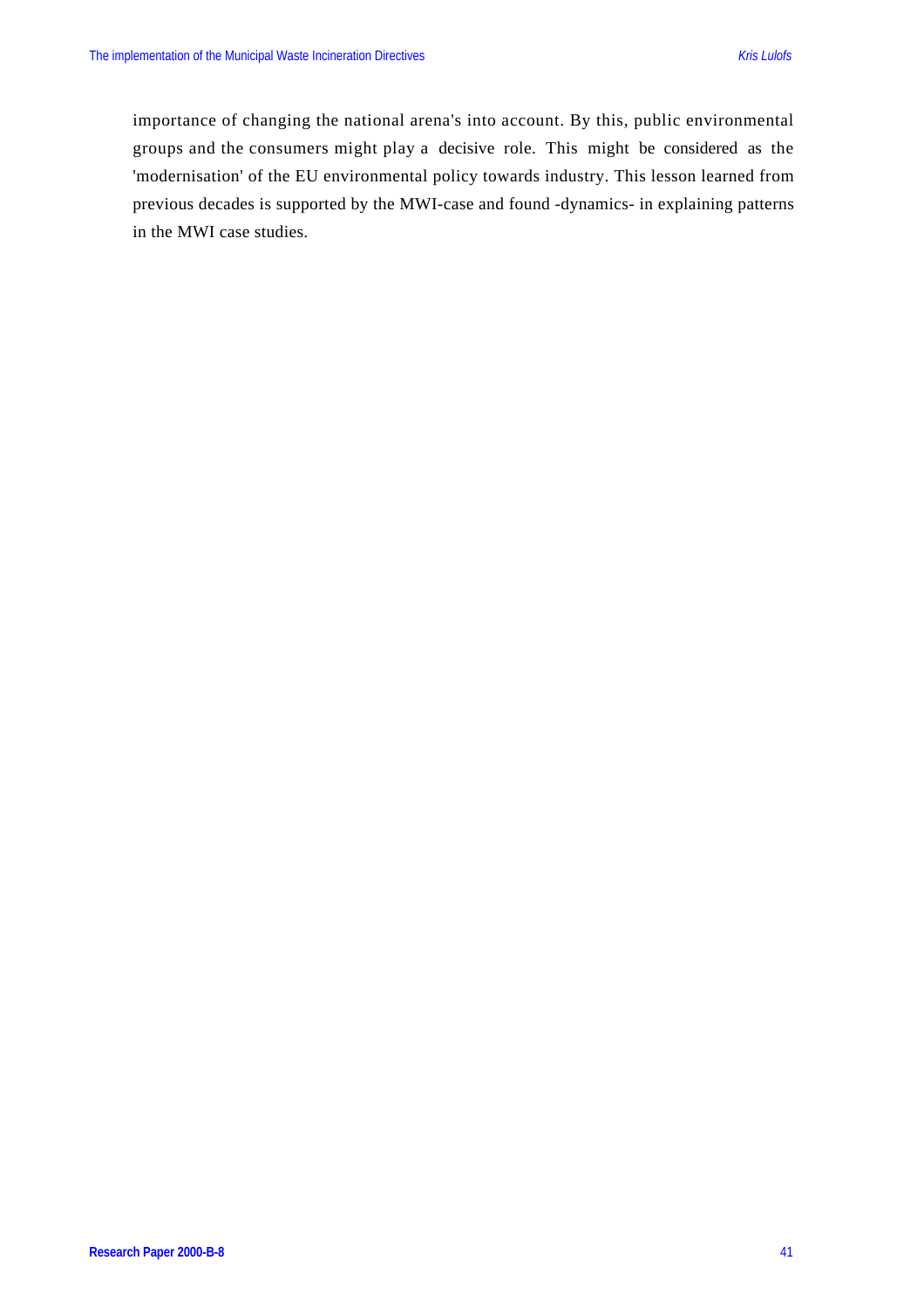### **Notes**

- <sup>1</sup> Kris R.D. Lulofs, senior research associate, Center of Clean Technology and Environmental Policy, University of Twente, PO box 217 , 7500 AE Enschede, The Netherlands; tel.: +31534894539, fax: +31534894850, e-mail k.r.d.lulofs@cstm.utwente.nl.
- <sup>2</sup> AMORCE represents the local municipalities and the private operators of waste incineration plants.
- <sup>3</sup> An example of industry doing the minimum necessary to support a 'clean' image of waste incineration are discussions related to dioxin: industry was not pushing for stricter standards on an European or international level but they are pushing the municipalities to upgrade their plants as they do not want to be at the last end of the standards in Europe. Consequently, they have been asking for dioxin standards in France for years.
- 4 For an analysis of the events in Bavaria see Eberg, 1997.
- <sup>5</sup> With respect to dioxins, in a circular of 24th February 1997, France demands from all *new* municipal waste incinerators (licensed after that date) to meet the emission standard of 0.1 ng. TEQ/m3. This decision anticipates the future European emission standards. As this concerns new plants only, it does not affect the investigation undertaken in this case study.
- <sup>6</sup> With this the juridical uncertainty was solved, however, it took two more years to solve the technical problems related to the 'stabilisation' of the residues.
- <sup>7</sup> Costly investment (environmental upgrading) for small plants frequently is economically not feasible. Where there is no fast alternative to these incinerators, these plants cannot be easily closed down either. Alternatives, again, would require a development of the stated co-operation between municipalities, but these structural changes take time.
- <sup>8</sup> The remaining big plants that were non-compliant in 1996 were progressively brought into compliance.
- <sup>9</sup> Today, France does not regulate dioxin pollution in a binding law. A decision on dioxin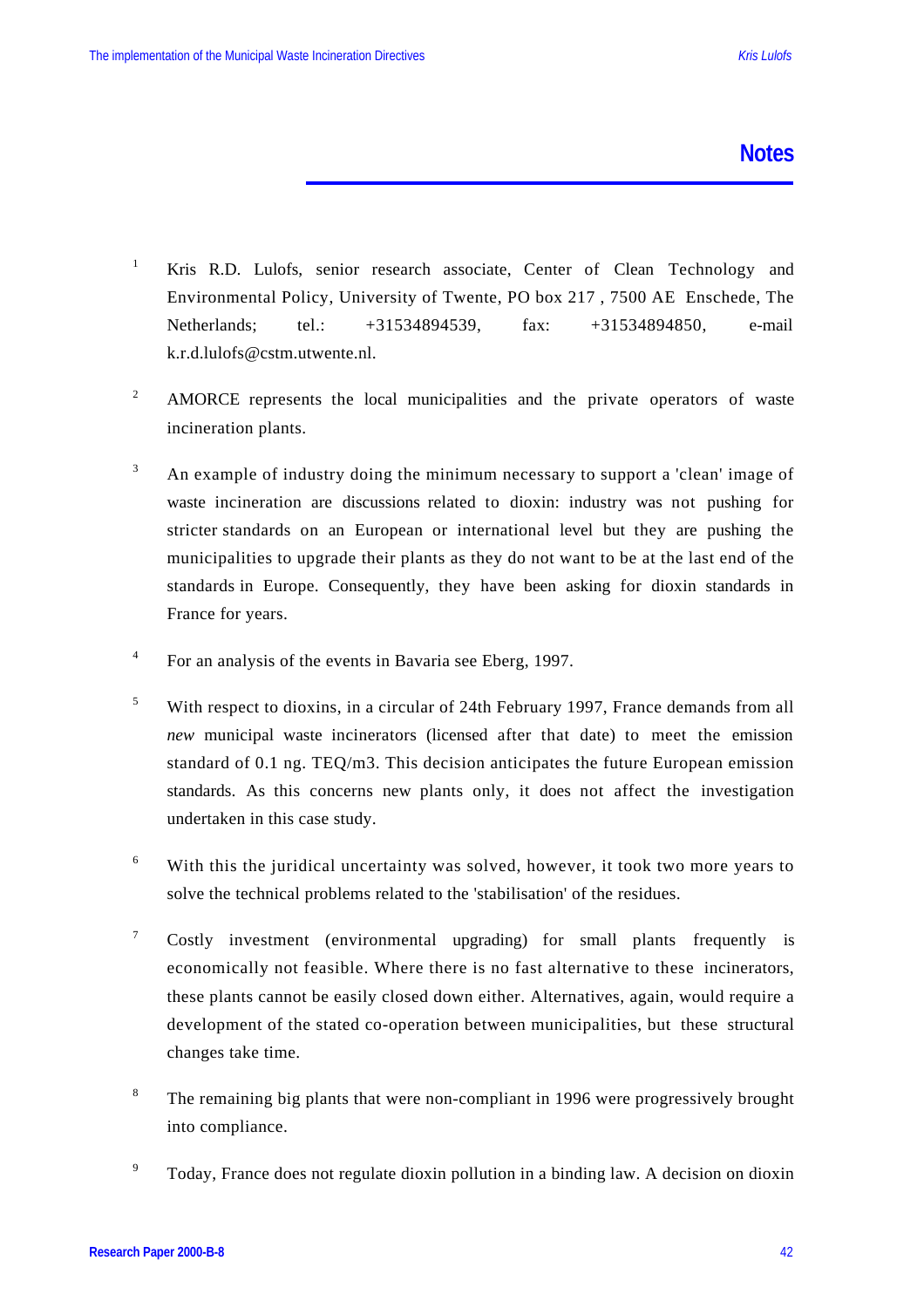requirements to be defined had been suspended until the publication of a toxicology report on waste incineration and public health published by the "Société Française de la Santé Publique" (French Society of Public Health) recently, in November 1999 (cf. Société française de santé publique 1999). This report includes modelisation of emissions and their behavior in the food chain.

- <sup>10</sup> ENDS Report, 1989, No. 170: 26.
- <sup>11</sup> ENDS report: 262, November 1996.
- <sup>12</sup> House of Lords Select Committee on the European Communities (1989), *Air pollution from municipal waste incinertation plants*, (HL Paper 17), London, HMSO, Memorandum by Warren Spring Laboratory, Minutes of Evidence, p. 52.
- <sup>13</sup> The first step was to calculate the actual emissions for every substance separately, expressed as a percentage of the allowed emission. The second step was to add up the calculated percentages and to divide the outcome by the number of pollutants in the analysis. Detailed quantitative data on emissions from incinerators were available for Germany and the Netherlands.
- <sup>14</sup> These estimates middle two scenarios: The *first* scenario assumes all plants of a capacity above 3 t/h to comply with the Directive's requirements for 1996 and 2000 respectively, while plants of a capacity below 3 t/h are assumed to not comply (not even with the requirements for 1995) but to only be equipped with mechanic filters. The *second* scenario assumes as the first scenario that the plants of a capacity above 6 t/h to comply with the Directive while those of a capacity below 3 t/h do not comply. Different to the first scenario we assume that amongst the group of plants of a capacity between 3 and 6 t/h only those plants comply with the Directive's requirements for 2000 that, in 1997, were complying with the Directive's 1995 requirements (equipped with fabric filters or electrostatic precipitators), while the plants not complying in 1997/98 are assumed to not comply in 2000 either (neither with the Directive's 1995 nor with it's 2000 requirements). The following calculations and estimated take into account the number of French plants in the distinguished capacities and the data on installed technology and data on ovens of plants in compliance or not in compliance. These are very rough estimation with high insecurity related to the assumptions involved and the results have to be interpreted with precaution.
- <sup>15</sup> Assuming that write off is done in 15 years, annuity, full financed, 8% interest; capital cost on yearly basis can be estimated. The same holds for variable costs. Roughly estimated capital costs will be 65% of the added costs. Incinerators claim that about 5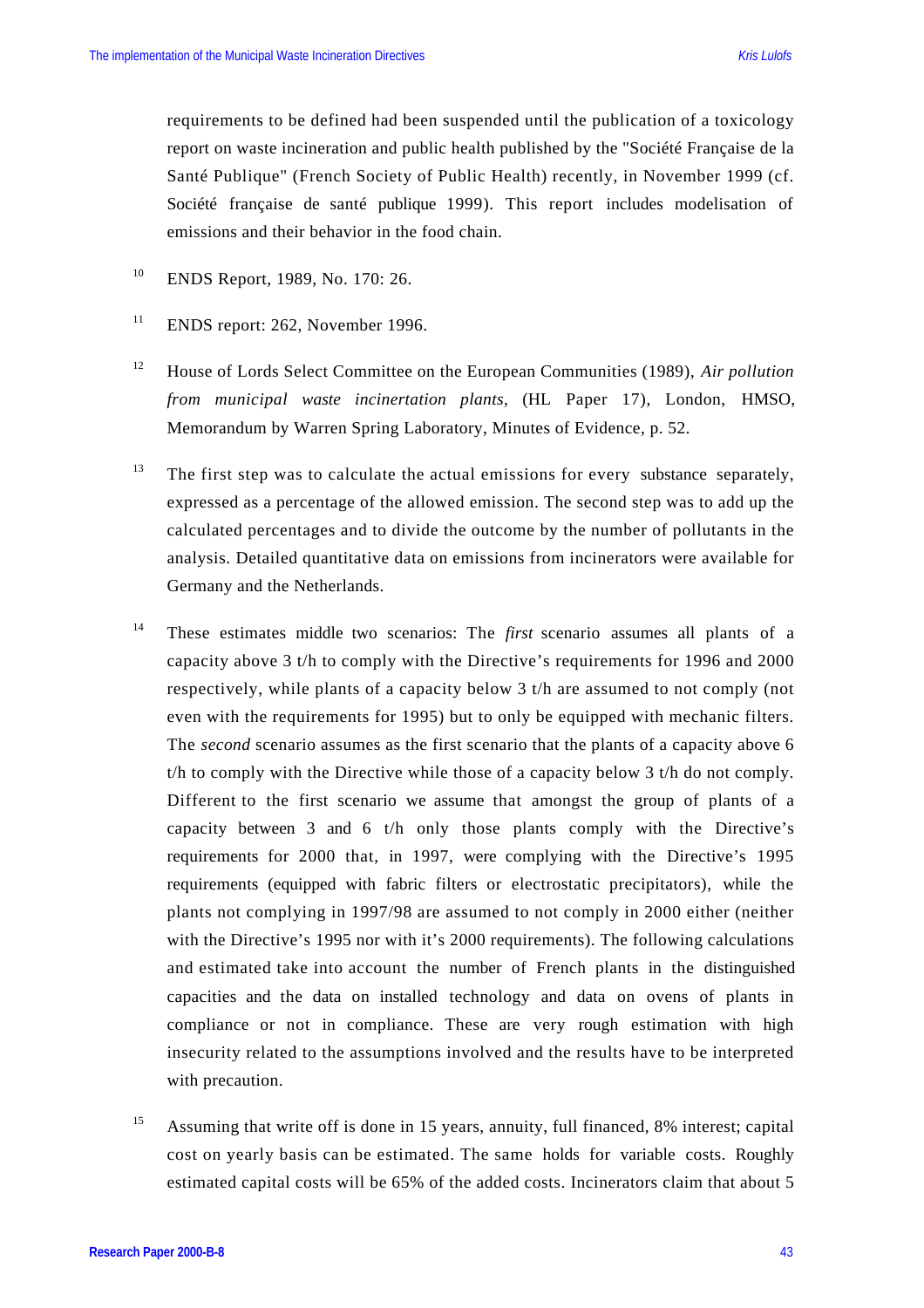% is spend on add-on by necessary materials. Maintenance takes about 25% of the costs of running the abatement equipment, 4% is claimed to be added for energy costs and 1 % for staff-costs.

- <sup>16</sup> However, the quotient 'total yearly abatement costs/units improvement' cannot be calculated if no emission abatement has been performed.
- <sup>17</sup> Gasification is partial oxidation of waste with air or pure oxygen, which produces gases to be burned or applied otherwise. Fluidised-bed processing is the incineration or gasification of homogenised waste in a turbulent air/sand mixture that acts like a fluid and provides for intensive contact burning of particulates. Pyrolysis is de-gassing of waste, without oxygen, at relatively low temperatures.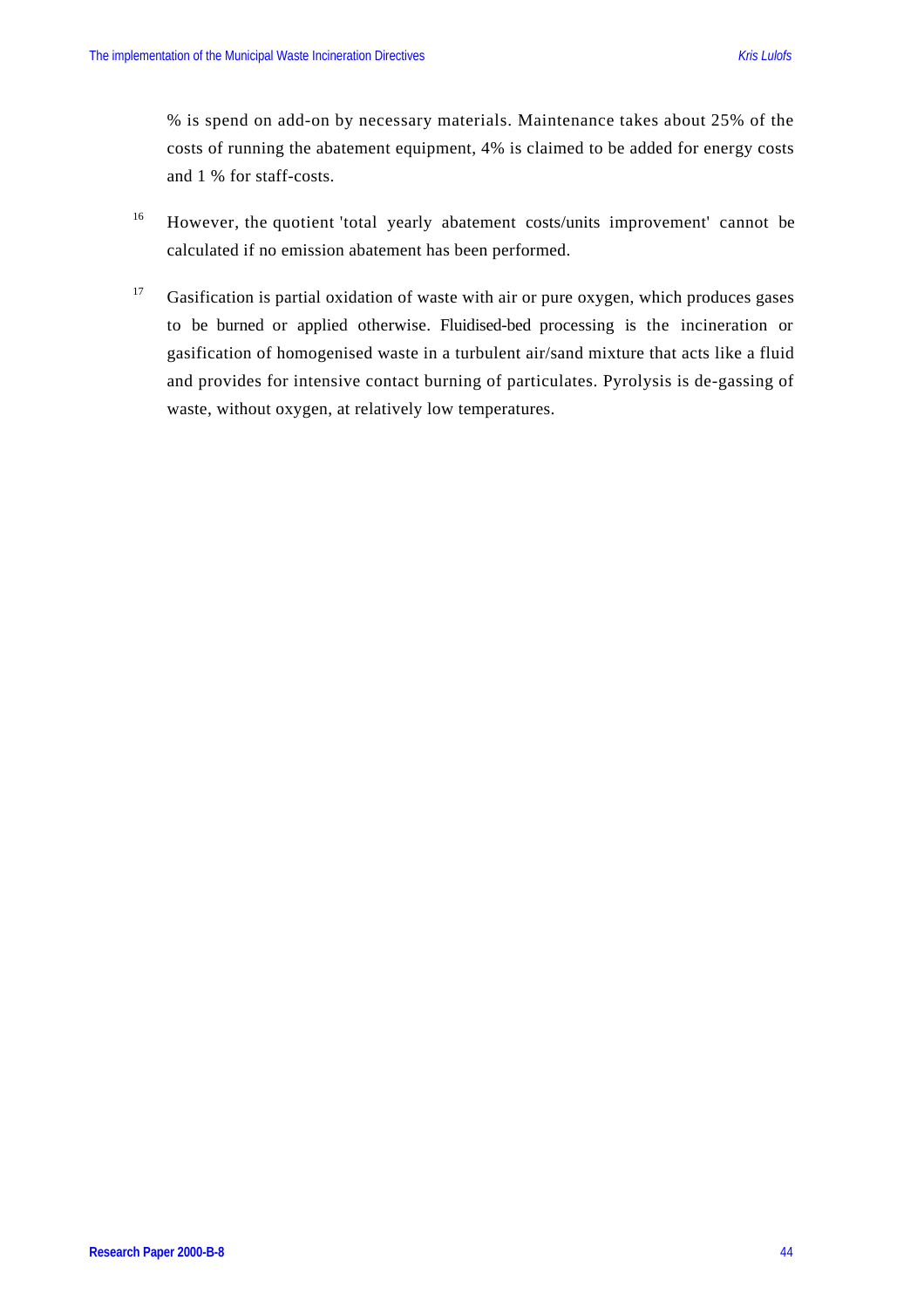**References**

- 89/369/EEC: Council Directive of 8 June 1989 on the prevention of air pollution from new municipal waste-incineration plants, in: *Official Journal of the European Communities*, 14.6.1998,No L 163/32-36.
- 89/429/EEC: Council Directive of 21 June 1989 on the reduction of air pollution from existing municipal waste-incineration plants, in: *Official Journal of the European Communities*, 15.7.1989, No L 203/50-54.
- Bertossi, P., S. Brusco and F. Tagliazucchi (1994), '*The Municipal Waste Management Industry: Concentration, Technological Change and Regulatory Activity'*, Nomisma, Bologna.
- Brusco, S, P.Bertossi and A.Cottica (1996), 'Playing on two chessboards the European waste management industry: strategic behaviour in the market and in the policy debate', in: F. Léfêque, *Environmental policy in Europe*, Edward Elgar.
- Buclet, N. and O. Godard (2000), 'Municipal Waste Management in Europe: a comparison of national regimes', in: Buclet, N. and O. Godard, *Municipal Waste Management in Europe*, Kluwer.
- Bültman and Wätzold (2000), *The implementation of the European Directives 89/429/EEC and 89/369/EEC on air pollution from municipal waste incinerators in Germany*, UFZ, Leipzig Halle.
- CEC (1993), *Towards Sustainability: A European Community Programme of Policy and Action in relation to the Environment and Sustainable Development*, Luxembourg.
- Department of the Environment (1986), *Air pollution control in Great Britain: Review and proposals - a Consultation Paper*, DOE, London.
- Desachy, C. 1999: L'histoire et l'évolution de la réglementation de l'incinération des déchets. In: TSM, N° 4, April 1999.
- Eames, M. (2000), Implementation of European Directives 89/369/EEC and 89/429/EEC, on the incineration of municipal waste, in the United Kingdom, SPRU, Brighton.
- Eberg, J. (1997), *'Waste policy and learning Policy Dynamics of waste Management and Waste Incineration in the Netherlands and Bavaria'*, Eburan publishers, Delft.
- European Commission (1997), *'Economic Evaluation of the Draft Incineration Directive'*, 1997, ISBN 92-828-0083-0.
- Haigh, H. (*ed*) (1997), *Manual of Environmental Policy*, Cartermill Publishing.
- Hartenstein, H and M. Horvay, 'Overview of municipal waste incineration industry in west Europe', in: *Journal of Hazardous Materials,* 47 (1996) 19-30.
- House of Lords Select Committee on the European Communities (1989), *Air pollution from municipal waste incineration plants*, (HL Paper 17), London, HMSO.